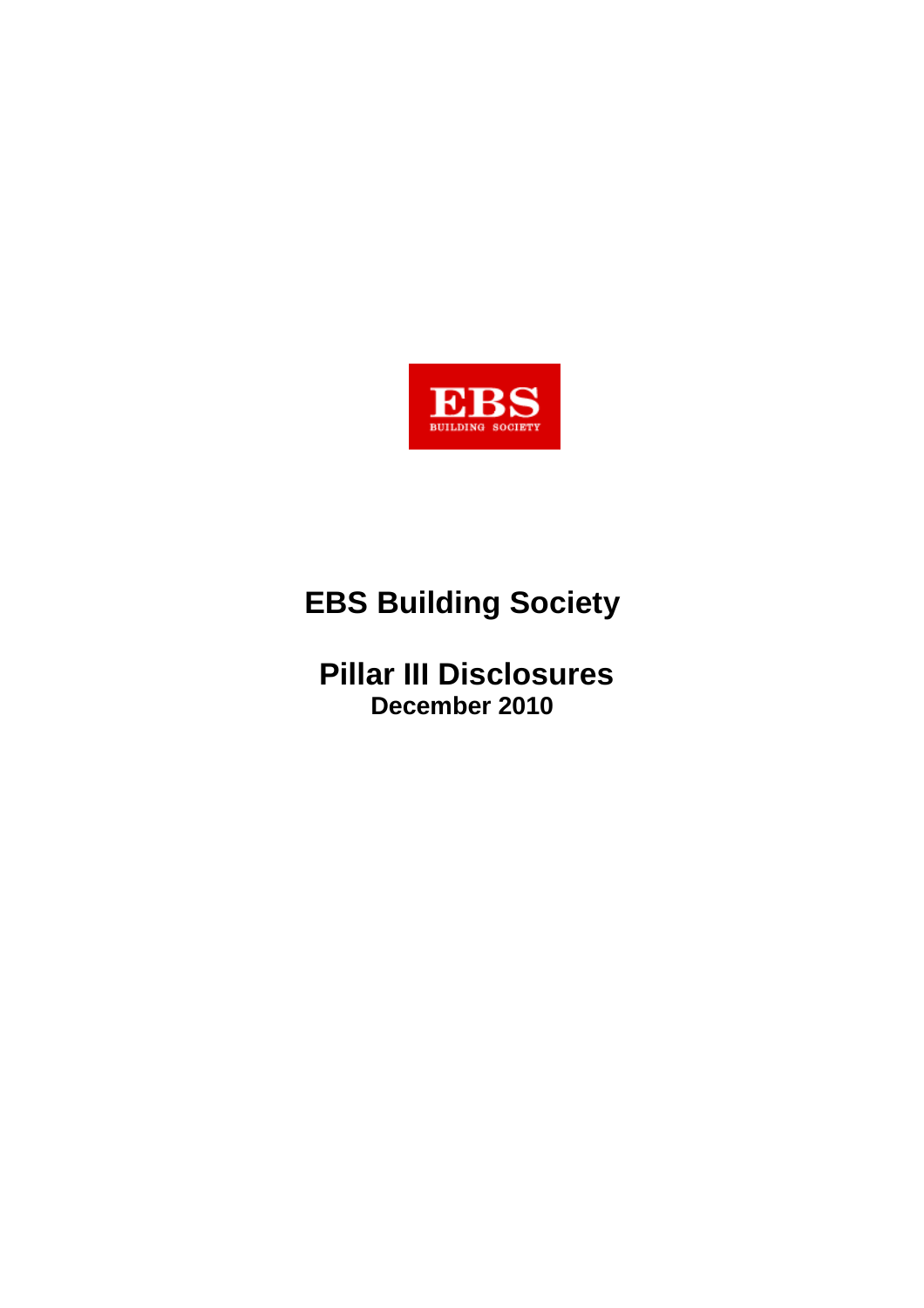

#### **Contents**

| 1.              |       |                 |  |
|-----------------|-------|-----------------|--|
|                 | 1.1.  |                 |  |
|                 | 1.2.  |                 |  |
|                 | 1.3.  |                 |  |
|                 | 1.4.  |                 |  |
|                 | 1.5.  |                 |  |
|                 | 1.6.  |                 |  |
|                 | 1.7.  |                 |  |
|                 | 1.8.  |                 |  |
|                 | 1.9.  |                 |  |
| 2.              |       |                 |  |
|                 | 2.1.  |                 |  |
|                 | 2.2.  |                 |  |
| 3.              |       |                 |  |
|                 |       |                 |  |
|                 | 3.1.  |                 |  |
|                 | 3.2.  |                 |  |
|                 | 3.3.  |                 |  |
|                 | 3.4.  |                 |  |
| 4.              |       |                 |  |
|                 | 4.1.  |                 |  |
|                 | 4.2.  |                 |  |
|                 | 4.3.  |                 |  |
|                 |       |                 |  |
| 5.              |       |                 |  |
|                 | 5.1.  |                 |  |
|                 | 5.2.  |                 |  |
|                 | 5.3.  |                 |  |
| 6.              |       |                 |  |
|                 | 6.1.  |                 |  |
|                 | 6.2.  |                 |  |
|                 | 6.3.  |                 |  |
|                 | 6.4.  |                 |  |
|                 |       |                 |  |
| 7.              |       |                 |  |
|                 | 7.1.  |                 |  |
|                 | 7.2.  |                 |  |
|                 | 7.3.  |                 |  |
| 8.              |       |                 |  |
|                 | 8.1.  |                 |  |
|                 | 8.2.  |                 |  |
|                 | 8.3.  |                 |  |
|                 |       |                 |  |
| 9.              |       |                 |  |
| 10 <sub>1</sub> |       |                 |  |
|                 | 10.1. | Securitisations |  |
|                 | 10.2. |                 |  |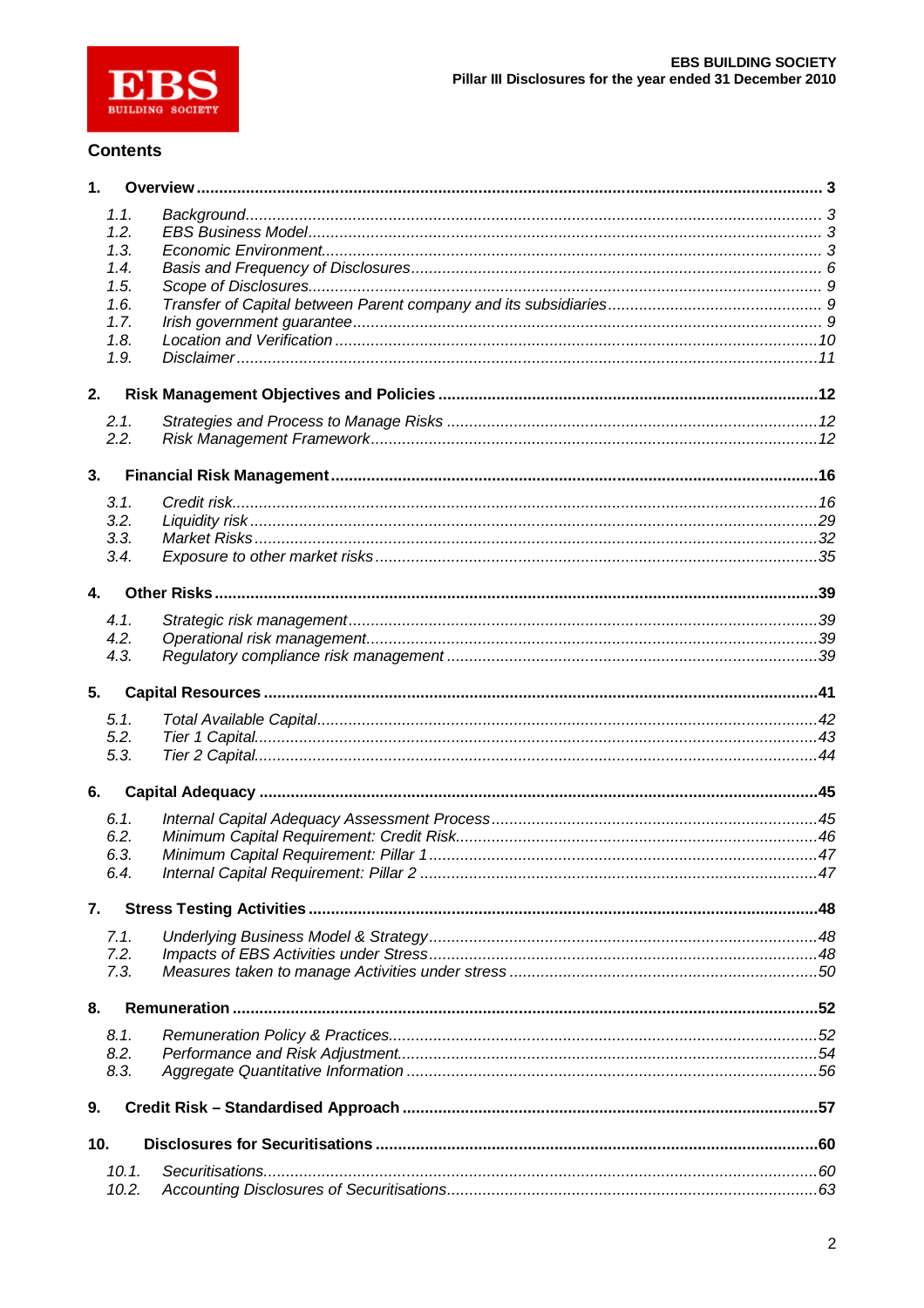

## **1. Overview**

### *1.1. Background*

The European Union first Capital Requirements Directive came into effect on 1 January 2007. It introduced consistent capital adequacy standards and an associated supervisory framework in the EU based on the Basel II rules agreed by the G-10. Among the requirements are risk disclosure requirements applicable to banks and building societies, which are known as Pillar III disclosures. These are designed to promote market discipline by providing market participants with key information on a firm's risk exposures and risk management processes. Pillar III also aims to complement the minimum capital requirements described under Pillar I of Basel II, as well as the additional capital requirements of Pillar II for bank specific risks. EBS Building Society ("EBS") adopted the Pillar I standardised approach to credit risk and operational risk from 1 January 2008; Pillar II and Pillar III requirements also became effective in full from that date. The disclosures in this document are made on this basis.

### *1.2. EBS Business Model*

The Group consists of EBS Building Society (the 'EBS'), a building society registered and domiciled in the Republic of Ireland and its subsidiaries. The principal activities of the Group involve the provision of mortgage lending, savings investments and insurance arrangement services to customers.

EBS' core business is consistent with that of a traditional building society business model in that it takes deposits from savers and then uses these deposits to fund mortgages. However, in recent years the rate of intake from savers was not sufficient to fund the strong demand for mortgages and additional funding was accessed via the wholesale funding markets. In addition, EBS entered the commercial lending market in 1992 to support its core business. As wholesale funding dried up and as commercial lending impairments began to rise in 2008, EBS began to run into difficulties which ultimately resulted in it receiving State Aid from the Irish Government.

As a result of these difficulties, EBS has refocused its business model and returned to its core founding principle (a principle which served it well in an Irish context for 75 years) of providing an alternative source of savings, mortgages and complementary financial services products to Irish customers and families in an ethical and socially responsible manner. All commercial lending was ceased by the Society in April 2008.

### *1.3. Economic Environment*

The economic, political and market risks and uncertainties currently impacting Irish financial institutions and the Group are described below. In particular these relate to challenges in terms of liquidity, funding and capital. In the current year the Directors have considered the following risks and uncertainties;

### **(a) Economic Environment**

The Group is exposed to the inherent risk arising from the macro economic conditions in Ireland. The challenges presented by the Irish economy throughout 2010 significantly and adversely affected the Group's financial performance in the current year and presents significant risks and challenges for the foreseeable future.

Demand for property (both residential and commercial) has remained weak and is at very low levels as demonstrated by the size of the overall mortgage market for residential property in 2010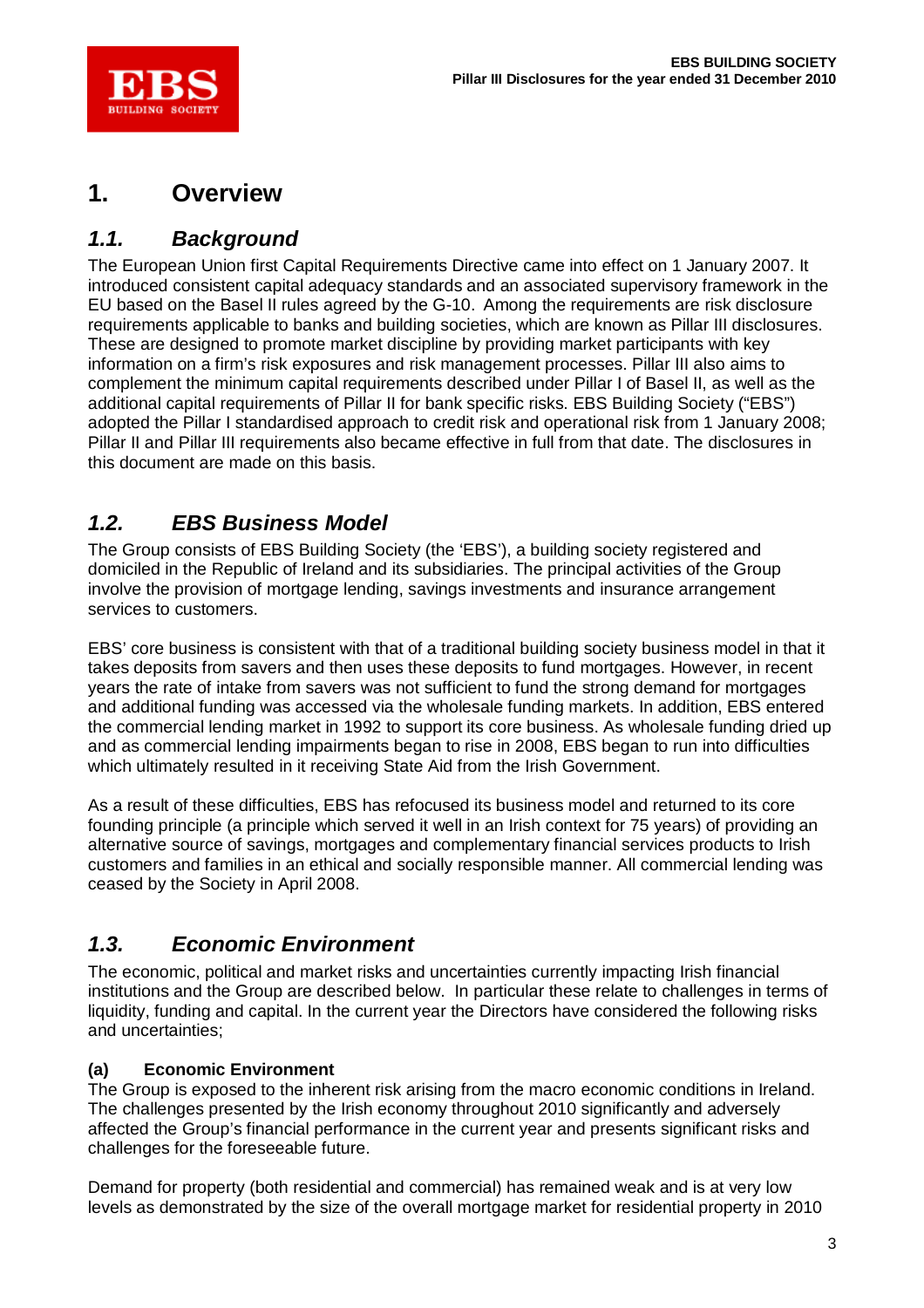of approximately €5.8bn. Both commercial and residential property prices continued to fall in 2010 and further deterioration could adversely affect the Groups financial results going forward as it impacts provisioning and capital.

### **(b) Government Policy Risks**

Given the current economic environment in Ireland the Group is also exposed to government policy risk.

### **Joint EU-IMF Programme for Ireland**

On 28 November 2010 the European Union ('EU') and the International Monetary Fund ('IMF') agreed to provide an €85bn programme ('the Programme') of support for Ireland. The Programme is designed to facilitate the return of the Irish economy to sustainable growth and a properly functioning banking system focussed on supporting the recovery of the economy. Up to €35bn will be made available to the banking system for immediate recapitalisation and a further €25bn will be available on a contingency basis. The Programme has two elements, the first deals with bank restructuring and re-organisation and the second deals with fiscal policy and structural reform.

The Programme for recovery of the banking system is expected to be an intensification of the measures already adopted by the Government. The Programme provides for the recapitalisation, fundamental downsizing, restructuring and re-organisation of the banking sector in Ireland.

#### **Credit Institutions (Stabilisation) Act 2010**

The Credit Institutions (Stabilisation) Act 2010 provides the legislative basis for the re-organisation and restructuring of the Irish Banking system agreed in the Programme. The Act applies to Banks, Building Societies and Credit Unions who have received financial support from the State.

The Act provides broad powers to the Minister for Finance (in consultation with the Governor of the Central Bank of Ireland) to act on financial stability grounds to effect the restructuring actions and recapitalisation measures envisaged in the Programme. This allows the Minister to take the actions required to bring about a domestic retail bank system that is proportionate to and focussed on the Irish economy.

#### **(c) Liquidity, Credit, Funding and Other Risks**

Like all financial institutions the Group is subject to significant liquidity, credit, funding, capital, operational and other risks. There has been a more significant increase in liquidity and funding risks over the past year, which reflect factors that are specific to the Irish Banking Industry. The Group's ability to access market funding has significantly weakened during the year. The Group's access to and cost of borrowing is influenced by its credit ratings. Both Irish sovereign and financial institution downgrades, including that of EBS, have limited the Group's ability to access the capital markets and therefore impacted funding plans. During 2010 EBS initiated several funding contingency measures to create pools of collateral from existing assets to assist in accessing secured funding from both market counterparties and Monetary Authorities.

While the Government guarantee schemes put in place in 2008 and 2010 have eased the liquidity challenge there continues to be significant ongoing liquidity pressures for the Group and the Irish Banking system generally. These challenges gave rise to liquidity breaches in December 2010 and further breaches in 2011.

Any further reduction in the Group's credit ratings could adversely affect access to liquidity and cost of funding and have a negative impact on the Group's financial condition.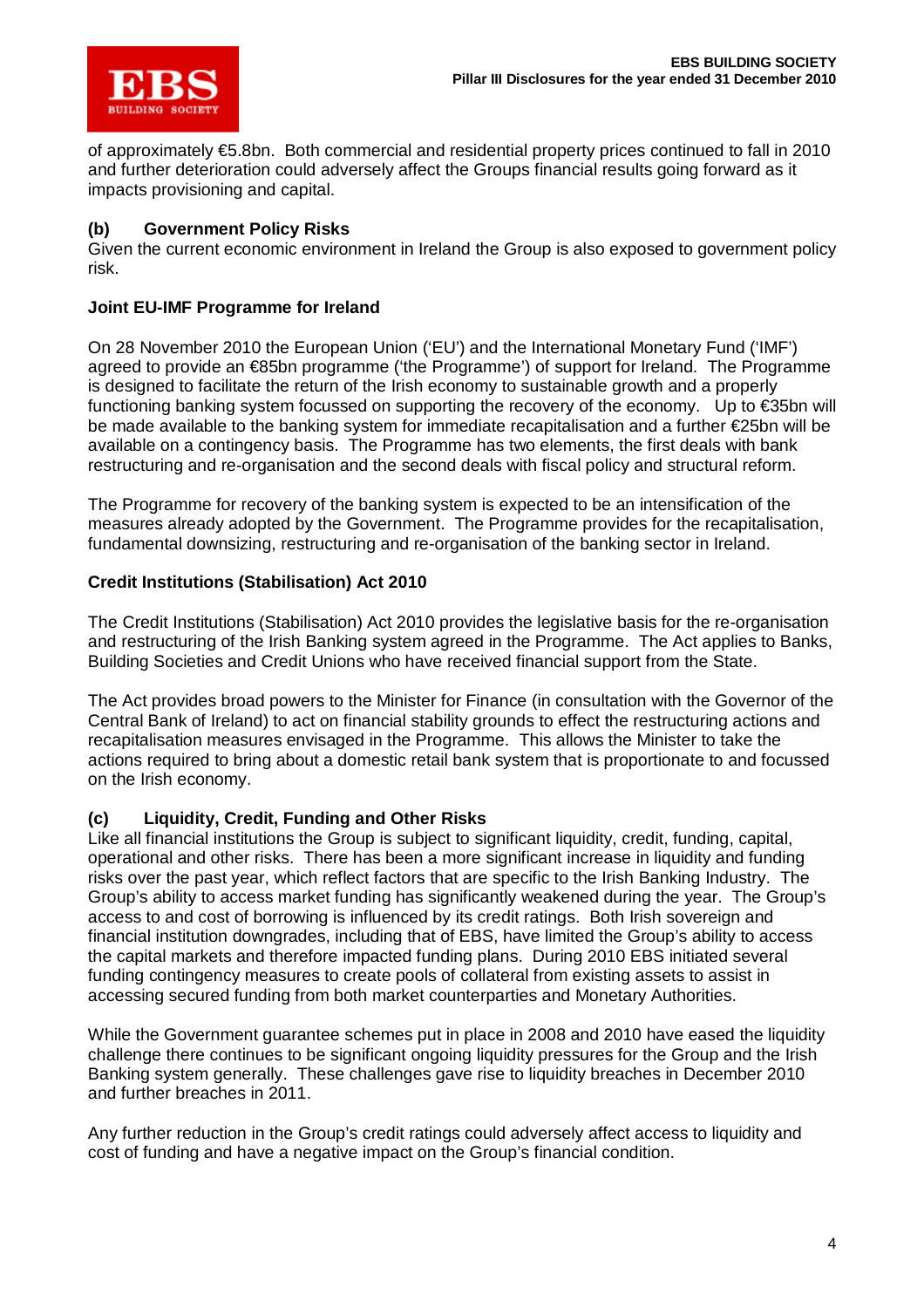

### **(d) Reliance on Monetary Authority**

The continued deterioration of the Irish economy throughout 2010, the EU/IMF bailout package, the Sovereign and Financial Institutions downgrades, a continued lack of market access and the loss of deposits in the Irish banking sector generally have created very significant funding challenges for Irish Financial Institutions, including EBS.

As a consequence, financial institutions have increased borrowings from Monetary Authorities including the European Central Bank and the Central Bank of Ireland. At 31 December 2010 the Group had €3.4bn of collateralised funding from the ECB and €1.5bn of collateralised funding from the Central Bank of Ireland.

### **(e) Capital**

The Group is required by the Central Bank to maintain adequate capital and the Group is subject to the risk of having insufficient capital resources to meet minimum regulatory capital requirements. In addition, those minimum regulatory capital requirements may increase in the future and the Central Bank may change the manner in which it applies its existing regulatory requirements as evidenced through the PCAR 2011 process. Any failure by the Group to maintain its minimum regulatory capital ratios could have a material adverse impact on the Group.

The Building Societies Act was amended in 2009 to enable the Minister to provide capital to a building society in the form of Special Investment Shares ("SIS"). In addition, in December 2009, EBS held a Special General Meeting ("SGM") for customers to vote on changing the Society's rules to allow the issue of these shares and the customers voted in favour of this proposal. The SIS constitutes Core Tier 1 capital of the Society. The Central Bank conducted an initial Prudential Capital Assessment Review ('PCAR') in March 2010 and determined that EBS required €875m in capital by the 31 December 2010 to achieve a core tier 1 ratio of 8%. During 2010 the Society received €625m in the form of Special Investment Shares (SIS) and €250m in the form of a capital contribution bringing the total capital from Government to €875m. The SIS conveys significant rights to the Minister in recognition of the capital contribution the Government provided through investing in the shares.

The SIS essentially grants the Minister majority voting rights in the Society. The Government's recapitalisation of the Society by €875m in the form of a capital contribution and Special Investment Shares (SIS) was to bring the Society in line with the Central Bank's revised regulatory core tier 1 minimum of 8% by December 2010.

In addition as part of the EU/IMF agreement it was determined that Irish Banks should have sufficient capital in 2011 to achieve a target core tier 1 ratio of 12%. Following this agreement it was announced that EBS would require an additional €438m of capital in order to achieve the target core tier 1 ratio of 12%.

In January 2011 the Central Bank initiated a Financial Measures Programme, which incorporated a PCAR and Prudential Liquidity Assessment Review ('PLAR'). Under the PCAR the Central Bank determined that Irish Banks are required to achieve a 10.5% Core Tier 1 ratio under the Base Case and 6% under the stress case. On 31 March 2011, the Minister for Finance confirmed that the Banks will be recapitalised to the levels required under the PCAR, including where appropriate burden sharing with subordinated bondholders.

### **(f) PCAR and PLAR**

The PCAR and PLAR reviews are a key component of the Joint EU-IMF Programme which are designed to identify measures to reform the Irish Banking system to facilitate a move towards a smaller more proportionate banking system.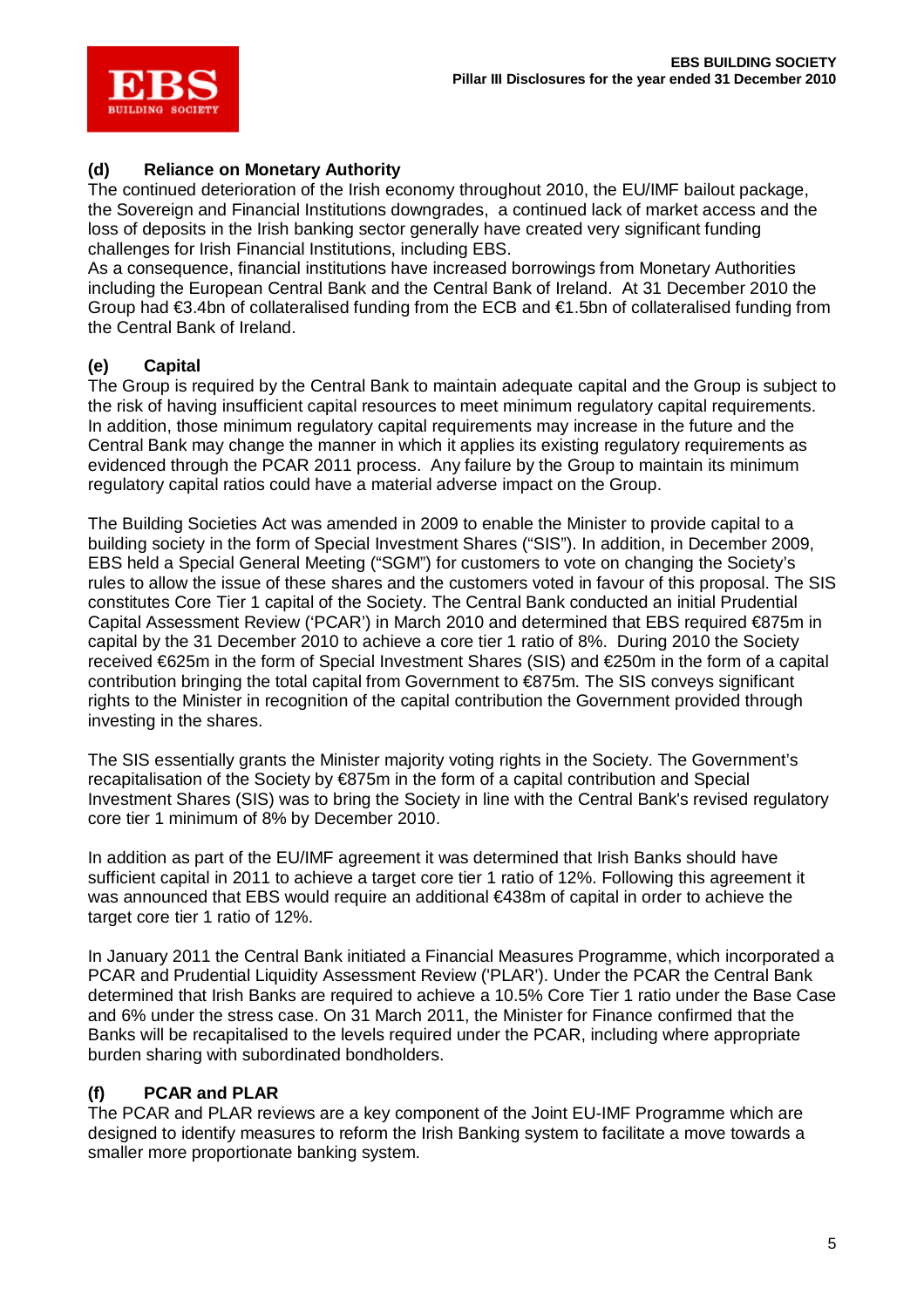

The PCAR exercise enabled the Central Bank to perform a thorough and conservative assessment of bank's asset quality and earnings together with incorporating incremental three year projected provisions estimates based on Blackrock identified stress loan losses. The inclusion of projected losses under the stress case ensures that the banks will hold capital to meet potential future losses at an early stage. This goes well beyond the impairment provisioning methodology required under the International Accounting Standards. An additional element of conservatism was also applied through the requirement to achieve a 10.5% Core Tier 1 capital ratio under Base and a 6% Core Tier 1 ratio under stress as well as an additional protective buffer. The protective buffer is designed to introduce an additional layer of resilience and to recognise the possibility of additional loan losses after the three year period.

The PLAR exercise outlines the measures to be implemented to steadily deleverage the banking system and reduce reliance on the funding from Monetary Authorities. The PLAR exercise established a target funding and loan to deposit ratio for the aggregate domestic banking system, including EBS, of 122.5% and consequently in order to reach the targeted ratio EBS is required to deleverage €2.5bn of non core assets (comprising a commercial and buy to let book) over the period to 2013.

It was announced on the 31 March 2011 that EBS requires €1.2bn of capital to meet the new target Core Tier 1 capital ratio of 10.5% under base and 6% under stress on the basis of the combined results of the PCAR assumptions and three year projected provisions estimates from Blackrock, before the addition of a conservative capital buffer. The additional capital buffer of €0.3bn was determined with €0.1bn representing equity and €0.2bn representing contingent capital. This brings the total capital requirement for EBS under the PCAR to €1.5bn.

On 31 March 2011, the Minister for Finance confirmed that the Banks will be recapitalised to the levels required under the PCAR, including where appropriate burden sharing with subordinated bondholders. The Central Bank has prescribed that capital must be raised by 31 July 2011.

### *1.4. Basis and Frequency of Disclosures*

This disclosure document has been prepared by EBS in accordance with the requirements of Pillar III of the Basel 2 framework. Unless otherwise stated, all figures are as at 31 December 2010, our financial year-end. Disclosures included in the Annual Report and Accounts relating to activities post 31 December 2010 are also included within these Pillar III disclosures where relevant. Disclosures are issued on an annual basis and published as soon as practicable after the publication of the Annual Report and Accounts.

The EBS Annual Report and Accounts which provide a large part of this disclosure document have been prepared on an historical cost basis, except for freehold properties, available-for-sale financial assets and derivative contracts all of which are measured at fair value. The carrying value of recognised assets and liabilities that are hedged are adjusted to record changes in the fair value attributable to the risks that are being hedged. The EBS Annual Report and Accounts are prepared in euro (' $\in$ ) and all values are rounded to the nearest one hundred thousand ( $\infty$ .1m) except where otherwise indicated.

Disclosures have been prepared in line with all relevant regulatory requirements including the EBS Principles for Disclosure in times of stress.

#### **Critical Accounting Judgements and Estimates**

In preparing these accounts, management is required to select suitable accounting policies and make judgements and estimates that are reasonable and prudent. Full details of the significant accounting policies are set out below. The Group believes that, of its significant accounting policies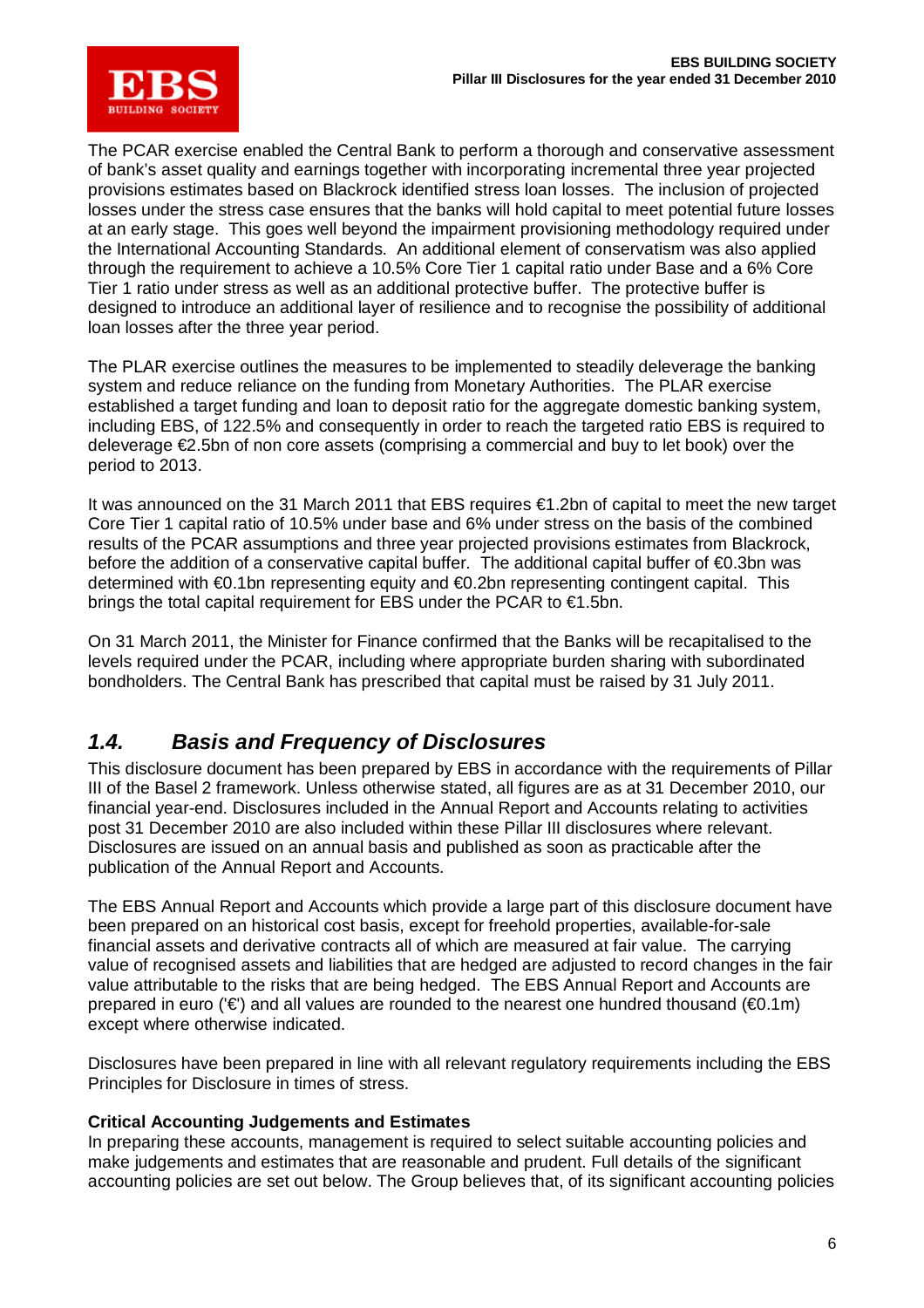

and estimation techniques, the following may involve a higher degree of judgement and complexity.

#### **(1) Impairment losses on loans and advances**

The Group lends money by means of secured residential and commercial lending. Where there is a risk that the Group will not receive full repayment of the amount advanced, provisions are made in the financial statements to reduce the carrying value of loans and advances to the amount expected to be recovered.

Management reviews the Group's loan portfolios to assess impairment at least quarterly. Impairment loss calculations involve the estimation of future cash flows of loans and advances based on observable data at the reporting date and historical loss experience for assets with similar credit risk characteristics. These calculations are undertaken on either a portfolio basis or separately for individually significant exposures. In applying the portfolio basis the Group makes use of various modelling techniques which are specific to different portfolio types.

The estimation of credit losses is inherently uncertain and depends on many factors such as unemployment, GDP, house price movements, collateral values, cash flows, structural changes within industries and other external factors. These assessments are made using a combination of specific reviews, statistical techniques based on previous loan loss experience and management's judgement. Certain aspects of this process may require estimation, such as the amounts and timing of future cash flows and the assessment of the realisable value of collateral held.

A number of loans are classified as held-for-sale to NAMA following notification by NAMA that they intended to acquire additional loans in 2011. In assessing the level of impairment provision required in respect of these loans we have applied the incurred cost model under IAS 39 for loan impairment provisioning. In addition on the basis that a constructive obligation exists under IAS 37 Provisions, Contingent Liabilities and Contingent Assets, an additional provision is required to reflect the likely net proceeds on disposal.

The Group considers that the provisions for loan impairments at 31 December 2010 were adequate and in accordance with IRFS based on information available at that time. However, actual losses may differ as a result of changes in collateral values, the timing and amounts of cash flows or other economic events.

#### **(2) Employee benefits**

The Group operates a number of defined benefit pension schemes. In determining the actual pension cost, the actuarial value of the assets and liabilities of the scheme are calculated. This involves modelling their future growth and requires management, with the advice of an external actuary, to make assumptions as to price inflation, dividend growth, salary and pension increases, return on investments and employee mortality. There are acceptable ranges in which these estimates can validly fall. The impact on the results for the period and financial position could be materially different if alternative assumptions were used. Further details are contained in note 31 to the 2010 annual report.

#### **(3) Effective interest rate**

Interest income and expense are recognised in the income statement for all interest-bearing financial instruments using the effective interest method.

The effective interest method is a method of calculating the amortised cost of a financial asset or liability (or group of assets and liabilities) and of allocating the interest income or interest expense over the relevant period. The effective interest rate at origination is the rate that exactly discounts the expected future cash payments or receipts through the expected life of the financial instrument, or when appropriate, a shorter period, to the net carrying amount of the financial asset or financial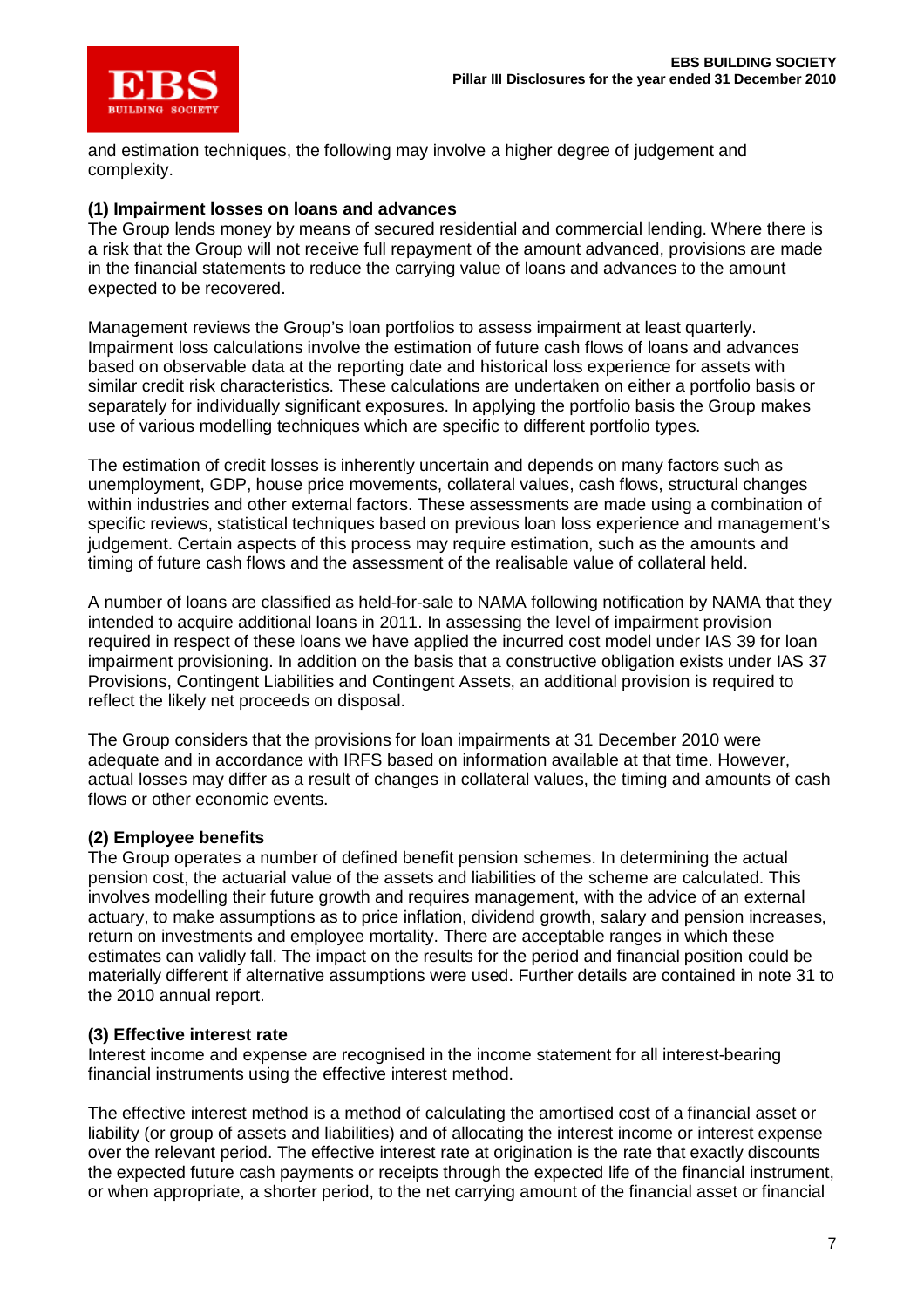

liability. The application of the method has the effect of recognising income (and expense) receivable (or payable) on the instrument evenly in proportion to the amount outstanding over the period to maturity or repayment.

In calculating the effective interest rate, the Group estimates cash flows (using projections based on its experience of customers' behaviour) considering all contractual terms of the financial instrument but excluding future credit losses. The effective interest calculation takes into account all fees, including those for early redemption, and commissions paid or received between parties to the contract that are an integral part of the effective interest rate, transaction costs and all other premiums and discounts. All costs associated with mortgage incentive schemes are included in the effective interest calculation. Fees and commissions payable to third parties in connection with lending arrangements, where these are direct and incremental costs related to the issue of a financial instrument, are included in interest income as part of the effective interest rate. This critical accounting policy is assessed on an annual basis and any changes are charged / credited to the income statement.

#### **(4) Corporation taxes**

The Group is subject to corporation taxes in two jurisdictions. Estimates are required in determining the provision for income taxes. There are transactions and calculations for which the ultimate tax determination is uncertain at the reporting date. Where the final tax outcome of these matters is different from the amounts that were initially recorded, such differences will impact the income tax and deferred tax provisions in that period.

#### **(5) Deferred taxation**

IAS 12 provides that a deferred tax asset can be recognised to the extent that it is probable that future taxable profits will be available against which the deferred tax asset can be utilised. The composition of the deferred tax asset in the Group and Society includes deferred tax on the AFS reserve, cash flow hedge reserve, retirement benefit, revaluation of properties and current year losses. The deferred tax asset on available-for-sale assets and cash flow hedge reserve moves in line with market prices and therefore can fluctuate year on year. The deferred tax asset on retirement benefits fluctuates in line with the movements in the value of the pension fund deficit. An increase in asset values with no movement in liabilities would reduce the deferred tax asset.

In assessing the recoverability of all deferred tax assets, management considers whether the deferred tax assets will be realised. The ultimate realisation of deferred tax assets is dependent on future taxable profits. Management considers projected future taxable income from its 5 year business plans and beyond in making that assessment. Where there are available profits against which the deferred tax can be utilised, a provision is made.

#### **(6) Determination of fair value of financial instruments**

The financial instruments on the statement of financial position subject to fair valuing in the Group and Society include available for - sale financial assets, derivatives and hedged items in a fair value hedge relationship. The best evidence of fair value is an observable market price in an active market. Where available, management uses active and observable market prices for fair valuing its available-for-sale financial assets.

The absence of quoted prices increases reliance on valuation techniques and requires the use of judgement. The judgement includes assessing unobservable market data, determining the cash flows, identifying a risk free discount rate and applying a credit spread. All valuation techniques applied are based on some market data and are subject to review and approval.

#### **(7) NAMA senior bonds designation and valuation**

The basis for measurement, interest recognition and impairment of NAMA senior bonds are the same as those for all loans and receivables (see accounting policy numbers (h), (n) and (r)). As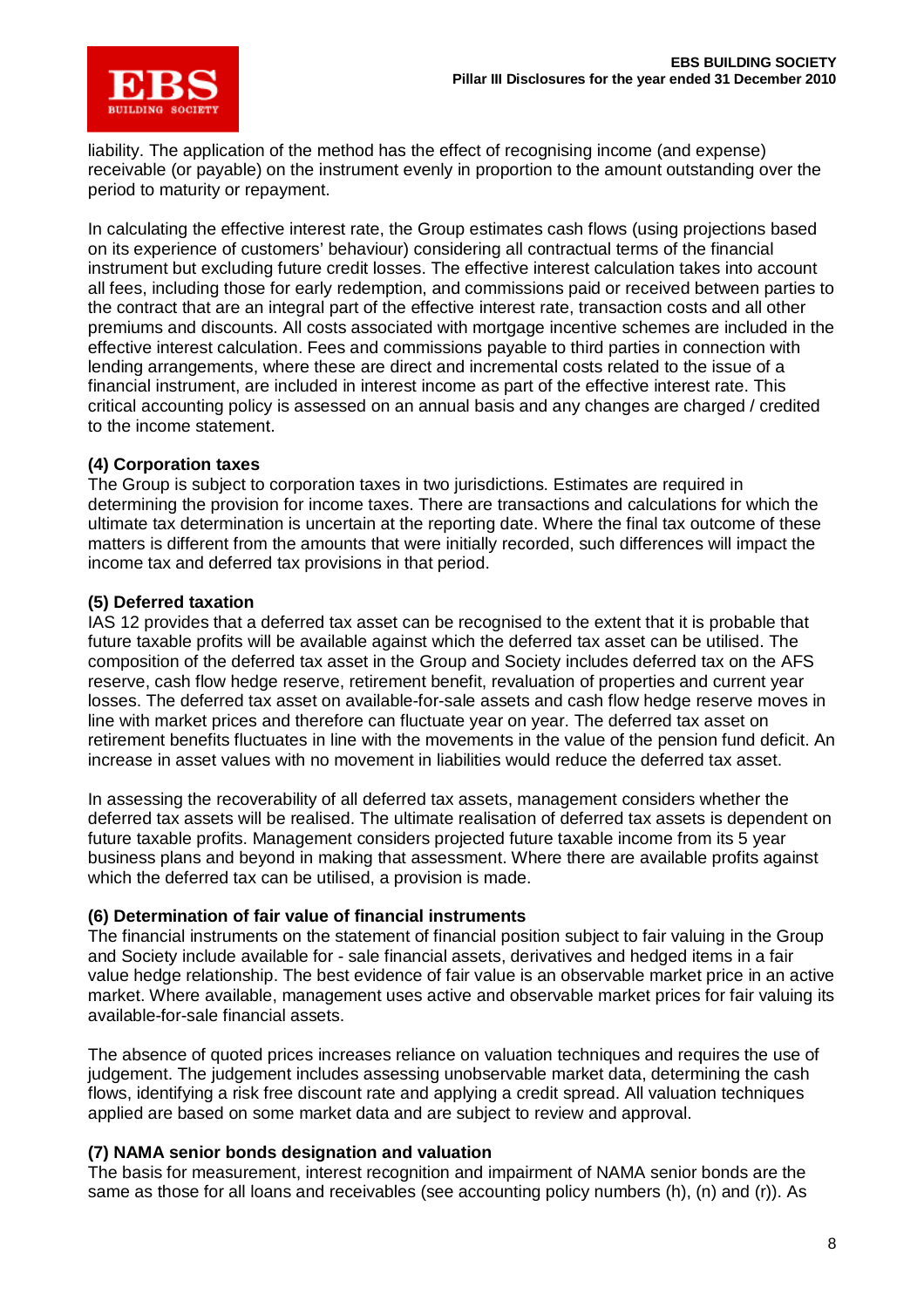

there is no active market for the NAMA senior bonds, accordingly, the fair value on initial recognition was determined using a valuation technique.

The absence of quoted prices in an active market required increased use of management judgement in the estimation of fair value. This judgement included, but was not limited to: evaluating available market information; determining the cash flows generated by the instruments; identifying a risk free discount rate and applying an appropriate credit spread.

The valuation technique and critical assumptions used were subject to internal review and approval. While EBS believes its estimate of fair value is appropriate, the use of different measurements, valuation techniques or assumptions could give rise to the NAMA senior bonds being measured at a different valuation at initial recognition, with a consequent impact on the income statement.

### *1.5. Scope of Disclosures*

EBS is an EEA parent institution as defined under the CRD, regulated by the Financial Regulator. The Basel II Framework therefore applies to EBS Building Society and its subsidiary undertakings (together "the Group") and accordingly the Pillar III disclosures have been prepared on a Group consolidated basis. There are no material differences between the basis of consolidation of the Group for accounting and prudential purposes. All of the Group's subsidiaries are included in the Pillar III disclosures. Full details of the principal subsidiary undertakings are included in Note 18 to the Annual Report and Accounts.

### *1.6. Transfer of Capital between Parent company and its subsidiaries*

In order to maintain capital and/or liquidity ratios at or above the levels set down by the Financial Regulator, the licensed subsidiary would be unable to remit capital to the parent when to do so would result in such ratios being breached. Apart from this requirement, there is no restriction on the prompt transfer of own funds or the repayment of liabilities between the subsidiary companies and the parent.

EBS applied for and received permission from the Financial Regulator under Article 70 of the Capital Requirements Directive 2006/48/EC ('CRD') to include EBS Capital SA Luxembourg in its capital assessment on a solo consolidated basis.

### *1.7. Irish government guarantee*

Under the Credit Institutions (Financial Support) Act 2008, the Minister for Finance has the power to provide financial support, including guarantees, to specified credit institutions and their subsidiaries. The Credit Institutions (Financial Support) Scheme 2008 (Statutory Instrument No. 411 of 2008) (the 'CIF Scheme'), was made by the Minister for Finance on 20 October 2008. The Act, the CIF Scheme and associated Ministerial orders provide the statutory basis for the guarantee for credit institutions announced by the Minister for Finance on 30 September 2008 and 9 October 2008. The Scheme has been approved by the European Commission as being compatible with EC Treaty State aid rules. The scheme covers all retail and corporate deposits (to the extent not covered by existing deposit protection schemes in Ireland or any other jurisdiction), Interbank deposits, senior unsecured debt, covered bonds (including asset covered securities); and dated subordinated debt (Lower Tier 2), excluding any intra-group borrowing and any debt due to the European Central Bank arising from Eurosystem monetary operations.

The covered liabilities of participating covered institutions for the period 30 September 2008 to 30 September 2010 inclusive are guaranteed under the CIF Scheme by the Minister for Finance. In the event of any default of a covered institution in respect of a covered liability, the Minister will pay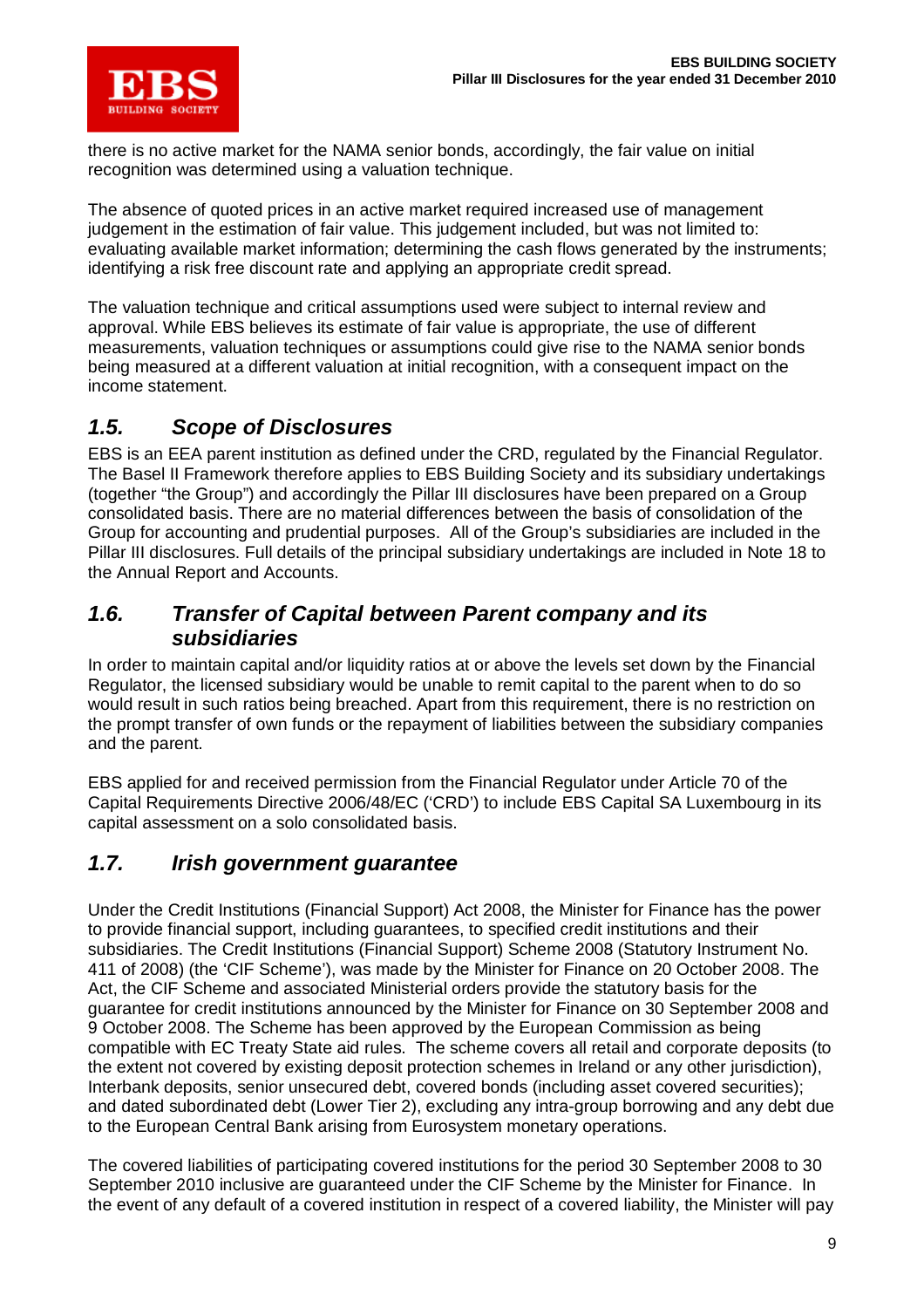

to the relevant creditor, on demand, an amount equal to the unpaid covered liabilities. The guarantee is unconditional and irrevocable and ensures timely payment of the covered liabilities of the covered institutions.

The Credit Institutions (Eligible Liabilities Guarantee) Scheme 2009 (the "ELG Scheme") is made pursuant to the Credit Institutions (Financial Support) Act 2008 and came into effect on 9 December 2009 and EBS acceded to this Scheme on the 1st February 2010. The ELG Scheme provides for an unconditional and irrevocable State guarantee for certain eligible liabilities (including deposits) of up to 5 years in maturity incurred by EBS during the period from 1st February 2010 to 30th June 2010 (subject to six month review and approval under EU State Aid rules) on certain terms and conditions.

EBS Building Society and its subsidiary EBS Mortgage Finance are covered institutions under the Government's Credit Institutions (Financial Support) Scheme 2008 (the "CIFS Scheme") which guaranteed covered liabilities raised by covered institutions up to 29 September 2010. Covered liabilities that were covered by the CIFS Scheme were those liabilities in respect of retail and corporate deposits (to the extent not covered by existing deposit protection scheme in Ireland or any other jurisdiction), inter-bank deposits and senior unsecured debt excluding any intra group borrowing and any debt due to the European Central Bank arising from Eurosystem monetary operations. Under the terms of the CIFS Scheme the Central Bank in consultation with the Minister regulated the commercial conduct of covered institutions strictly in order to achieve the objectives of this scheme.

EBS Building Society is a participating institution under the Government's Credit Institutions (Eligible Liabilities Guarantee) Scheme 2009 (the "ELG scheme") which guarantees certain eligible liabilities (including deposits) of up to five years in maturity, EBS MF is excluded as covered bonds are not eligible under the ELG Scheme.

The terms of the prolongation and modification of the ELG scheme on 28 June 2010 provided that guaranteed liabilities under the ELG scheme can continue with similar conditions, albeit at a higher cost, to 29 September 2010. Beyond this date, the European Commission approved a modification to the scheme to provide for a prolongation of the issuance window from 29 September 2010 to 31 December 2010 in respect of all eligible liabilities.

EBS Building Society issued a €1bn guaranteed EMTN in February 2010 under the ELG Scheme.

The total amount of guaranteed deposits and senior unsecured debt raised by the Society as a covered institution under the Government Guarantee ELG scheme at 31 December 2010 amounted to €5,121.7m( December 2009: €11,837.5m under both ELG and CIFS schemes).

### *1.8. Location and Verification*

These disclosures have been approved by the Board and are published on the Group's corporate website (www.ebs.ie ). All information disclosed is subject to external audit (where they are equivalent to those prepared under accounting requirements for inclusion in the Group's Annual Report and Accounts) except for the following disclosures which are subject to internal verification and review:

| Section | <b>Disclosure</b>                                                 | Page |
|---------|-------------------------------------------------------------------|------|
| 1.5     | Scope of Disclosures                                              | 9    |
| 3.1.4   | <b>Counterparty Credit Risk</b>                                   | 19   |
| 3.1.7   | Table 1 - Distribution of Past Due and Impaired exposures by      | 27   |
|         | geography                                                         |      |
| 3.4.4.  | Policies for securing collateral and establishing credit reserves | 38   |
| 3.4.5   | Policies with respect to wrong way risk exposures                 | 38   |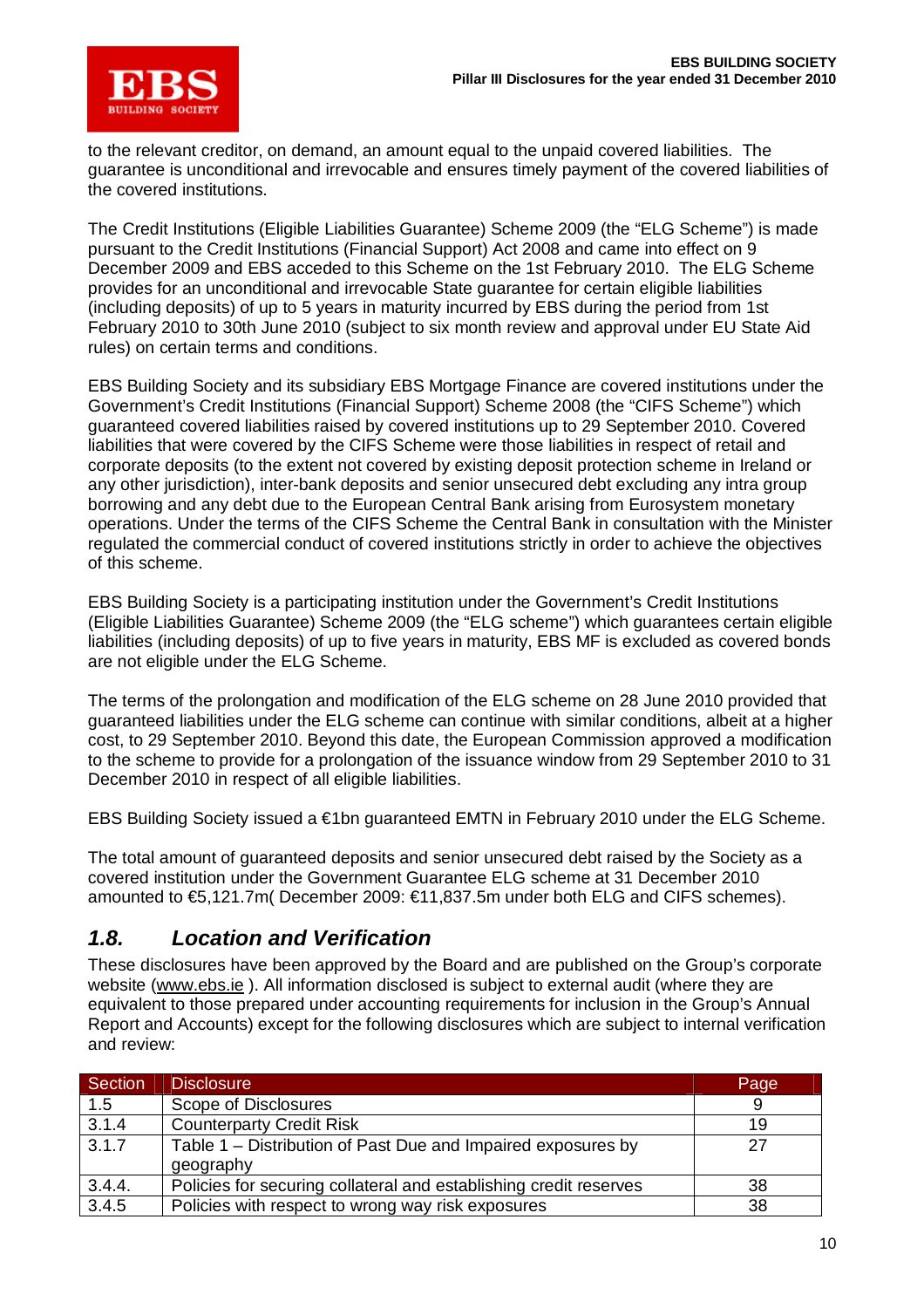

| Section | <b>Disclosure</b>                                   | Page |
|---------|-----------------------------------------------------|------|
| 3.4.6   | Credit rating changes analyses                      | 38   |
| 5.1     | Table - Risk Weighted Assets                        | 42   |
| 6.1     | <b>Internal Capital Adequacy Assessment Process</b> | 45   |
| 6.2     | Minimum Capital Requirement - Credit Risk           | 46   |
| 6.4     | Internal Capital Requirement: Pillar 2              | 47   |
| 7.1     | <b>Underlying Business Model &amp; Strategy</b>     | 48   |
| 7.2     | Impacts of EBS Activities under Stress              | 49   |
| 7.3     | Measures taken to manage Activities under stress    | 50   |
| 8.1     | <b>Remuneration Policy &amp; Practices</b>          | 53   |
| 8.2     | Performance and Risk Adjustment                     | 55   |
| 8.3     | Aggregate quantitative information                  | 56   |
| 9.0     | Credit Risk - Standardised Approach                 | 58   |
| 10.1    | Securitisations                                     | 61   |

### *1.9. Disclaimer*

The disclosures have been prepared to explain the basis on which the Group has prepared and disclosed capital requirements and information about the management of certain risks and for no other purpose. They do not constitute any form of financial statement and should not be relied on exclusively in making any judgement on the Group.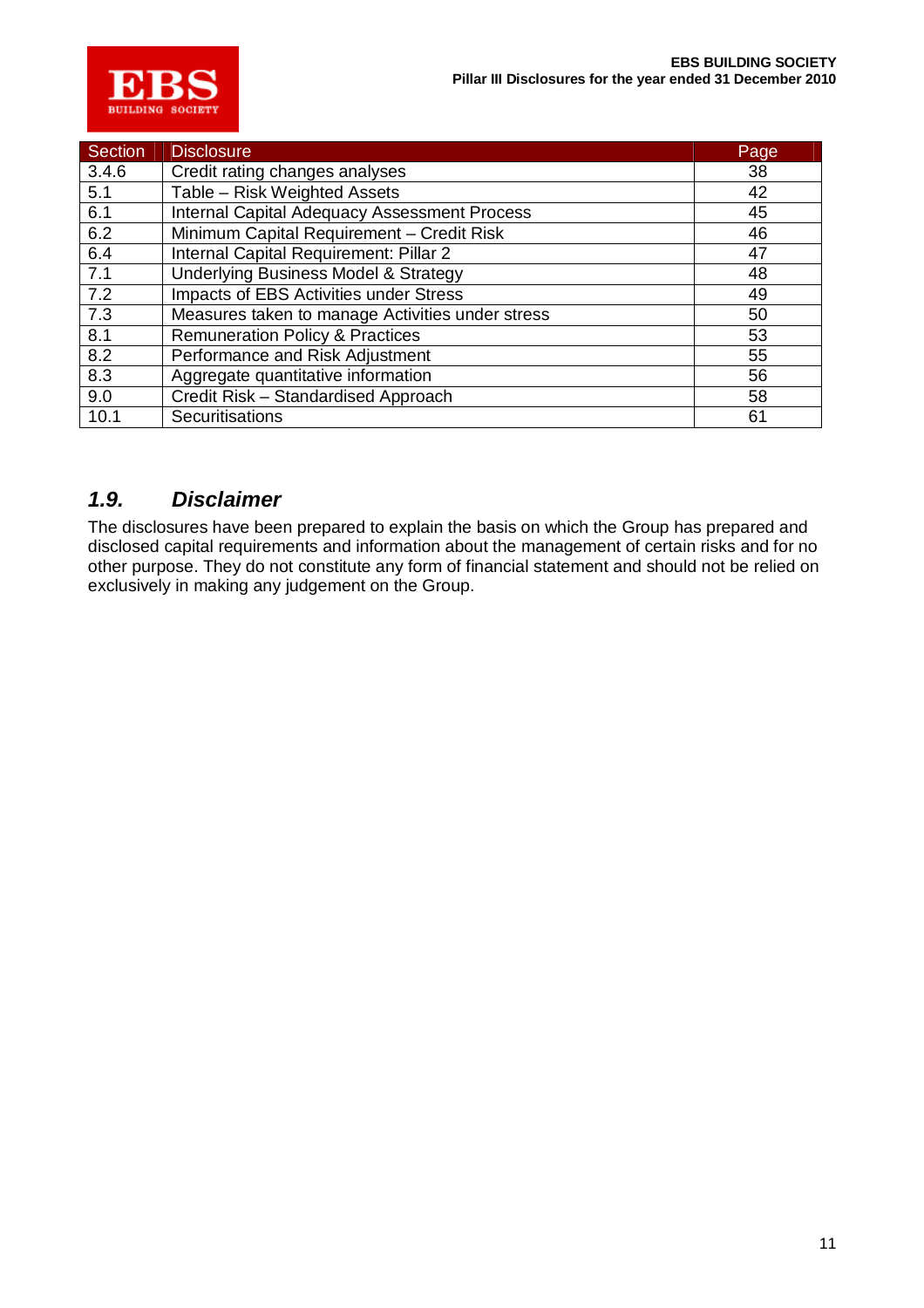

## **2. Risk Management Objectives and Policies**

### *2.1. Strategies and Process to Manage Risks*

The Group defines risk as failure to foresee or manage events which result in unnecessary material financial loss or damage to the Society's reputation, or failure to maximise opportunities or capitalise on corporate strengths. The Group recognises that the effective management of risk and its system of internal control is essential to the minimisation of volatility against forecasted financial performance, the preservation of customer value and the achievement of the Group's strategic objectives. The primary focus of the risk management framework is to ensure that the Group achieves the optimal risk/reward return on any investment of people, time and resources.

Risk management in the Group is founded on a clearly defined risk governance structure at Board level. The Board approves the strategy of the Group and is responsible for the system of internal control and for the effectiveness of the management of risks. It oversees the effectiveness of the system of internal control through review of management information and is supported by the work of two of its sub committees, namely the Board Risk Committee and the Board Audit and Compliance Committee. The **Board Risk Committee** supports the Board in identifying and evaluating potential risks to the strategic objectives of the Group and evaluating the risk management policies and practices. The Chief Risk Officer, who reports on business risks, emerging risk issues and provides a regular update on key risk indicators to the Board, has an indirect reporting line to the Chair of the Board Risk Committee.

The **Board Audit and Compliance Committee** supports the Board in reviewing existing internal control mechanisms to assess whether they are adequate and whether they are performing effectively, and in assessing adherence with laws and regulations. The Head of Internal Audit has a direct reporting line to the Chair of the Board Audit and Compliance Committee. In addition, the Head of Compliance, who has a direct reporting line to the Chief Risk Officer, provides ongoing updates on the compliance framework, processes and progress to the Board Audit & Compliance Committee.

Responsibility for the management of risk rests with each operating unit across the Group. The first 'line of defence' in terms of risk management is the management of risk in day to day business operations, new product development and strategy implementation. The Risk and Compliance function, which forms the second line of defence, supports the Group in developing and maintaining a robust risk management framework, and by providing independence in terms of risk identification, measurement, monitoring and reporting. The Internal Audit function, which forms the third line of defence, provides independent assurance in relation to the effectiveness of the system of internal control to the Board through the Board Audit and Compliance Committee. A dedicated Fraud prevention unit is in place which also reports to the Head of Internal Audit and updates are regularly provided to the Board Audit and Compliance Committee.

### *2.2. Risk Management Framework*

The risk management framework provides a firm-wide definition of risk and lays down the principles of how risk is to identified, assessed, measured, monitored and controlled / mitigated and the associated allocation of capital against same. EBS categorises risks under a number of headings namely, strategic, operational, compliance and financial (including credit, liquidity & market) risks. Together, these form the EBS Risk Universe. This helps the Group to assess and manage risk on an enterprise wide, holistic basis. The Risk Universe is continuously reviewed and updated reflecting the changing risk environment and was reviewed by the Board during 2010.

EBS has developed and implemented a risk management framework that is commensurate with the size, scale and complexity of the organisation. It is in line with industry practice and meets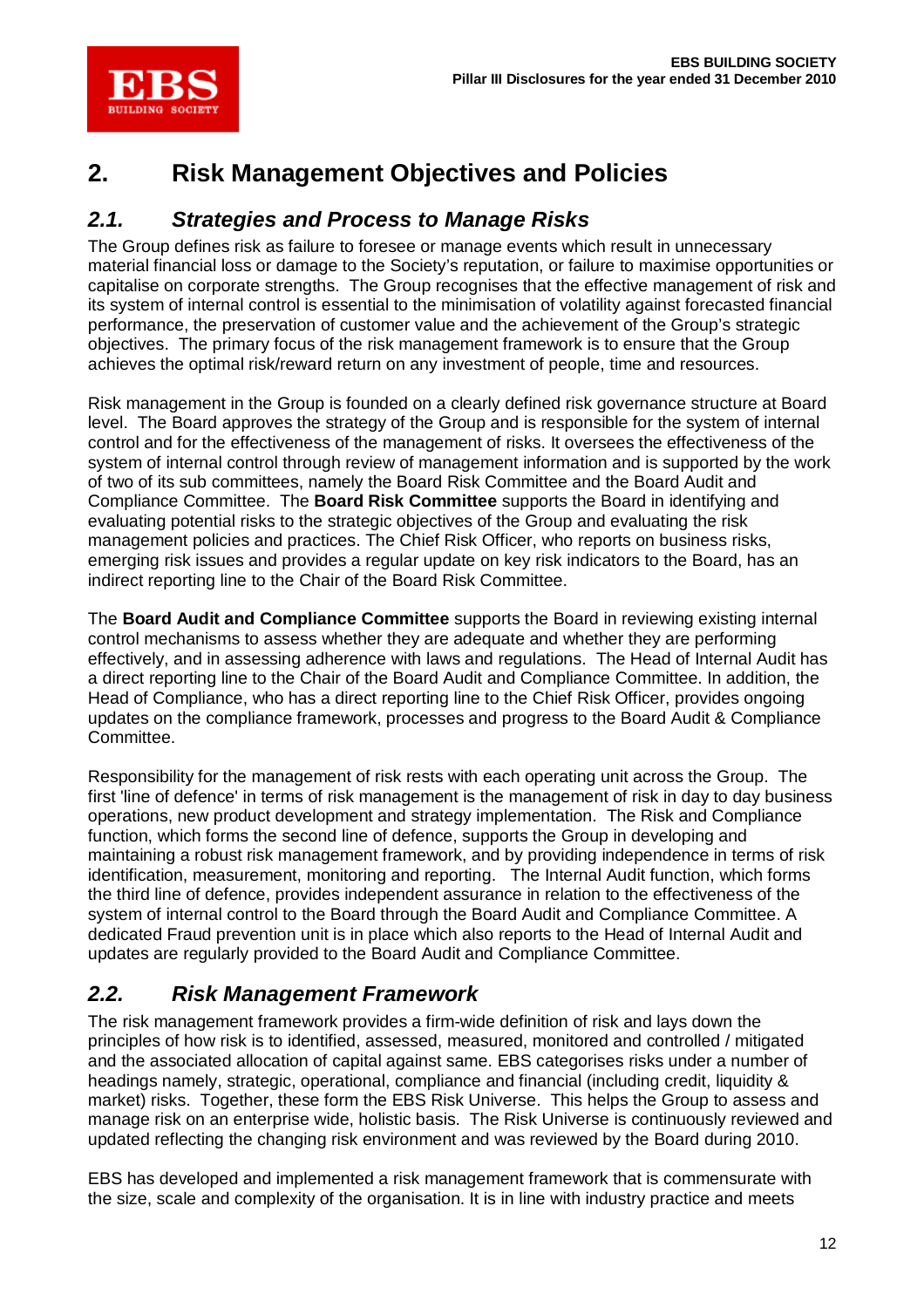

Central Bank specific requirements and EU supervisory standards. The key elements of this framework are:

- (i) There is a clearly defined risk governance structure which is regularly updated. The Board has established five permanent sub committees to consider certain aspects of governance in detail. Each committee through its chair reports to the Board at the earliest scheduled Board meeting. The risk governance framework, risk universe, roles, reporting lines and risk committees are documented in a risk manual which forms part of the induction of new Board members. The risk manual is updated at regular intervals throughout the year. The risk governance framework has been developed in line with the recently published European Banking Authority Guidelines on Internal Governance (CP41) and Remuneration Practices (CP42) and the Central Bank of Ireland's Corporate Governance Code for Credit Institutions and Insurance Undertakings.
- (ii) Strategies, goals, objectives, authority limits and reporting mechanisms are clearly defined and against which performance is monitored.
- (iii) The Board has clearly defined its risk appetite in a risk appetite statement which incorporates risk limits for all key aspects of the business of the Group. The risk appetite statement is reviewed at least annually by the Board and more frequently if required. Risk policies and procedures are updated where appropriate to reflect the limits of risk appetite. These policies are closely managed on a day to day basis throughout the Group, and are monitored by specific business units with oversight by the relevant risk management committees. Material changes to these policies are Board approved on an annual basis. Adherence to the risk limits set by the Board is monitored on an ongoing basis and reported to the Chief Risk Officer.
- (iv) The risk management framework is supported by its underlying Group Risk Committees comprising the Asset & Liability Committee, the Risk Rating Approval Committee, the Credit Risk Committee, the Operations Management Committee and the Regulatory Compliance Committee. Each of these committees, whose membership is approved by the CEO, is responsible for identifying actions to support robust risk management in line with the Group's risk appetite. Progress is monitored and reported regularly to the Board through the report of the Chief Risk Officer.
- (v) Through a stress testing framework, EBS measures its vulnerabilities to loss under stressed market conditions and considers those results when agreeing financial budgets and on an ongoing basis for monitoring and reviewing risk appetite and risk contingency plans. The stress testing framework, which forms an integral part of the overall governance and risk management culture of EBS has been developed in line with the European Banking Authority (EBA) revised guidelines on stress testing which are required to be implemented by 1st January 2011. The stress testing program incorporates stress tests at both an individual risk level (bottom up approach) and at a holistic organisation wide level (integrated top down approach) that cover a range of risks and business areas. The stress testing program facilitates the development of risk mitigation or contingency plans across a range of stressed conditions that are used to support the organisation from a risk appetite, capital and liquidity management perspective. Contingency plans also reflect operational response considerations where appropriate.

### **2.2.1. Risk Committees**

(i) The Group Asset & Liability Committee, which meets twice monthly or more frequently as required, was established to monitor the Society's exposure to key market risks, i.e., liquidity risk, funding risk, interest rate risk in the banking book and foreign exchange risk. The Committee is responsible for asset & liability management, monitoring the adequacy of the liquidity framework and buffers, and for recommending the appropriate funding and capital policies and plans to the Board for approval. The Committee also has oversight for interest rate risk in the banking book, liquid asset investment and reserves investment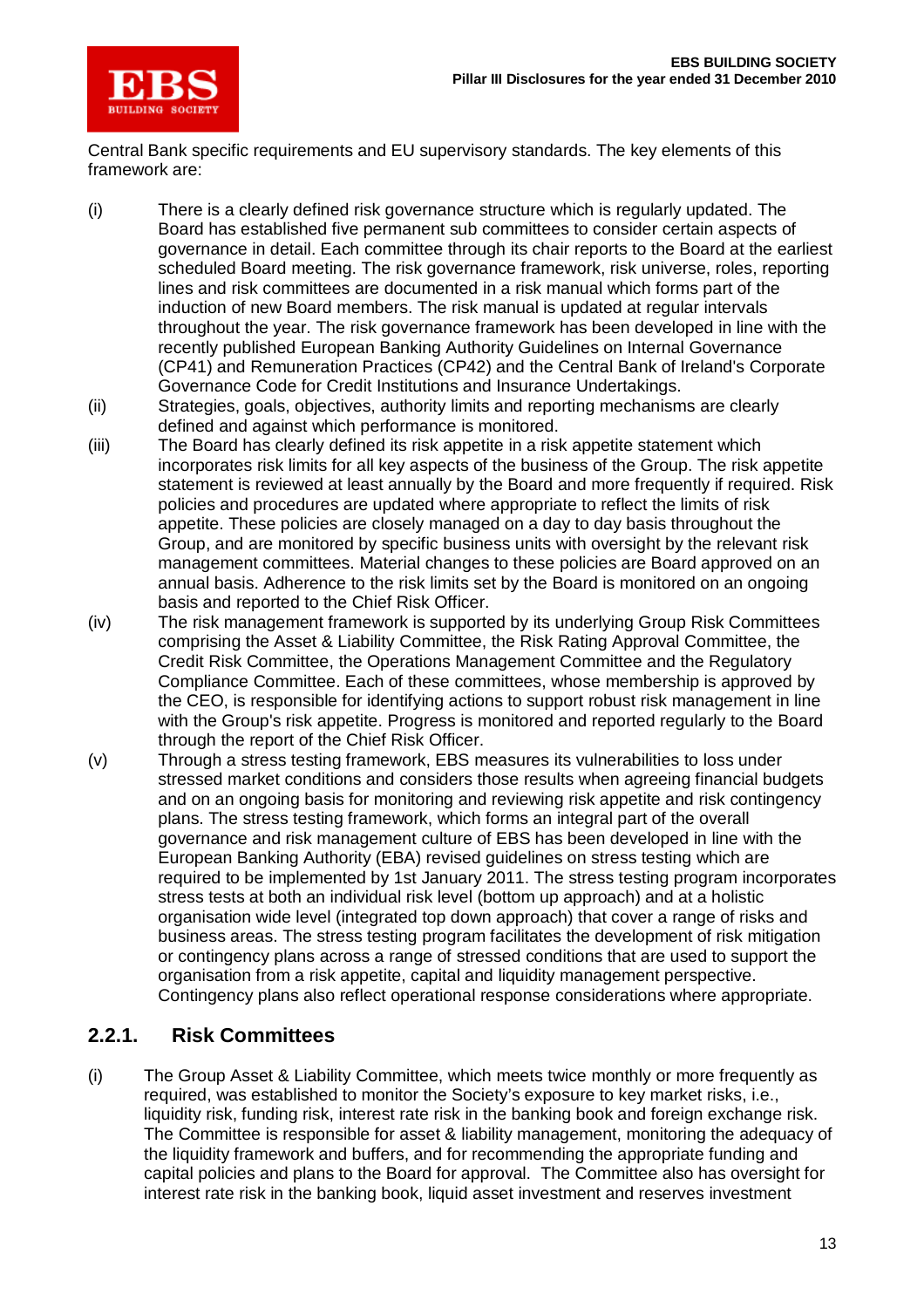

policies and hedging policies of the Group. The Committee monitors capital ratios, including projections and oversees the appropriate implementation of the capital policy.

- (ii) The Group Credit Risk Committee, which meets monthly, reviews and recommends appropriate credit risk management policies for the Society and its subsidiaries, in line with the overall credit risk appetite of the Group. These policies comprise lending, debt management and counterparty credit. The Committee is also responsible for monitoring the make up and performance of the loan books, the credit quality of counterparts, the level of mortgage insurance in place and the adequacy of provisions for impaired loans. The Committee monitors the external macro-economic and other factors and new business credit risk trends and projections which serve as a benchmark against which the credit risk appetite of the organisation is evaluated. The Committee is charged with ensuring that an appropriate level of credit risk insurance is being maintained for loans.
- (iii) The Group Risk Rating Approval Committee, which meets quarterly, is responsible for reviewing and recommending to the Board policies on risk model development, validation and use. It is also responsible for the ongoing validation and monitoring of risk rating systems, model performance and model output in terms of forecasting.
- (iv) The Group Operations Management Committee, which meets monthly, reviews and monitors business operation and process risks and improvement initiatives across the organisation. It is also responsible for reviewing loss and near miss events and making recommendations for changes in operational processes to the Management team where appropriate. The Committee is responsible for evaluating the organisation's appetite for operational risk and ensuring that it is well communicated and understood. The Health & Safety Committee reports to the Operations Management Committee.
- (v) The Group Regulatory Compliance Committee, which meets monthly, ensures that there is an appropriate framework in place to support the objective of the Group to clearly be compliant with all its regulatory requirements. It is responsible for monitoring adherence to applicable regulations across the Group, and for evaluating the impact of new regulations and ensuring that EBS is prepared for their implementation in the approved timeline.

### **2.2.2. Risk Functions**

There are three independent control functions - Risk, Compliance and Internal Audit - each of which operates separately to, and independently of, the general business operation. Compliance and Risk report to the Chief Risk Officer and form the 'second line of defence' in relation to risk management within the Group. Internal Audit, who report directly to the Board Audit & Compliance Committee, incorporates the work of the Fraud unit, and forms the third, independent, line of defence in terms of risk management.

(i) The Risk function comprises (i) Risk Analytics, which develops and maintains risk models and risk rating systems and provides independent management information regarding loan book performance and adherence to credit policy, and independent credit review of adherence to procedures; (ii) Treasury Risk (middle office) which provides independent management information to both internal and external stakeholders such as the Central Bank, Department of Finance, NTMA etc regarding adherence to market risk policies and day to day treasury operations; (iii) Operational Risk, which monitors operational risk trends, losses and near misses and which incorporates Information Security which reports independently of Information Technology; (iv) Enterprise Risk, which supports the development and maintenance of a risk management framework to mitigate against unforeseen risk events materialising and (v) Regulatory Compliance, which is responsible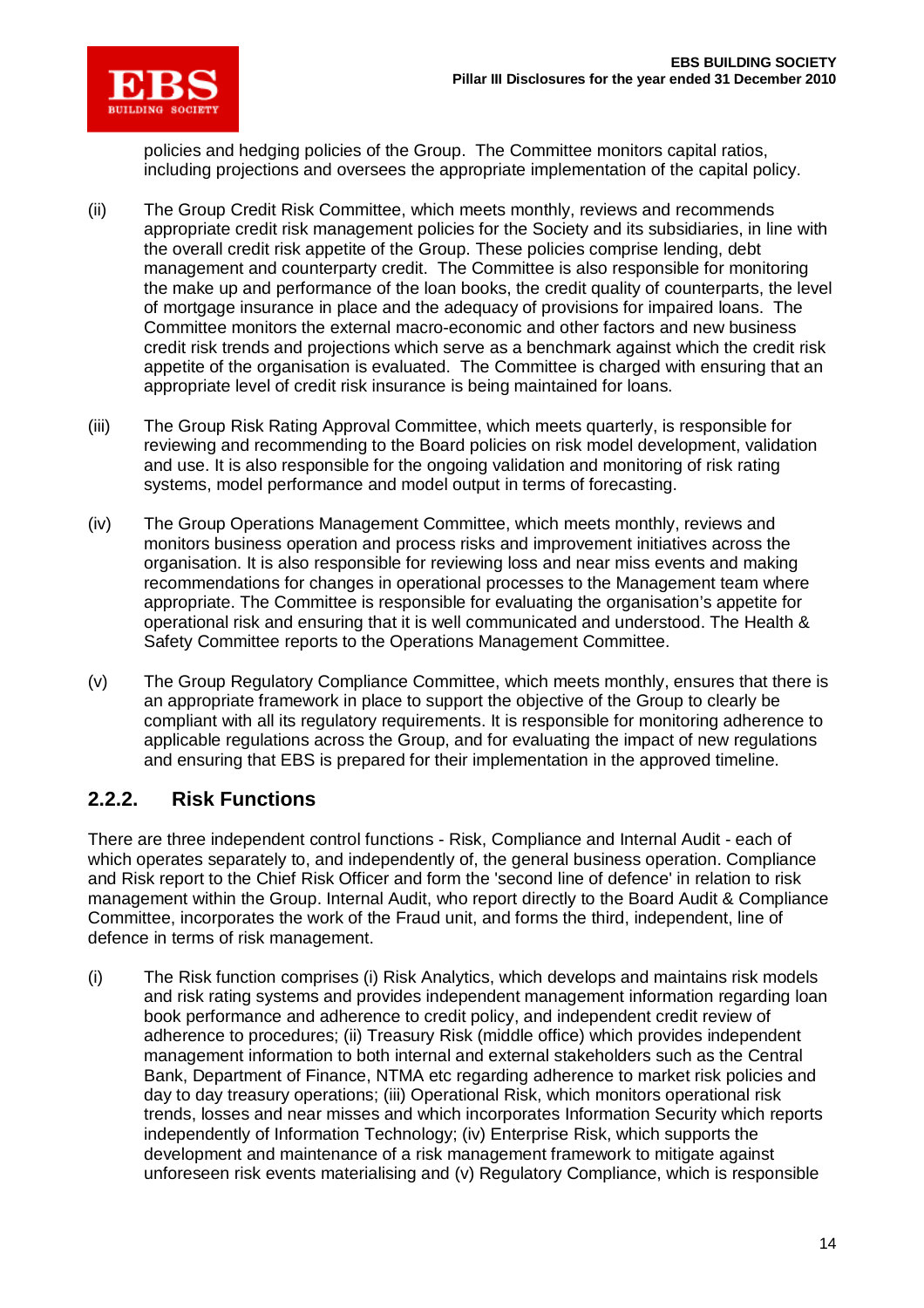

for advising and facilitating the business in identifying, managing and monitoring its regulatory obligations and prudential regulatory requirements.

Collectively, the Risk division monitor and report on key risk indicators, developments in risk management protocols, regulations and practices, and other risk developments to the relevant risk committees and to the Board.

(ii) The Internal Audit function, which forms the third line of defence, provides independent assurance in relation to the effectiveness of the system of internal control to the Board through the Board Audit and Compliance Committee. A dedicated Fraud prevention unit is in place which also reports to the Head of Internal Audit and updates are regularly provided to the Board Audit and Compliance Committee.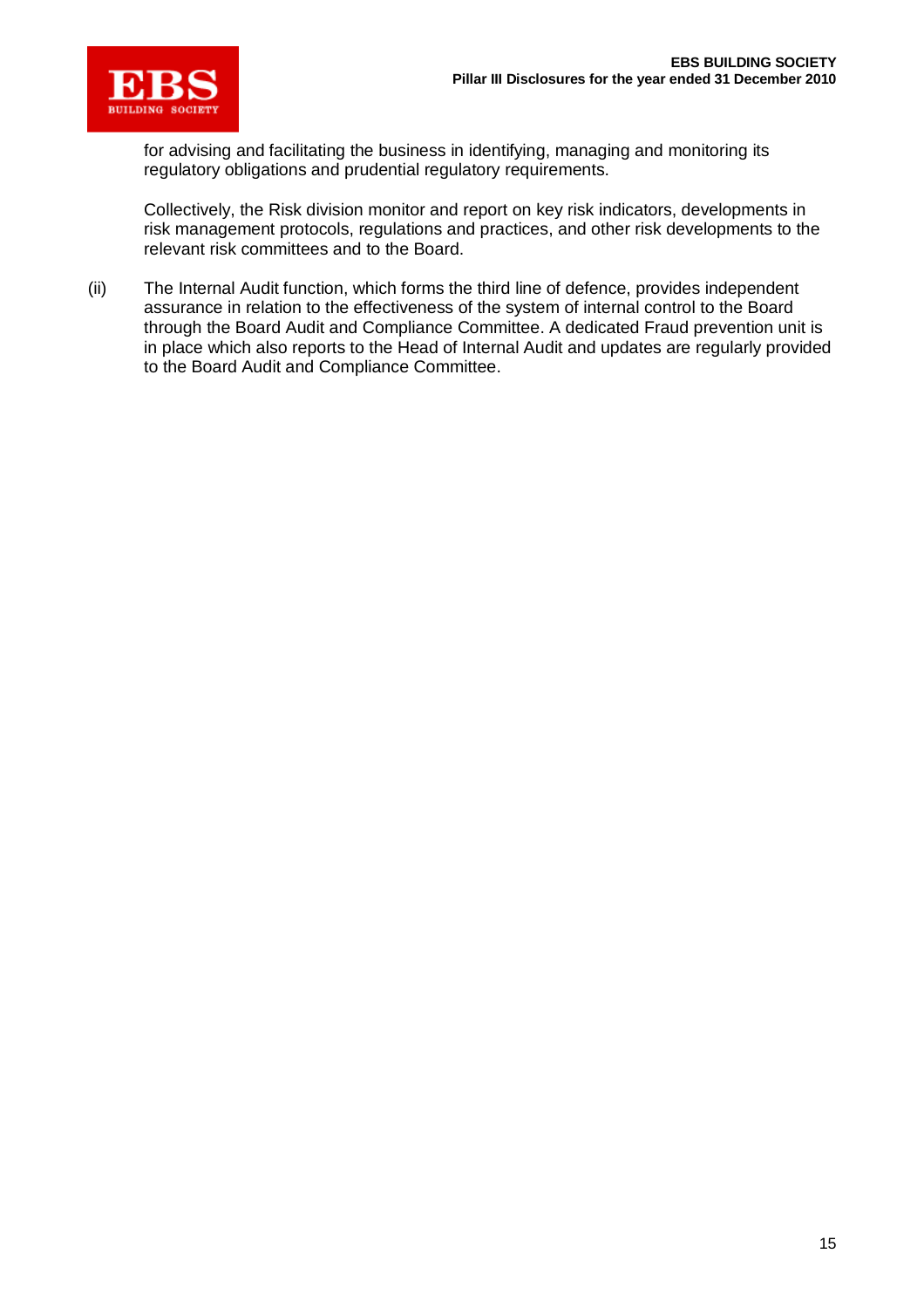

## **3. Financial Risk Management**

The Group has exposure to the following risks from its use of financial instruments:

- (i) Credit risk
- (ii) Liquidity risk
- (iii) Market risks

This note presents information about the Group's exposure to each of the above risks and about the Group's objectives, policies and processes for measuring and managing risk.

### *3.1. Credit risk*

Credit risk is the risk of financial loss to the Group if a customer or counterparty to a financial instrument fails to meet its contractual obligations, and arises from the Group's loans and advances to customers and credit institutions, loans and advances held for sale, available for sale financial assets and derivatives. For risk management reporting purposes, the Group considers and consolidates all elements of credit risk exposure (such as individual obligor default risk, country and sector risk).

Credit risk management in EBS is supported by an appropriate governance structure with separation of function between the sourcing and approval of new lending business and the issuing of funds, loan management and independent review and monitoring.

The Board sets approval limits and delegated authority within these limits is assigned to individuals and committees based on risk materiality and underwriting experience. Loans are sourced through the network of EBS offices, franchised agencies, direct channel and brokers. Line responsibility rests with the Director of Distribution. All underwriting is centralised, and reports to the Chief Credit Officer. Loan disbursement is managed by the Operations area reporting to the Director of Operations, IT, People and Communications. Credit Risk and Credit Review monitor new lending trends and adherence to risk appetite limits and report to the Chief Risk Officer. The Group Credit Risk Committee monitors new lending trends, loan quality and loan performance.

Given the deterioration in credit quality throughout 2010 in both the retail and commercial markets, both credit management and credit risk management have been a key area of focus over the past three years. Resourcing, structures, policy and processes continue to be reviewed in order to ensure that the Group is best placed to manage asset quality in this severe downturn. The Group Credit Risk Management Committee is responsible for reviewing and recommending appropriate credit risk management structures and policies in line with the credit risk appetite of the group and for monitoring the performance of the book. The Risk Analytics team is responsible for the development and ongoing validation of credit risk rating models which are used to assess credit applications and to support a robust capital adequacy assessment process, and for independently monitoring the quality of the Group's loan assets.

The Credit Review team assesses the application of credit policies, processes and procedures across all areas of the Group.

The Group conducts both regular and ad-hoc credit risk stress testing to assess on an ongoing basis the ability of the Group to withstand various idiosyncratic and systemic stress scenarios. Credit contingency plans are developed and updated on a continual basis reflecting the results of the stress tests.

Given the economic environment, the Group conducts a quarterly assessment of impairment provisions, assisted by the Risk Analytics and Credit divisions and evaluated by the Group Credit Risk Committee.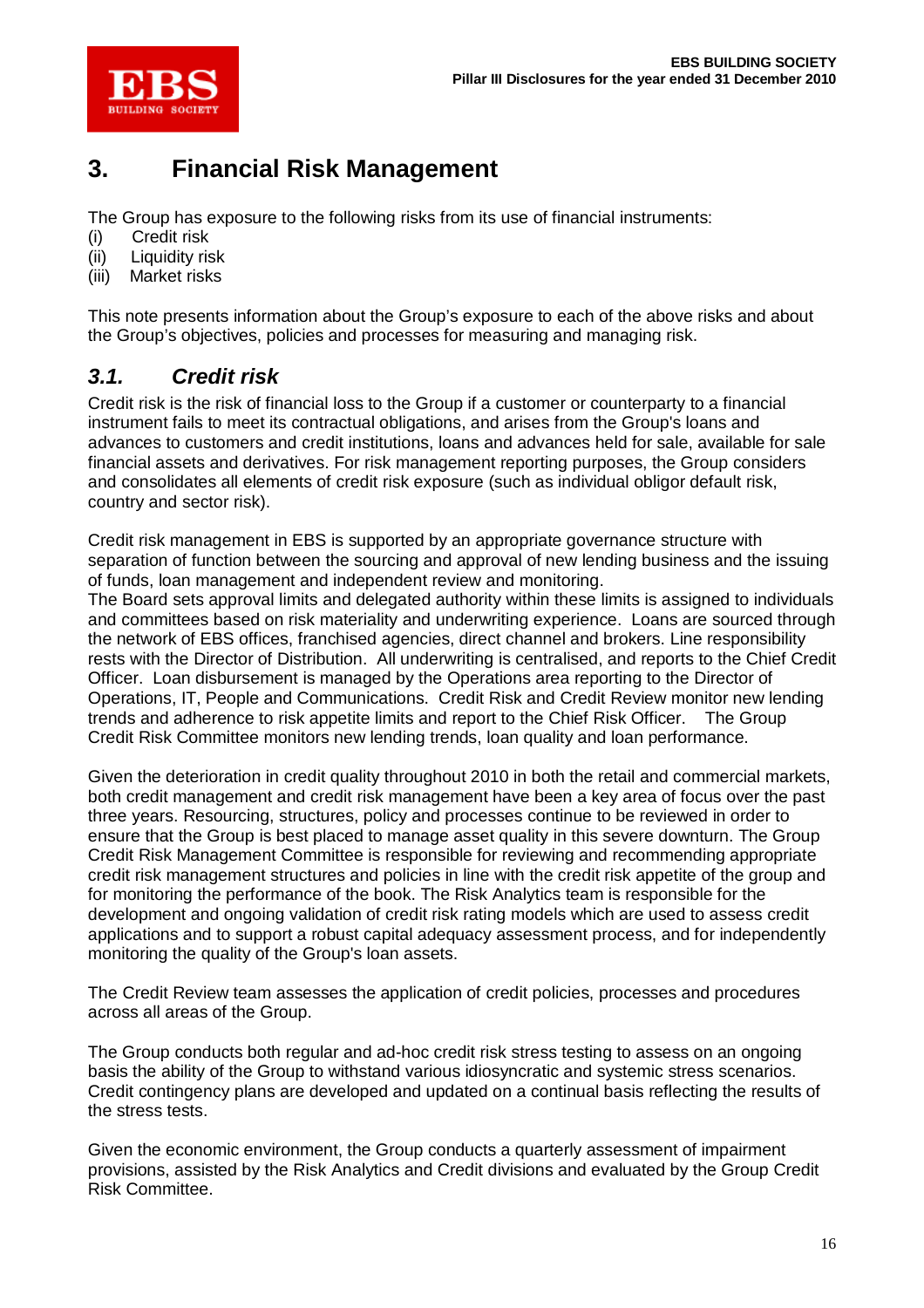

The Society insures the Group against risk in the Irish residential property market through mortgage indemnity insurance. This insurance is taken on a loan by loan basis, the amount of coverage being determined by the loan to value percentage at origination. In the event of the Society suffering a loss, a claim can be made up to the value of the insurance cover. The insurance provider is Genworth Financial Mortgage Insurance, rated Baa3 by Moody's (EBS internal grade 10).

### **3.1.1. Maximum Exposure to Risk**

The following table shows the Group's credit exposure, which is the maximum potential exposure including committed facilities:

|                                                    | Society  |          | Group    |          |
|----------------------------------------------------|----------|----------|----------|----------|
|                                                    | 2010     | 2009     | 2010     | 2009     |
|                                                    | €m       | €m       | €m       | €m       |
|                                                    |          |          |          |          |
| Non-derivative                                     |          |          |          |          |
| financial assets                                   |          |          |          |          |
| Cash and balances with central banks               | 236.2    | 180.6    | 250.2    | 196.5    |
| Loans and advances held-for-sale                   | 37.9     | 750.6    | 37.9     | 750.6    |
| Available-for-sale financial assets                | 3,943.2  | 3,972.2  | 2,575.2  | 2,924.8  |
| Loans and advances to credit institutions          | 2,981.3  | 3,717.4  | 180.8    | 957.7    |
| Loans and advances to customers                    | 10,865.9 | 11,659.8 | 16.472.9 | 16,473.5 |
| Interest accrued                                   | 57.9     | 39.5     | 46.6     | 37.6     |
| Derivatives                                        |          |          |          |          |
| Interest rate swaps                                | 73.2     | 80.3     | 49.1     | 37.2     |
| Cross currency interest rate swaps                 | 7.8      | 11.3     | 7.8      | 11.3     |
| Equity swaps                                       | 1.5      | 1.5      | 1.5      | 1.5      |
| Loan commitments (not unconditionally cancellable) | 68.0     | 216.5    | 81.3     | 252.2    |
|                                                    |          |          |          |          |

Loan commitments disclosed above comprise formal loan offers which EBS has a legal obligation to fulfil at the reporting date. This excludes any offer letters where the Society's legal commitment to fulfil has elapsed.

### **3.1.2. Holding of Collateral**

In 2010, EBS developed a collateral management framework which provides improved insight into and efficient use of existing collateral. EBS holds collateral against loans and advances to customers in the form of mortgage interests over property, other registered securities over assets, and guarantees. Estimates of fair value are based on the value of collateral assessed at the time of borrowing. For residential property, these values are updated using the PTSB/ESRI index. Processes to monitor the collateral underpinning Commercial lending are in place as part of the annual review of each Commercial connected exposure ('Obligor'). Otherwise, values are updated when a loan is individually assessed as impaired at which time the fair value of the collateral held is factored into the estimate of the impairment provision required. Collateral generally is not held over loans and advances to credit institutions, nor over debt securities or government and other eligible bills.

Collateral with a fair value of €13.3m (2009: €19.4m) is held against possession cases. In addition the Society has put in place a number of Credit Support Annexes (CSA's) covering in approximately 91% of outstanding derivatives.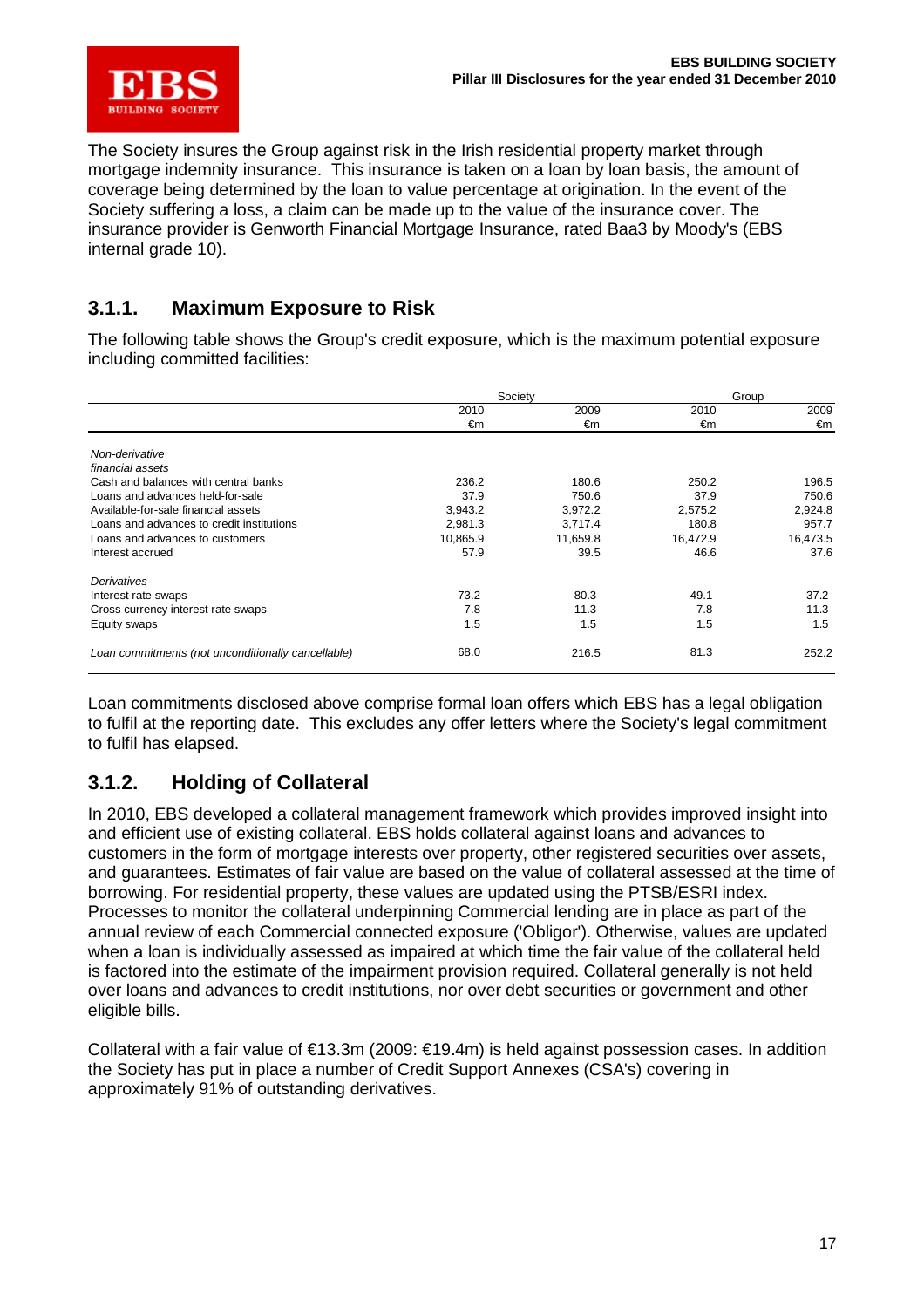

### **3.1.3. Credit Quality**

EBS lending credit risk is measured both at transaction level and at portfolio level.

At origination, individual loan transactions are assessed for credit risk using a combination of factors. These include the risk rating attached to the credit (application score or obligor grade or external rating of a counterparty), the security exposure and an assessment of the member's, customer's or obligor's ability to repay the debt. The performing and non performing split disclosed in the notes to the accounts is based on the proportion of performing versus non performing accounts as a percentage of the total loan balance in the relevant category such as residential or commercial.

Additional information on the risk obligor basis is also provided. The risk obligor basis is determined based on the cumulative balances per obligor, which can relate to more than one account, as a percentage of the total loan balance by category. All obligors are graded. Grades 1 to 6 are deemed to be performing, grade 7 is watchlist and grades 8 and 9 are non-performing. For the purpose of the performing, non performing split grade 7 is deemed to be performing.

Over time, portfolio risk is measured by reference to risk rating migration, the volume and value of loans in default and arrears aged analysis migration.

The analysis below in relation to residential, commercial and Loans and advances held-for-sale is based on gross lending before impairment provisions, uncashed loan cheques and fair value adjustment for loans in a fair value hedge relationship. Credit quality of treasury financial assets is monitored on an ongoing basis by both the Group Credit Risk Committee and the Asset & Liability Committee. All new investments of the Liquid Asset Portfolio and Reserve Investment Portfolio may only be made to counterparts rated A or higher at the time of purchase.

The credit quality of the portfolio of loans & advances to customers is set out below by reference to residential assets, commercial assets and held-for-sale financial assets. Group residential assets amount to €15,881.5m (2009: €15,516.1m) commercial assets amount to €934.1m (2009:  $€1,002.6$ m) and held-for-sale financial assets to  $€65.6$ m (2009:  $€912.8$ m).

The assessment of credit quality of loan commitments is the same as for loans and advances to customers.

Credit quality in EBS portfolios is monitored using probability of default grades and loss functions mapping all portfolios into a 9-point grading system. Grading outputs are reported monthly to Group Credit Risk Committee where trends, movements and migrations are analysed to assess changes in the risk profile of the portfolio.

Non-performing loans are determined based on the repayment status of all loans secured on a given property. Non-performing is defined to be 90 days or more in arrears, or where at least three monthly payments or the equivalent have been missed. Performing loans are defined to be neither past due nor impaired and up to 90 days or more in arrears. Within the performing loans pool, loans with a probability of default (PD) in excess of 30% and loans with a loan given default (LGD) of greater than 25% where the PD exceeds 5% are categorised as watch risk loans.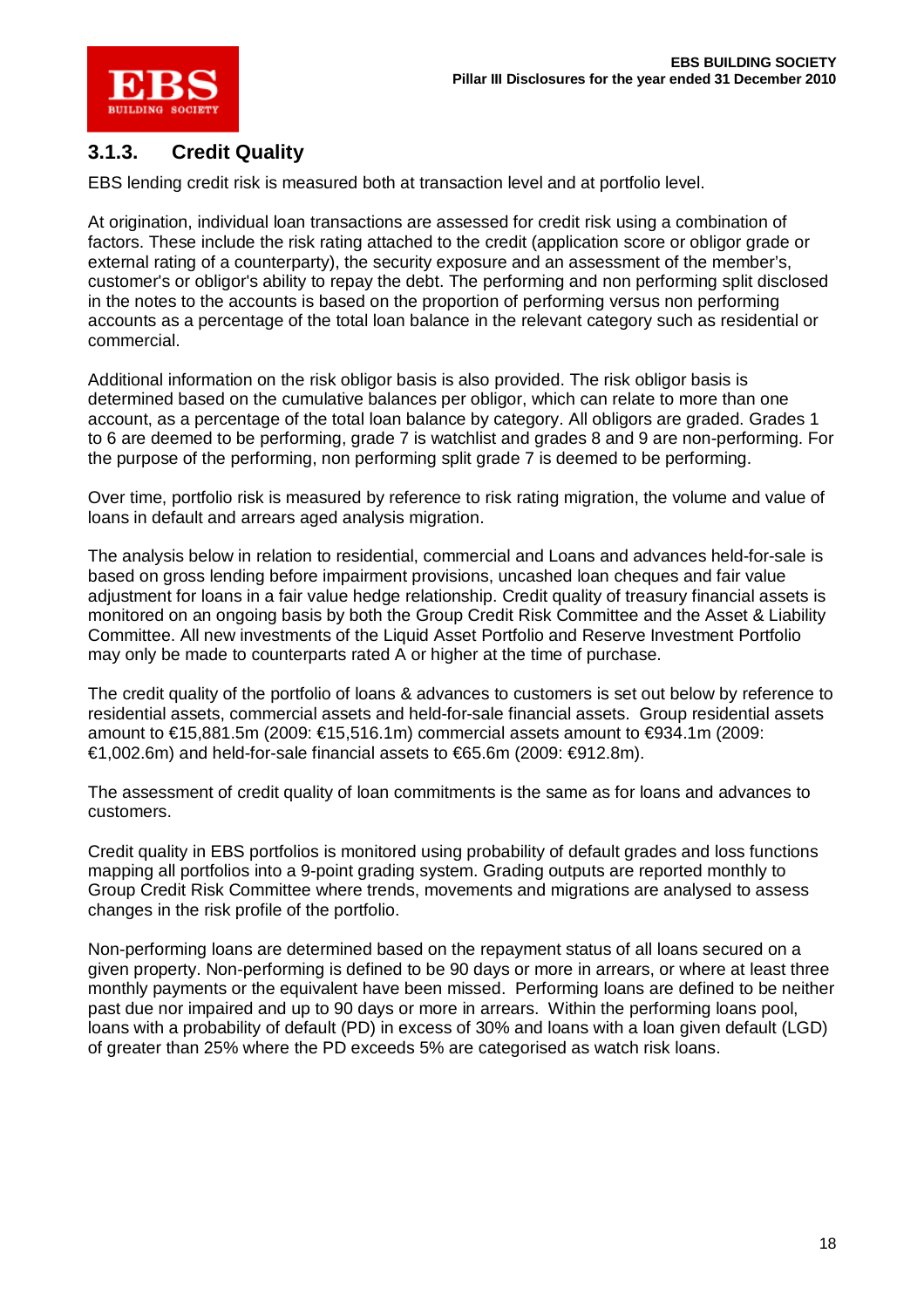

### **3.1.3.1 Residential Lending Assets**

The EBS residential lending portfolio comprises loans for owner occupation, retail buy to let loans for single properties or small portfolios and commercial buy to let loans for large portfolios. The following analysis is based on the residential category:

|                           |        | Society |        | Group  |  |
|---------------------------|--------|---------|--------|--------|--|
|                           | 2010   | 2009    | 2010   | 2009   |  |
| <b>Residential assets</b> |        |         |        |        |  |
| Performing loans          | 90.1%  | 93.4%   | 91.6%  | 94.8%  |  |
| Non-performing loans      | 9.9%   | 6.6%    | 8.4%   | 5.2%   |  |
|                           | 100.0% | 100.0%  | 100.0% | 100.0% |  |

Of the Group Residential assets at 31 December 2010, 7.7% of Homeloans and 13.1% of Buy to Let loans were non-performing (2009:4.9% and 7.8% respectively). On a risk grade obligor basis, 11.4% (2009: 7.1%) of Society Residential assets and 9.4% (2009: 5.6%) of Group Residential assets are non-performing.

Out of total performing residential loans, 3.5% of Group (2009: 3.6%) and 3.3% of Society loans (2009: 3.5%) are on the watch list.

### **3.1.3.2 Commercial Assets**

The EBS Commercial loan portfolio comprises commercial term debt assets. The following analysis is based on the commercial category:

| Group and Society        |        |        |
|--------------------------|--------|--------|
|                          | 2010   | 2009   |
| <b>Commercial assets</b> |        |        |
| Performing loans         | 92.9%  | 95.7%  |
|                          |        |        |
| Non performing loans     | 7.1%   | 4.3%   |
|                          | 100.0% | 100.0% |

On a risk grade obligor basis, 51.5% (2009: 20.8%) of Commercial assets are non-performing. Loans on watch comprise 14.8% of performing loans (2009: 5.7%).

### **3.1.3.3 Loans and Advances held-for-sale**

The Loans and advances held-for-sale comprises development finance loans, commercial term debt and residential loans. These represent the loans that we expect to transfer to NAMA in 2011.

The following analysis is based on the Loans and advances held-for-sale category:

| Group and Society                |        |        |
|----------------------------------|--------|--------|
|                                  | 2010   | 2009   |
| Loans and advances held-for-sale |        |        |
| Performing loans                 | 49.2%  | 60.9%  |
| Non performing loans             | 50.8%  | 39.1%  |
|                                  | 100.0% | 100.0% |

Of the loans and advances held-for-sale at 31 December 2010, 100% of Land & Development loans and 50.0% of associated loans were non-performing (2009: 52.0% and 22.7% respectively).

On a risk grade obligor basis, 100% (2009: 54.2%) of loans and advances held-for-sale are nonperforming. Loans on watch as a percentage of performing loans at 31 December 2010 was 0% (2009: 23.2%).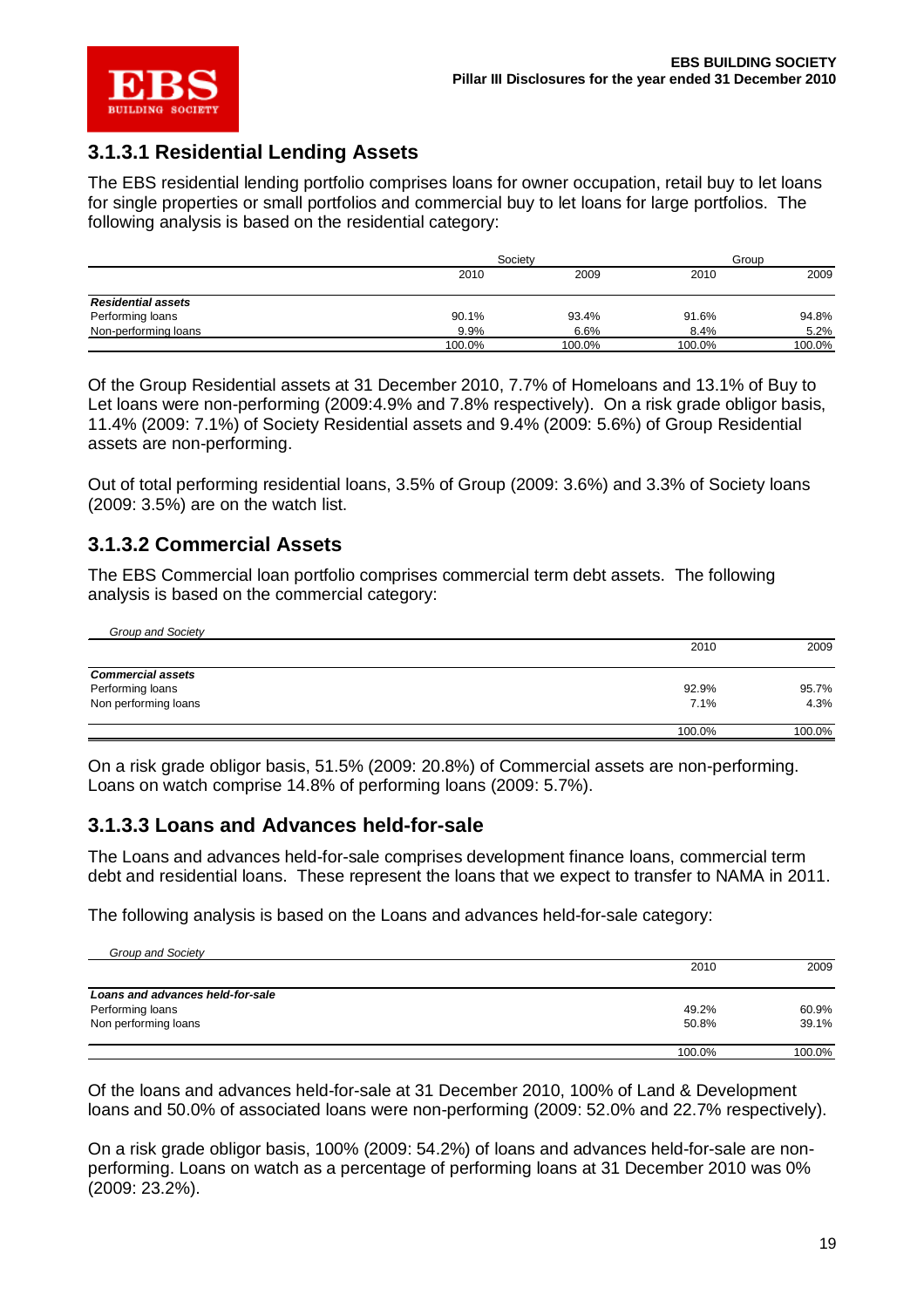

### **3.1.4. Counterparty Credit Risk**

#### **Background**

Counterparty Credit risk in this context refers to the Treasury Counterparty Risk taken on by the Society in the normal course of its business. EBS has credit risk to other financial institutions through:

- 1) the purchase of assets issued by those institutions, e.g. MTNs, Covered Bonds, Securitisations, etc.;
- 2) the extending of credit via unsecured lending, e.g. interbank loans, etc.;
- 3) the conclusion of derivative contracts, e.g. interest rate swaps, for hedging purposes.

EBS maintains investment portfolios for the primary purpose of liquidity management hence the purchase of financial assets.

#### Governance & Oversight

EBS manages and controls counterparty risk through the Counterparty Credit Policy which is reviewed and monitored by both Asset and Liability Committee (ALCO) and the Group Credit Risk Committee (GCRC).

The responsibility for approving the Counterparty Credit Policy rests with the Board which is responsible for approving all material risk policies. The GCRC has the delegated authority to approve named counterparties within the benchmark limits set by the Board. On an annual basis a review of all counterparties is conducted by the GCRC. The GCRC reports to the Board on its activities and key risk indicators. The ALCO monitors adherence to the Counterparty Credit Policy on an ongoing basis and this committee also reports exceptions to policy to the Board. Key risk indicators and management activity in relation to counterparty credit is reported in the Chief Risk Officer's Report and to the Board.

#### Management – processes & procedures

Counterparty exposures are monitored on a real time basis by Treasury Front-Office through the Treasury Management System/Globus system. This system allows the dealers to assess Counterparty Limit availability prior to concluding a deal (before the event). Counterparty exposure reports are monitored and recorded daily (after the event) by Treasury Risk (middle office). Treasury Risk reports to the Chief Risk Officer with a dotted reporting line to the Group Treasurer. Treasury Risk provides Counterparty risk reports and a log of excesses & breaches where they occur of Counterparty limits to ALCO on a monthly basis.

The counterparty credit limit is set with reference to the EBS internal rating of the party within limits set out in the policy approved by the Board. The Counterparty Risk reports are made available by 8.30am to the Front Office Dealers and the Group Treasurer. Any excesses or limit breaches follow the appropriate EBS Escalation Policy.

A number of reports are generated daily to measure & monitor Counterparty Risk, these are:

- (i) Counterparty Limit Report Limit Detail Report (Daily)
- (ii) Internal Rating Counterparty Report (weekly)
- (iii) ALCO Risk Limit report Counterparty Credit Policy (monthly)
- (iv) GCRC Country Limit exposure (monthly)
- (v) ALCO & GCRC Concentration exposure (monthly)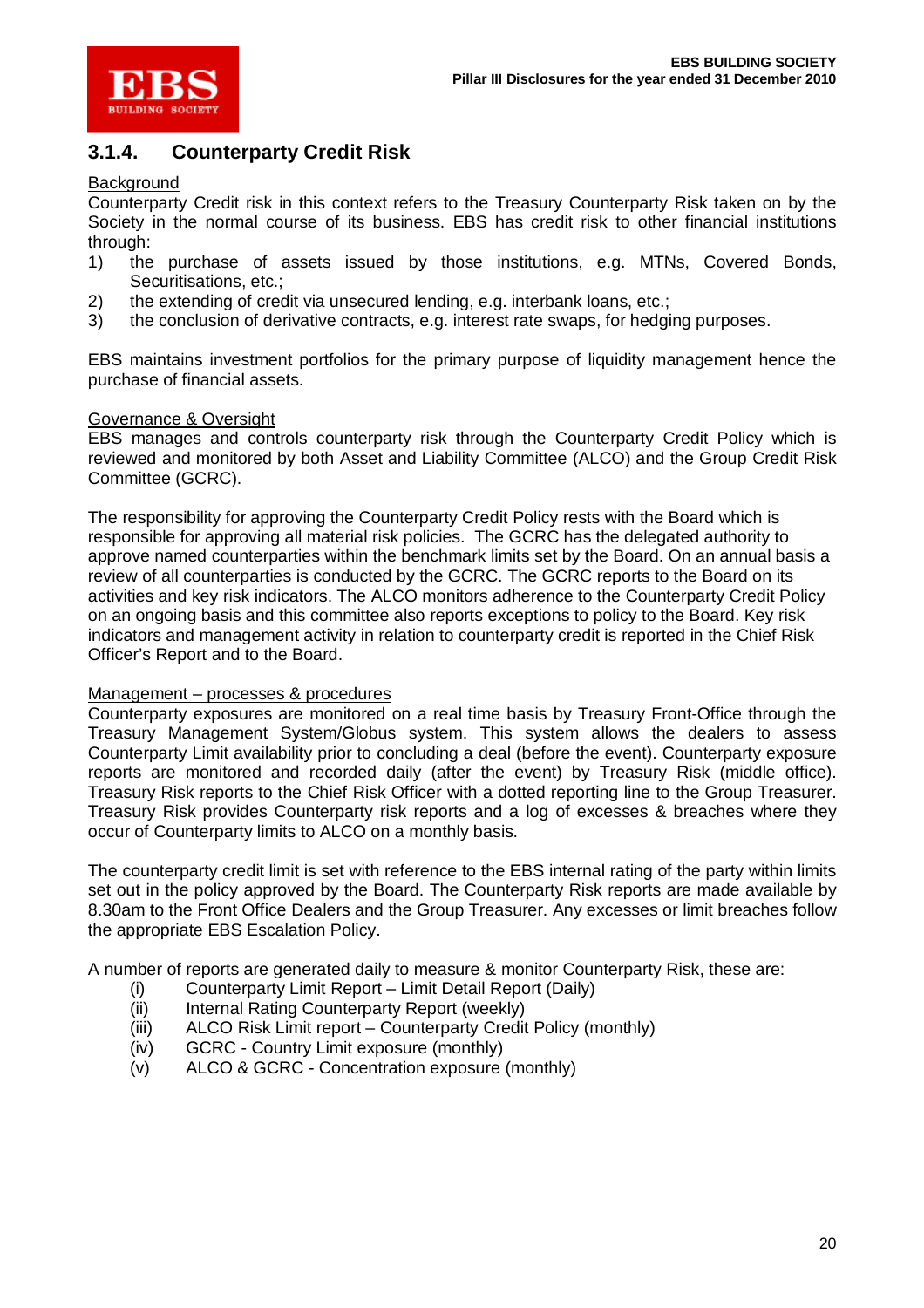

### **3.1.5. Definitions**

### **3.1.5.1 Definition of impaired**

#### *Impairment Provisioning*

A loan or portfolio of loans is impaired and an impairment loss is incurred if there is objective evidence of impairment as a result of one or more loss events that occurred after the initial recognition of an asset or group of assets.

Objective evidence can include both:

- (i) Micro conditions for example a breach in the repayment contract, i.e. arrears on the account, and
- (ii) Macro conditions for example an adverse change in economic conditions.

An impairment loss event is an event which has an impact on the expected cash flows of the asset. Where the event has been incurred and has been identified, an individual provision is required. Where the loss has been incurred but has not yet been identified, a collective provision is required.

Provisions are calculated for assets which are deemed to be **impaired** where there is objective evidence of impairment. If the asset is deemed to be significant, then it is reviewed on an individual basis. Where the asset is impaired, but not significant, it is reviewed on a pooled or collective basis. Provisions are also calculated for individual assets where there is no objective evidence of individual impairment yet, but where impairment has been incurred, i.e. Impaired But Not Reported (IBNR). In this way, all assets are reviewed.

For Residential Loan Assets, EBS assess loans for impairment where; loans which are €0.01 or more in arrears and where the arrears is not of a technical nature, OR where there is other evidence of impairment, for example, where the property is in possession of the Society or the Credit Team has identified the loan as a 'Watch Risk'. Categories of loans that will be classed as impaired regardless of arrears include: loans where the property is in possession of the Society and loans where fraudulent activity is suspected.

For Commercial Loan Assets, EBS defines impairment as loans which have an internal credit grading of 7, 8 or 9 (i.e., they are on a watch list, are in default or where EBS is already holding a provision).

For Treasury Assets (counterparty credits) EBS defines impairment as, credits where there is a failure to make a scheduled payment within five working days, OR credits which are impacted by a major credit event such as something which has gone from investment to sub-investment grade for investments of more than three months in duration.

Significant assets in EBS are defined as assets with an overall current value of more than  $\epsilon$ 1.5m. This applies to all assets – both loan and advances and treasury assets. Assets which are impaired and which are significant are reviewed on a case by case basis by Credit. In addition Credit reviews loans:

- (i) where the property is in possession of the Society; or
- (ii) where fraudulent activity is suspected or proven.

Assets which are not significant (less than €1.5m in exposure) but impaired (24 or more payments past due) are reviewed on statistical basis.

#### *Individual Provisions*

For loan assets, EBS calculates provisions by reviewing the expected future cashflows of the assets against the underlying value of the security plus recovery costs, taking into account the likely recovery period. The cashflows are discounted for periods which are more than twelve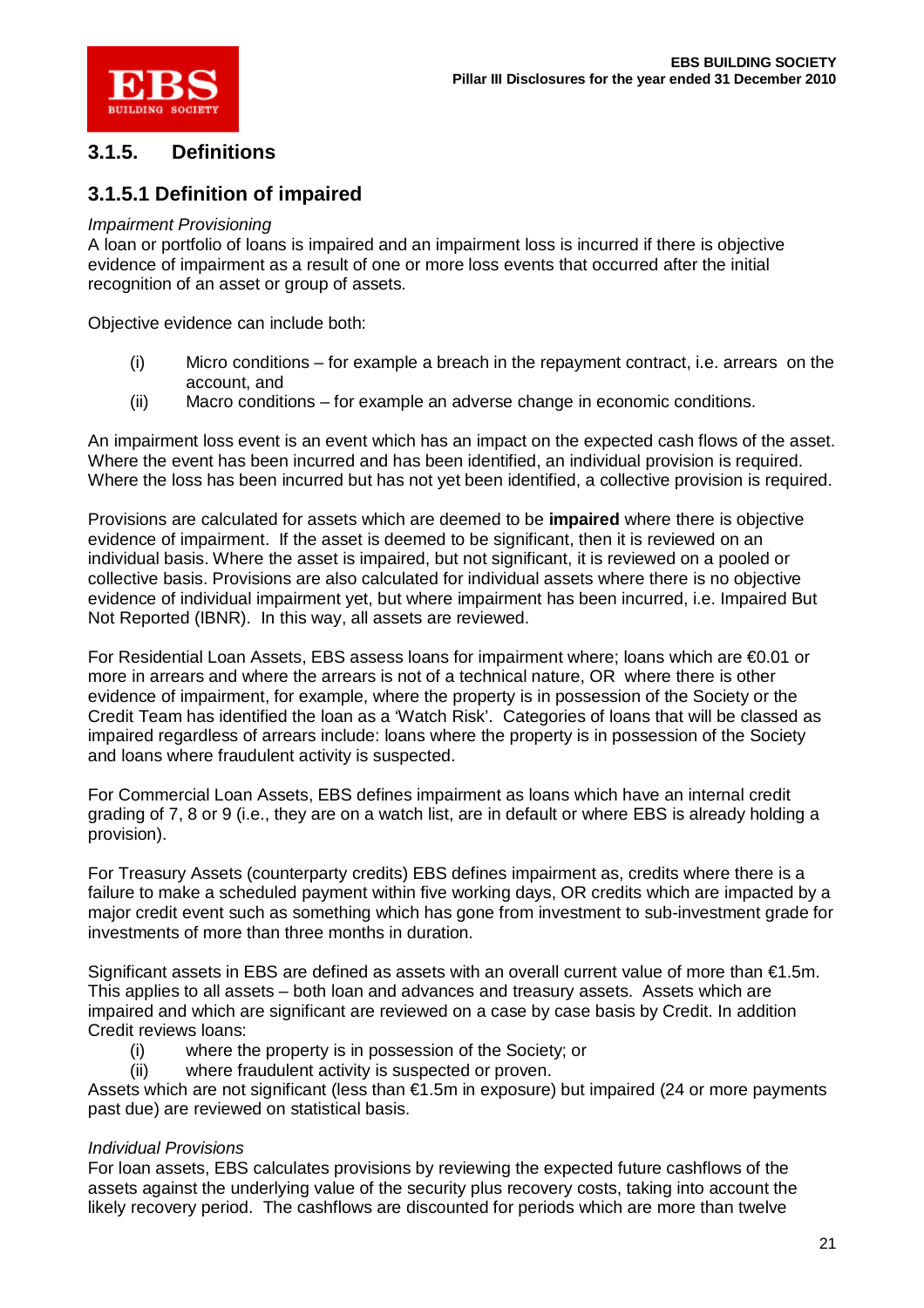

months hence, and the discount interest rate is adjusted to take account of unamortised costs and fees received. These adjustments are calculated on the basis of the residential and commercial portfolios separately. Individual assessments of the borrowers/obligors concerned are undertaken by the relevant lending business area whose expert judgement is also brought to bear in assessing the current value of the collateral and the likely outcome in the case. These assessments are independently reviewed by Credit Management and provisions are evaluated at Group Credit Risk Committee.

For Homeloans and Retail Buy to Let loans 24 months or more in arrears and not already assessed individually, individual cashflow assessments are not done. Instead the result of a statistical calculation is the assigned individual provision.

#### *Collective Provisions*

All loans where the individual provision is zero, whether or not an individual assessment is completed, are part of the collective provision calculation.

The calculation has three key components reflecting the three stages in the movement of a loan to loss: probability of default (PD); probability of repossession given default (PRGD); and loss given repossession (LGR).

Default is defined to be 3 (monthly) payments or more in arrears, i.e., at least 90 days past due. If a loan is already in default then its PD is 1, otherwise it is a number between 0 and 1 measuring the likelihood of the loan moving into default in the coming 12 months. The rate of default is adjusted to take into account expected movements in external macroeconomic factors (such as unemployment and GDP).

The movement from default to repossession is assessed based on observed portfolio cure rates (which represents the repossession rate is one minus the cure rate). The rate varies according to the number of payments missed – the deeper in default a loan is, the more likely it is that loss will result. It also varies widely across the portfolios, being much higher for Commercial lending.

The calculation of incurred loss is driven largely by expectation of property values at disposal.

In these disclosures, impaired assets are those for which an individual provision has been made.

### **3.1.5.2 Definition of past due**

For the majority of loans, interest is charged on a calendar month basis. Loans are deemed to be **past due** when there is any part of a monthly payment missed.

### **3.1.6. Accounting policies adopted for impaired financial assets**

### **3.1.6.1 Assets carried at amortised cost**

The Group assesses at each reporting date whether there is objective evidence that a financial asset or group of financial assets is impaired. A financial asset or a Group of financial assets is impaired and impairment costs are incurred if, and only if, there is objective evidence of impairment as a result of one or more events that occurred after the initial recognition of the asset (a 'loss event') and that loss event (or events) has an impact on the estimated future cash flows of the financial asset or Group of financial assets that can be reliably estimated. Objective evidence that a financial asset or Group of assets is impaired includes observable data that comes to the attention of the Group about the following loss events: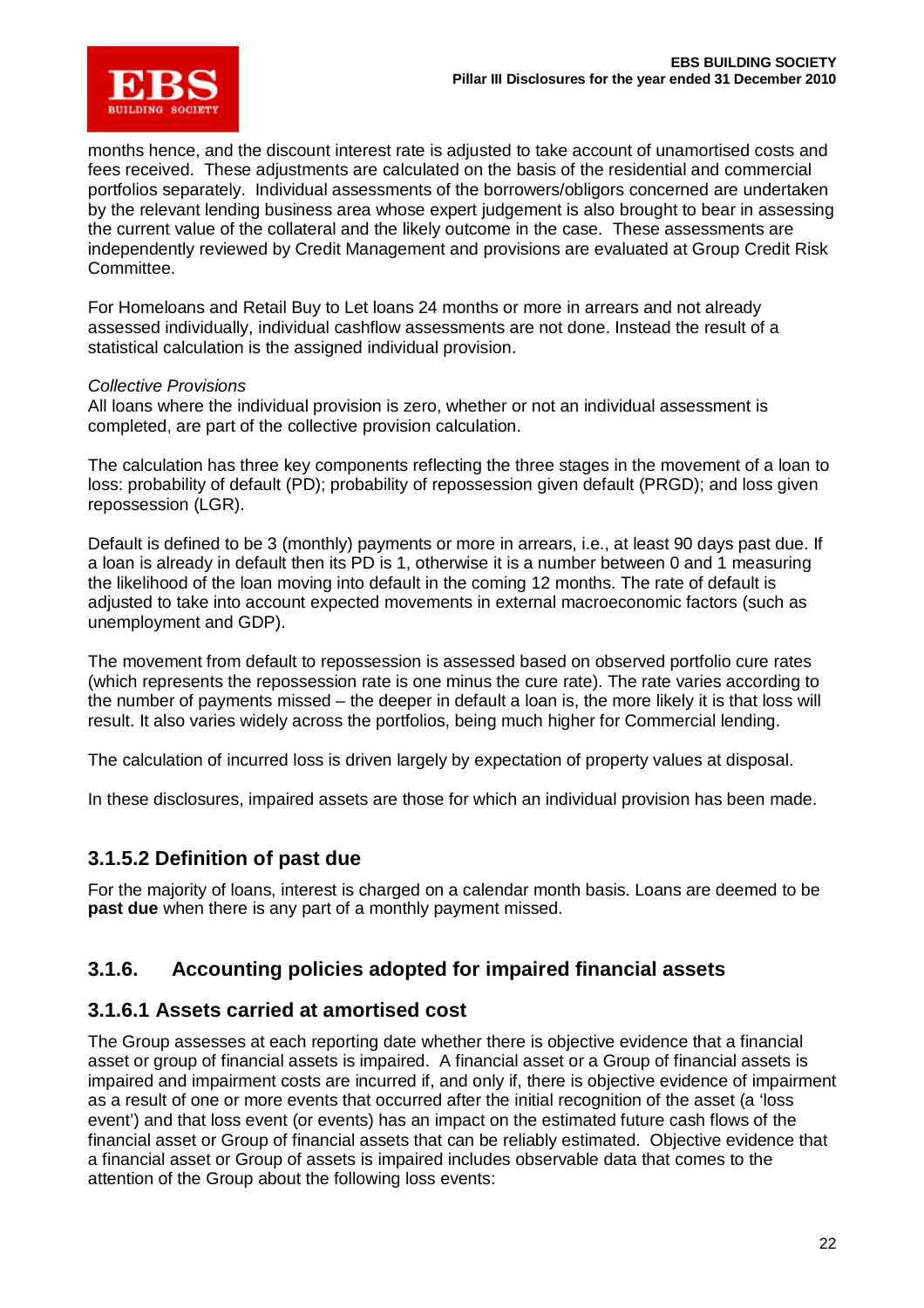

- (i) significant financial difficulty of the issuer or obligor; or
- (ii) a breach of contract, such as a default or delinquency in interest or principal payments; or
- (iii) the Group granting to the borrower, for economic or legal reasons relating to the borrower's financial difficulty, a concession that the lender would not otherwise consider; or
- (iv) it is becoming probable that the borrower will enter bankruptcy or other financial reorganisation; or
- (v) the disappearance of an active market for that financial asset because of financial difficulties; or
- (vi) adverse changes in the payment status of Group's borrowers; or
- (vii) national or local economic conditions that correlate with defaults on the assets of the Group.

The Group first assesses whether objective evidence of impairments exists individually for financial assets that are individually significant, and collectively for financial assets that are not individually significant. If the Group determines that no objective evidence of impairment exists for an individually assessed financial asset, whether significant or not, it includes the asset in a group of financial assets with similar credit risk characteristics and collectively assesses them for impairment. Assets that are individually assessed for impairment and for which an impairment loss is or continues to be recognised are not included in a collective assessment of impairment.

If there is objective evidence that an impairment loss on loans and receivables or held-to-maturity financial assets carried at amortised cost has been incurred, the amount of the loss is measured as the difference between the asset's carrying amount and the present value of estimated future cash flows (excluding future credit losses that have not been incurred) discounted at the financial asset's original effective interest rate. The carrying amount of the asset is reduced and the amount of the loss is recognised in the income statement. If a loan or held-to-maturity financial asset has a variable interest rate, the discount rate for measuring any impairment loss is the current effective interest rate determined under the contract.

The calculation of the present value of the estimated future cash flows of a collateralised financial asset reflects the cash flows that may result from foreclosure less costs for obtaining and selling the collateral, whether or not foreclosure is probable. For the purposes of a collective evaluation of impairment, financial assets are grouped on the basis of similar credit risk characteristics (i.e. on the basis of the Group's grading process that considers asset type, industry, geographical location, collateral type, past-due status and other relevant factors). Those characteristics are relevant to the estimation of future cash flows for groups of such assets by being indicative of the debtor's ability to pay all amounts due according to the contractual terms of the assets being evaluated.

Future cash flows in a Group of financial assets that are collectively evaluated for impairment are estimated on the basis of the contractual cash flows of the assets in the group and historical loss experience for assets with credit risk characteristics similar to those in the group. Historical loss experience is adjusted on the basis of current observable data to reflect the effects of current conditions that did not affect the period on which the historical loss experience is based and to remove the effects of conditions in the historical period that do not currently exist.

Estimates of changes in future cash flows for Group of assets should reflect and be directionally consistent with changes in related observable data from period to period (for example, changes in unemployment rates, property prices, payment status, or other factors indicative of changes in the probability of losses in the group and their magnitude). The methodology and assumptions used for estimating future cash flows are reviewed regularly by the Group to reduce any differences between loss estimates and actual loss experience.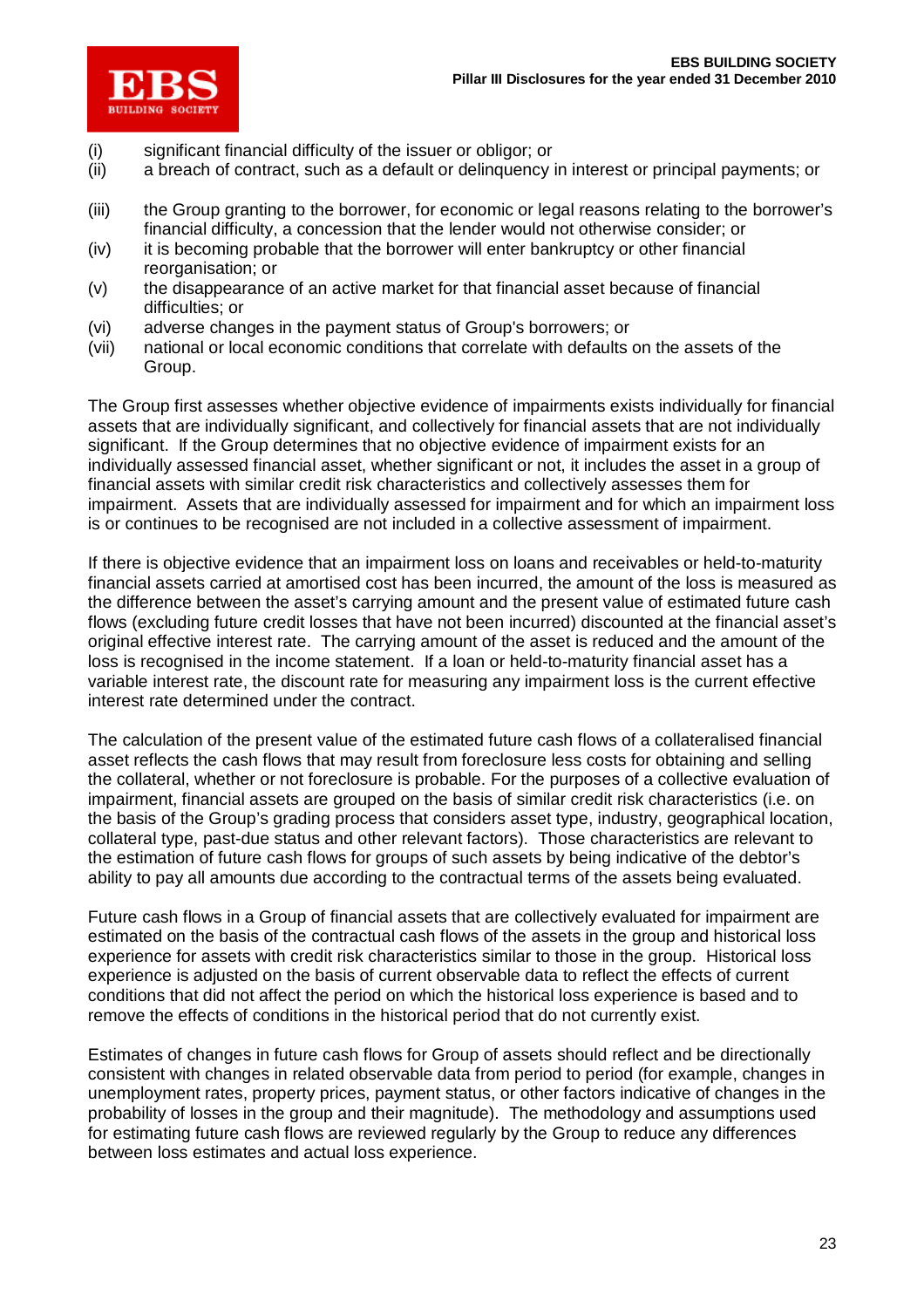

When a loan is uncollectible, it is written off against the related provision for loan impairment. Such loans are written off after all the necessary procedures have been completed and the amount of the loss has been determined. Subsequent recoveries of amounts previously written off decrease the amount of the provision for loan impairment in the income statement.

If, in a subsequent period, the amount of the impairment loss decreases and the decrease can be related objectively to an event occurring after the impairment was recognised (such as an improvement in the debtor's credit rating), the previously recognised impairment loss is reversed through the income statement.

Impairment provisions in respect of loans and advances held-to-sale to NAMA are charged to the income statement from the date the loans were classified as held-for-sale.

The provisions for loan impairments table below is set out in Note 16 to the 2010 Annual Report and Accounts.

|                                                                 | Society |       |         |       | Group                    |       |                          |
|-----------------------------------------------------------------|---------|-------|---------|-------|--------------------------|-------|--------------------------|
|                                                                 | 2010    |       | 2009    |       | 2010                     |       | 2009                     |
|                                                                 | €m      |       | €m      |       | €m                       |       | €m                       |
| <b>PROVISION FOR LOAN IMPAIRMENTS</b>                           |         |       |         |       |                          |       |                          |
| Individual provision for loan impairments                       |         |       |         |       |                          |       |                          |
| At 1 January                                                    | 42.6    |       | 70.0    |       | 44.4                     |       | 70.0                     |
| Charge for impairment losses                                    |         |       |         |       |                          |       |                          |
| Loans and advances held-for-sale                                |         | 81.3  |         |       |                          | 81.3  |                          |
| 66.4<br>Commercial assets                                       |         | 14.8  |         | 66.4  | 0.0                      | 14.9  |                          |
| <b>Residential assets</b><br>99.0                               |         | 19.5  |         | 109.7 |                          | 21.2  |                          |
| 165.4<br>Total charge for impairment losses                     | 165.4   | 115.6 | 115.6   | 176.1 | 176.1                    | 117.4 | 117.4                    |
| Transfer to Loans and advances held-for-sale to NAMA (note 16)  | (10.8)  |       | (142.6) |       | (10.8)                   |       | (142.6)                  |
| Loans and advances written back (off)                           | 0.3     |       | (0.4)   |       | 0.3                      |       | (0.4)                    |
| At 31 December                                                  | 197.5   |       | 42.6    |       | 210.0                    |       | 44.4                     |
|                                                                 |         |       |         |       |                          |       |                          |
| <b>Collective provision for loan impairments</b>                |         |       |         |       |                          |       |                          |
| At 1 January                                                    | 83.3    |       | 42.7    |       | 104.2                    |       | 43.8                     |
| Charge for impairment losses                                    |         |       |         |       |                          |       |                          |
| Loans and advances held-for-sale                                |         | 2.1   |         |       |                          | 2.1   |                          |
| Commercial assets<br>5.8                                        |         | 12.7  |         | 5.8   |                          | 12.7  |                          |
| <b>Residential assets</b><br>68.0                               |         | 46.3  |         | 96.3  |                          | 65.2  |                          |
| 73.8<br>Total charge for impairment losses                      | 73.8    | 61.1  | 61.1    | 102.1 | 102.1                    | 80.0  | 80.0                     |
| Transfer to and from Loans and advances held-for-sale to NAMA ( | 4.4     |       | (19.6)  |       | 4.4                      |       | (19.6)                   |
| Loans and advances written off                                  | (0.8)   |       |         |       | (0.7)                    |       |                          |
| Transfer of impairment to subsidiary                            | (1.6)   |       | (0.9)   |       | $\overline{\phantom{a}}$ |       | $\overline{\phantom{a}}$ |
| At 31 December                                                  | 159.1   |       | 83.3    |       | 210.0                    |       | 104.2                    |
| Total provision for loan impairments at 31 December             | 356.6   |       | 125.9   |       | 420.0                    |       | 148.6                    |

In addition further loan impairment provisions were charged in 2010 in relation to Loans and Advances Held for Sale to NAMA as shown in the table below extracted from Note 16 to the 2010 Annual Report and Accounts.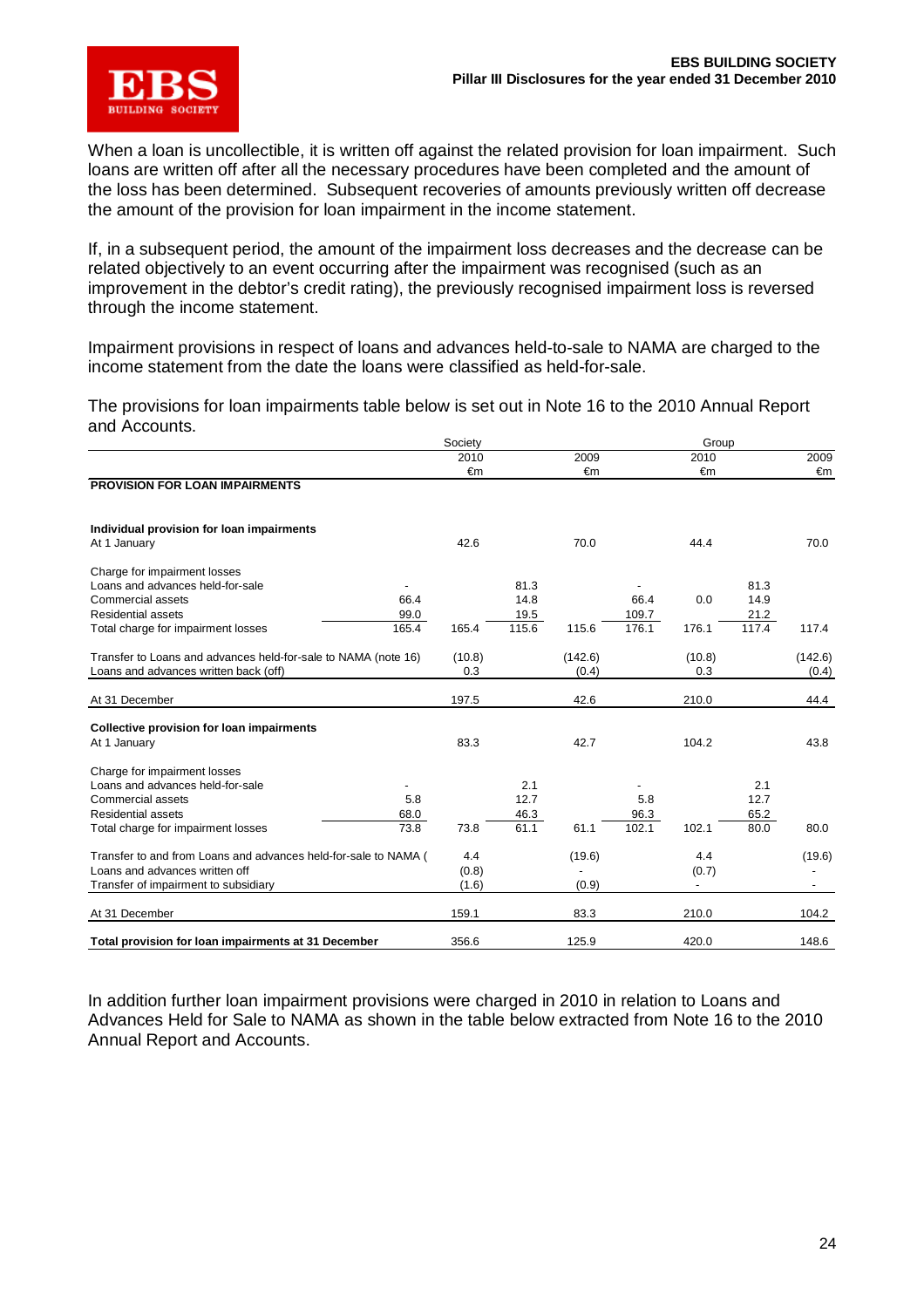

|                                                                            | 2010    | 2009  |
|----------------------------------------------------------------------------|---------|-------|
|                                                                            | €m      | €m    |
|                                                                            |         |       |
| PROVISION FOR LOAN IMPAIRMENTS ON LOANS AND ADVANCES HELD-FOR-SALE TO NAMA |         |       |
|                                                                            |         |       |
| <b>Group and Society</b>                                                   |         |       |
| Individual provision for loan impairments                                  |         |       |
| At 1 January                                                               | 142.6   |       |
| Charge for impairment losses                                               | 102.0   |       |
| Transfer from loans and advances to customers (note 17)                    | 10.8    | 142.6 |
| Impairment provisions utilised                                             | (227.7) | ۰     |
|                                                                            | 27.7    | 142.6 |
| Collective provision for loan impairments                                  |         |       |
| At 1 January                                                               | 19.6    | ٠     |
| Charge for impairment losses                                               | 14.8    | ٠     |
| Transfer (to) from loans and advances to customers (note 17)               | (4.4)   | 19.6  |
| Impairment provisions utilised                                             | (30.0)  |       |
|                                                                            | ۰       | 19.6  |
|                                                                            |         |       |
| Total provision for loan impairments                                       | 27.7    | 162.2 |

The total loss after release of impairment provisions on loans transferred to NAMA during 2010 amounted to €275.6m as shown in the table below extracted from Note 10 to the 2010 Annual Report and Accounts.

|                                                |                                                                                  | 2010    | 2009         |
|------------------------------------------------|----------------------------------------------------------------------------------|---------|--------------|
| Analysis of loss on transfer of assets to NAMA |                                                                                  | €m      | $\epsilon$ m |
| <b>Group and Society</b>                       |                                                                                  |         |              |
| Nominal amount of loans transferred to NAMA    |                                                                                  | 836.4   |              |
| Impairment provisions utilised (note 16)       |                                                                                  | (257.7) |              |
| Carrying value of assets transferred to NAMA   |                                                                                  | 578.7   |              |
|                                                |                                                                                  |         |              |
| Nominal amount of consideration received       |                                                                                  | (331.0) |              |
|                                                | Costs associated with transfer and fair value adjustments on securities received |         |              |
|                                                |                                                                                  |         |              |
| Loss on transfer of assets to NAMA             |                                                                                  | 275.6   |              |

### **3.1.6.2 Assets carried at fair value**

The Group assesses at each reporting date whether there is objective evidence that a financial asset or a Group of financial assets is impaired. If any such evidence exists for available-for-sale financial assets, the cumulative loss – measured as the difference between the acquisition cost and the current fair value, less any impairment loss on that financial asset previously recognised in the income statement – is removed from other comprehensive income and recognised in the income statement. If, in a subsequent period, the fair value of a debt instrument classified as available-for-sale increases and the increase can be objectively related to an event occurring after the impairment loss was recognised in the income statement, the impairment loss is reversed through the income statement.

In 2010 we recognised an impairment provision of €11.4m on an available for sale financial asset in light of the increased risk of counterparties engaging in liability management exercises. In 2009 we recorded a write back of  $E$ .5m.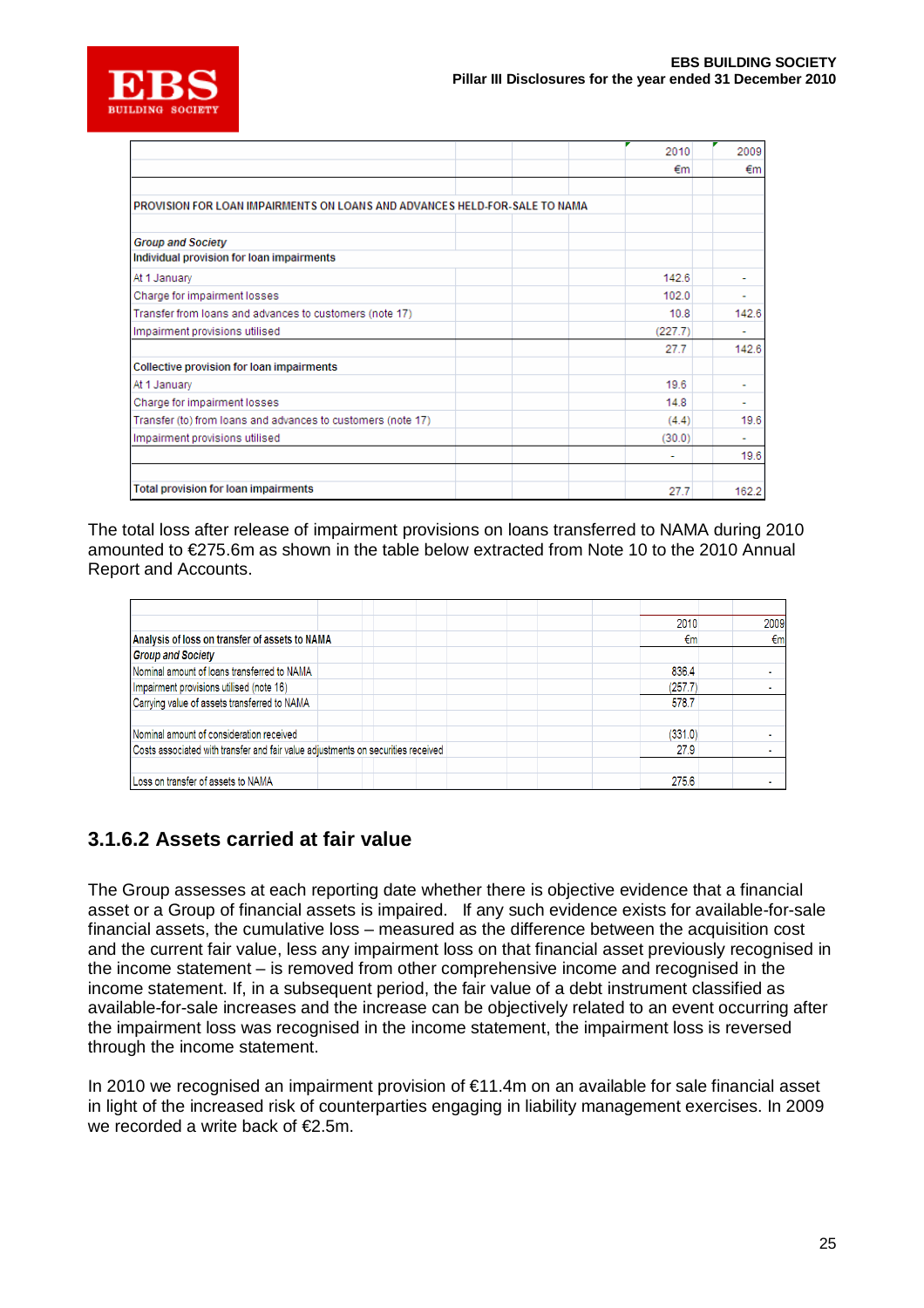

### **3.1.7. Portfolios**

#### **Residential Assets**

Group residential assets amount to €15,881.5m (2009: €15,516.1m) and Society residential assets amount to €9,334.0m (2009: €9,692.0m).

| <b>Residential assets</b>                         | Society |        | Group  |                          |
|---------------------------------------------------|---------|--------|--------|--------------------------|
|                                                   | 2010    | 2009   | 2010   | 2009                     |
| Not impaired:                                     |         |        |        |                          |
| Neither past due nor impaired:                    | 82.0%   | 86.3%  | 83.2%  | 87.6%                    |
| Past due:                                         |         |        |        |                          |
| Up to 30 days                                     | 3.9%    | 3.9%   | 4.3%   | 4.1%                     |
| 30 to 60 days                                     | 1.7%    | 1.5%   | 1.9%   | 1.6%                     |
| 60 to 90 days                                     | 1.2%    | 1.0%   | 1.3%   | 1.0%                     |
| $90 + days$                                       | 7.4%    | 6.0%   | 6.8%   | 4.8%                     |
| Impaired but not past due                         | 1.1%    | 0.6%   | 0.7%   | 0.4%                     |
| Past due and individually significantly impaired: |         |        |        |                          |
| Past due up to 90 days                            | 0.3%    | 0.1%   | 0.2%   | 0.1%                     |
| Past due 90 to 180 days                           | 0.1%    |        | 0.1%   | $\overline{\phantom{a}}$ |
| Past due over 180 days                            | 2.1%    | 0.5%   | 1.3%   | 0.3%                     |
| Possessions                                       | 0.2%    | 0.1%   | 0.2%   | 0.1%                     |
| Total                                             | 100.0%  | 100.0% | 100.0% | 100.0%                   |

#### **Commercial Assets**

Group and Society commercial assets amount to €934.1m (2009: €1,002.6m).

| <b>Commercial assets</b>                          |        |        |
|---------------------------------------------------|--------|--------|
| Group and Society                                 | 2010   | 2009   |
| Not impaired:                                     |        |        |
| Neither past due nor impaired:                    | 46.0%  | 67.2%  |
| Past due:                                         |        |        |
| Up to 30 days                                     | 2.1%   | 1.8%   |
| 30 to 60 days                                     | 0.9%   | 0.6%   |
| 60 to 90 days                                     | 0.5%   | 0.5%   |
| $90 + days$                                       | 2.7%   | 1.7%   |
| Impaired but not past due                         | 38.2%  | 25.0%  |
| Past due and individually significantly impaired: |        |        |
| Past due up to 90 days                            | 5.2%   | 0.6%   |
| Past due 90 to 180 days                           | 1.3%   | 0.3%   |
| Past due over 180 days                            | 3.1%   | 2.2%   |
| Possessions                                       |        | 0.1%   |
| Total                                             | 100.0% | 100.0% |

#### **Loans and advances held-for-sale**

Group and Society Loans and advances held-for-sale to NAMA amount to €65.6m (2009: €912.8m).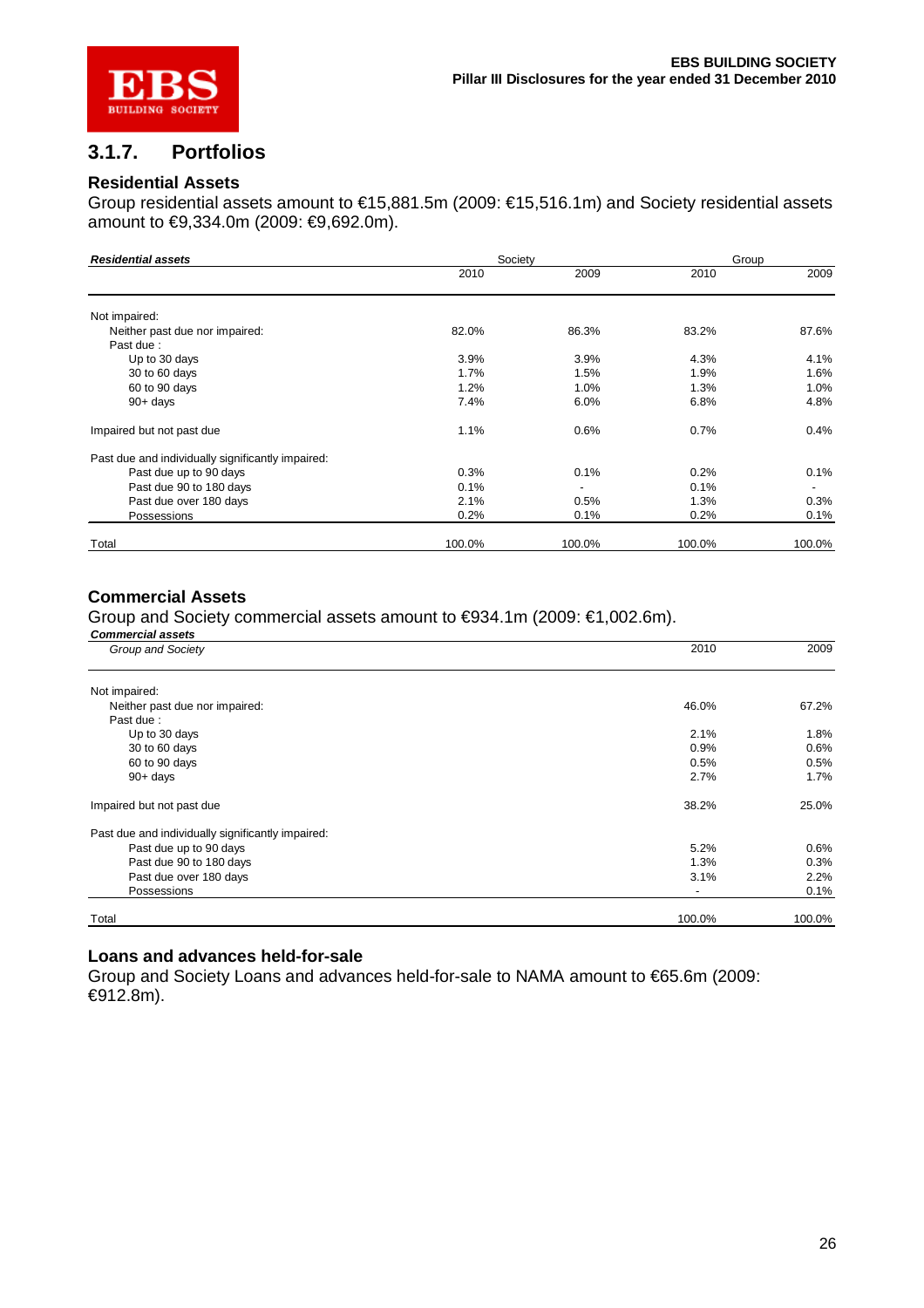

*Loans and advances held-for-sale to NAMA*

| Group and Society                                 | 2010                     | 2009   |
|---------------------------------------------------|--------------------------|--------|
| Not impaired:                                     |                          |        |
| Neither past due nor impaired                     |                          | 31.3%  |
| Past due:                                         |                          |        |
| Up to 30 days                                     |                          | 1.3%   |
| 30 to 60 days                                     |                          | 0.5%   |
| 60 to 90 days                                     |                          | 2.7%   |
| $90 + days$                                       |                          | 2.6%   |
|                                                   | $0.0\%$                  |        |
| Impaired but not past due                         | 38.1%                    | 19.9%  |
|                                                   | 0.0%                     |        |
| Past due and individually significantly impaired: | 0.0%                     |        |
| Past due up to 90 days                            | 11.1%                    | 5.2%   |
| Past due 90 to 180 days                           | 50.8%                    | 10.4%  |
| Past due over 180 days                            |                          | 25.8%  |
| Possessions                                       | $\overline{\phantom{0}}$ | 0.3%   |
| Total                                             | 100.0%                   | 100.0% |

The carrying value of loans and advances to customers for the Group and Society that are past due but not impaired at the reporting date is  $€2,323.0$ m (2009:  $€1,843.1$ m) and  $€1,384.8$ m (2009: €1,255.0m) respectively.

The carrying value of loans and advances to customers for the Group and Society that are impaired at the reporting date is  $€908.4m$  (2009:  $€427.4m$ ) and  $€874.8m$  (2009:  $€416.0m$ ) respectively.

The carrying value of loans and advances held-for-sale to NAMA for the Group and Society that are past due but not impaired at the reporting date is nil (2009: €65.5m).

The carrying value of loans and advances held-for-sale to NAMA for the Group and Society that are impaired at the reporting date is €65.6m (2009: €562.6m).

The carrying amount of loans and receivables that would otherwise have been past due or impaired whose terms have been renegotiated to provide a moratorium amount to nil (2009: €2.6m). EBS provides moratoriums on an exceptional basis only.

The Group does not disclose the fair value of collateral held against past due or impaired financial assets as it would be operationally impracticable to do so.

Arrangements are entered into with borrowers that are experiencing financial difficulty to help them manage their mortgage repayments. Where an arrangement is agreed, the arrears on the loan are not adjusted by the Society other than where the borrower repays the outstanding arrears in full. Hence, all loan arrears, regardless of arrangements in place, are included in the past due category. In certain, circumstances (where the borrower has demonstrated intent and an ability to repay), EBS will agree to capitalise arrears for repayment over the remainder of the term of the loan.

|  | Table 1: Distribution of Past Due and Impaired exposures by Geography as at 31 <sup>st</sup> Dec 2010 |  |
|--|-------------------------------------------------------------------------------------------------------|--|
|--|-------------------------------------------------------------------------------------------------------|--|

| <b>Geographic Breakdown</b> | <b>Past Due</b><br><b>Exposure %</b> | <b>Impaired</b><br><b>Exposures %</b> |
|-----------------------------|--------------------------------------|---------------------------------------|
| Ireland                     | 98.98%                               | 95.29%                                |
| UK                          | 0.02%                                | 1.79%                                 |
| <b>Rest of Europe</b>       | 1.00%                                | $2.91\%$                              |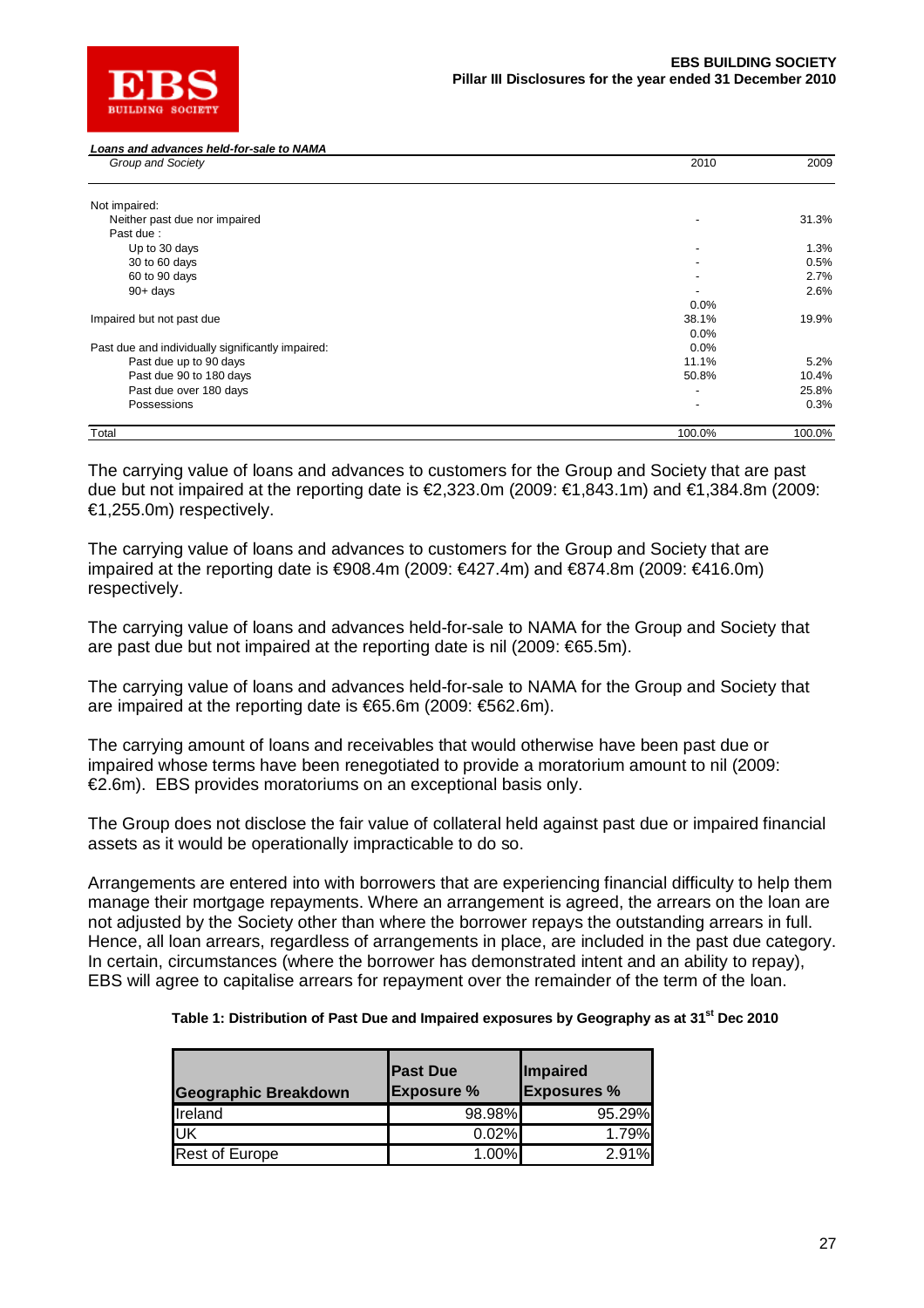

### **3.1.8. Treasury Assets and Derivatives**

Treasury assets consist of cash and balances with central banks, central government bills and other eligible bills, derivative financial instruments, available-for-sale, held-to-maturity financial assets and loans and advances to credit institutions excluding operating bank accounts.

The following table's presents an analysis of Treasury asset counterparties based on EBS's internal ratings mapped to an external rating agency scale. Where the counterparty is government guaranteed we have used the sovereign rating.

| Group 2010          | Cash &<br><b>Balances</b><br>with<br>central<br>banks | Govt and<br>other<br>eligible<br>bills | <b>AFS</b><br>financial<br>assets | Derivatives  | Loans &<br>advances<br>to credit<br>institutions | Commitm<br>ents and<br>contingent<br>liabilities |
|---------------------|-------------------------------------------------------|----------------------------------------|-----------------------------------|--------------|--------------------------------------------------|--------------------------------------------------|
|                     | €m                                                    | €m                                     | €m                                | €m           | €m                                               | €m                                               |
| Balances at 31 Dece | 250.2                                                 | 1,040.9                                | 1,840.2                           | 58.4         | 180.8                                            | 1,581.3                                          |
| Aaa                 | 100.0%                                                |                                        | 14.7%                             | 22.4%        | 5.5%                                             | 94.9%                                            |
| Aa3 to Aa1          |                                                       | 4.4%                                   | 28.7%                             | 62.0%        | 43.4%                                            |                                                  |
| A3 to A1            |                                                       | ÷                                      | 20.1%                             | 9.3%         | 31.2%                                            |                                                  |
| Lower than A3       |                                                       | 95.6%                                  | 36.5%                             | 6.3%         | 19.5%                                            |                                                  |
| Unrated             |                                                       | $\sim$                                 | $\sim$                            |              | 0.4%                                             | 5.1%                                             |
| Society 2010        | Cash &                                                | Govt and                               | <b>AFS</b>                        | Derivatives  | Loans &                                          | Commitm                                          |
|                     | <b>Balances</b>                                       | other                                  | financial                         |              | advances                                         | ents and                                         |
|                     | with                                                  | eligible                               | assets                            |              | to credit                                        | contingent                                       |
|                     | central                                               | bills                                  |                                   |              | institutions                                     | liabilities                                      |
|                     | banks                                                 |                                        |                                   |              |                                                  |                                                  |
|                     | €m                                                    | €m                                     | €m                                | €m           | €m                                               | €m                                               |
| Balances at 31 Dece | 236.2                                                 | 1,040.9                                | 2,902.3                           | 82.5         | 2,981.3                                          | 1,568.0                                          |
| Aaa                 | 100.0%                                                |                                        | $\pmb{0}$<br>8.5%                 | 14.6%        | 0.3%                                             | 95.7%                                            |
| Aa3 to Aa1          |                                                       | 4.4%                                   | 30.8%                             | 40.5%        | 0.8%                                             | $\blacksquare$                                   |
| A3 to A1            |                                                       | $\overline{\phantom{a}}$               | 11.6%                             | 6.1%         | 1.5%                                             | $\overline{\phantom{a}}$                         |
| Lower than A3       |                                                       | 95.6%                                  | 49.1%                             | 38.8%        | 97.4%                                            | 0.0%                                             |
| Unrated             |                                                       |                                        | $\overline{\phantom{a}}$          | $\mathbf{r}$ | $\mathbf{r}$                                     | 4.3%                                             |
| Group 2009          | Cash &                                                | Govt and                               | <b>AFS</b>                        | Derivatives  | Loans &                                          | Commitm                                          |
|                     | <b>Balances</b>                                       | other                                  | financial                         |              | advances                                         | ents and                                         |
|                     | with                                                  |                                        | assets                            |              | to credit                                        |                                                  |
|                     | central                                               | eligible<br>bills                      |                                   |              | institutions                                     | contingent<br>liabilities                        |
|                     | banks                                                 |                                        |                                   |              |                                                  |                                                  |
|                     | €m                                                    | €m                                     | €m                                | €m           | €m                                               | €m                                               |
| Balances at 31 Dece | 196.5                                                 | 208.3                                  | 2,924.8                           | 50.0         | 957.7                                            | 1,152.2                                          |
| Aaa                 | 100.0%                                                | 15.2%                                  | 13.2%                             | 1.0%         | $\sim$                                           | 78.1%                                            |
| Aa3 to Aa1          |                                                       | 72.4%                                  | 69.9%                             | 22.0%        | 98.4%                                            | $\blacksquare$                                   |
| A3 to A1            |                                                       | 12.4%                                  | 16.7%                             | 67.0%        | $\mathbf{r}$                                     |                                                  |
| Lower than A3       |                                                       | $\overline{\phantom{a}}$               | 0.2%                              | 10.0%        | 1.6%                                             |                                                  |
| Unrated             |                                                       |                                        |                                   |              |                                                  | 21.9%                                            |
|                     |                                                       |                                        |                                   |              |                                                  |                                                  |
| Society 2009        | Cash &                                                | Govt and                               | <b>AFS</b>                        | Derivatives  | Loans &                                          | Commitm                                          |
|                     | <b>Balances</b>                                       | other                                  | financial                         |              | advances                                         | ents and                                         |
|                     | with                                                  | eligible                               | assets                            |              | to credit                                        | contingent                                       |
|                     | central                                               | bills                                  |                                   |              | institutions                                     | liabilities                                      |
|                     | banks                                                 |                                        |                                   |              |                                                  |                                                  |
| Balances at 31 Dece | €m<br>180.6                                           | €m<br>208.3                            | €m<br>3,972.2                     | €m<br>93.1   | €m<br>3,717.4                                    | €m<br>1,116.5                                    |
|                     |                                                       |                                        |                                   |              |                                                  |                                                  |
| Aaa                 | 100.0%                                                | 15.2%                                  | 9.5%                              | 0.6%         | $\sim$                                           | 80.6%                                            |
| Aa3 to Aa1          |                                                       | 72.4%                                  | 76.6%                             | 58.6%        | 99.6%                                            |                                                  |
| A3 to A1            |                                                       | 12.4%                                  | 12.1%                             | 35.5%        |                                                  |                                                  |
| Lower than A3       |                                                       | $\overline{\phantom{a}}$               | 1.8%                              | 5.3%         | 0.4%                                             |                                                  |
| Unrated             |                                                       |                                        | $\overline{\phantom{a}}$          |              |                                                  | 19.4%                                            |

The Society has put in place a number of Credit Support Annexes (CSAs) covering in excess of approximately 91% of outstanding derivatives. Derivatives covered by these agreements are marked to market on an ongoing basis resulting in the determination of the amount to be posted as collateral under the CSA and thereby removing the counterparty credit risk. The counterparty credit risk relating to the remaining approximately 9% of derivatives not covered by CSAs is mitigated by the fact that under our counterparty credit risk policy we can only transact derivatives with counterparties who warrant a minimum rating of 4 based on the EBS internal rating based ('IRB') system if a CSA agreement is not in place.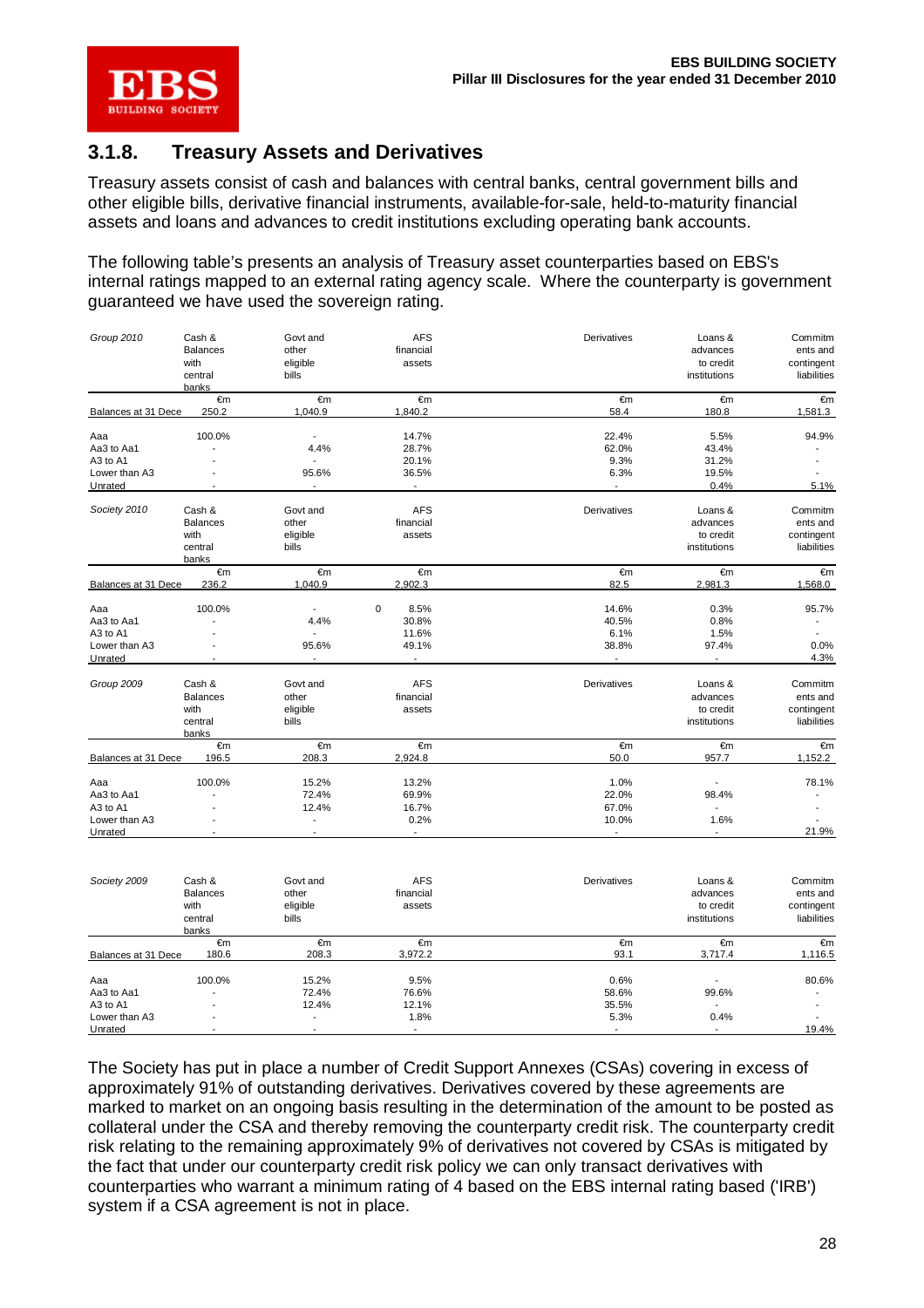

EBS has established and enforces operating limits and other practices that maintain exposures within levels consistent with their internal policies. EBS adheres to the principles of sound practices for managing interest rate risk and complies with any regulatory requirements as a minimum.

EBS transacts derivatives for the purpose of reducing or eliminating Interest Rate Risk in the Banking Book (IRRBB). EBS uses Interest rate, cross currency and foreign exchange swaps for this purpose. Treasury Assets are monitored on a daily basis.

Commitments and contingent liabilities include the Society's obligations to the Central Bank of Ireland and loan commitments.

### *3.2. Liquidity risk*

Liquidity risk relates to the ability of the Group to meet it's on and off balance sheet obligations in a timely manner as they fall due, without incurring excessive cost, whilst continuing to fund its assets and growth therein.

Group Treasury is responsible for the management of liquidity, i.e., to ensure that resources are available at all times to meet the Group's obligations arising from the withdrawal of customer deposits or interbank lines. The Asset and Liability committee ('ALCO') which meets every two weeks monitors these risks and reports on key developments to the Board on a regular basis via the Chief Risk Officers report.

The Group conducts both regular and ad-hoc funding and liquidity risk stress testing to assess on an ongoing basis the ability of the Group to withstand various idiosyncratic and systemic stress scenarios. Liquidity contingency plans are developed and updated on a continual basis reflecting the results of the stress tests.

The Group applies the maturity mismatch approach to the management of liquidity following the adoption of this method by the Financial Regulator in July 2007.

The overall purpose of a maturity mismatch approach is to ensure that the Group will have, at any given time, a pool of highly liquid assets capable of being converted into cash within four business days, sufficient to cover a certain percentage of foreseeable cash outflows for future periods of time ('time bands'). Expected changes to the liquidity framework (upcoming Bank for International Settlements and European Banking Authority regulations in 2011) will be incorporated into Group Policies upon finalisation by the relevant authorities. The Group has conducted stress tests in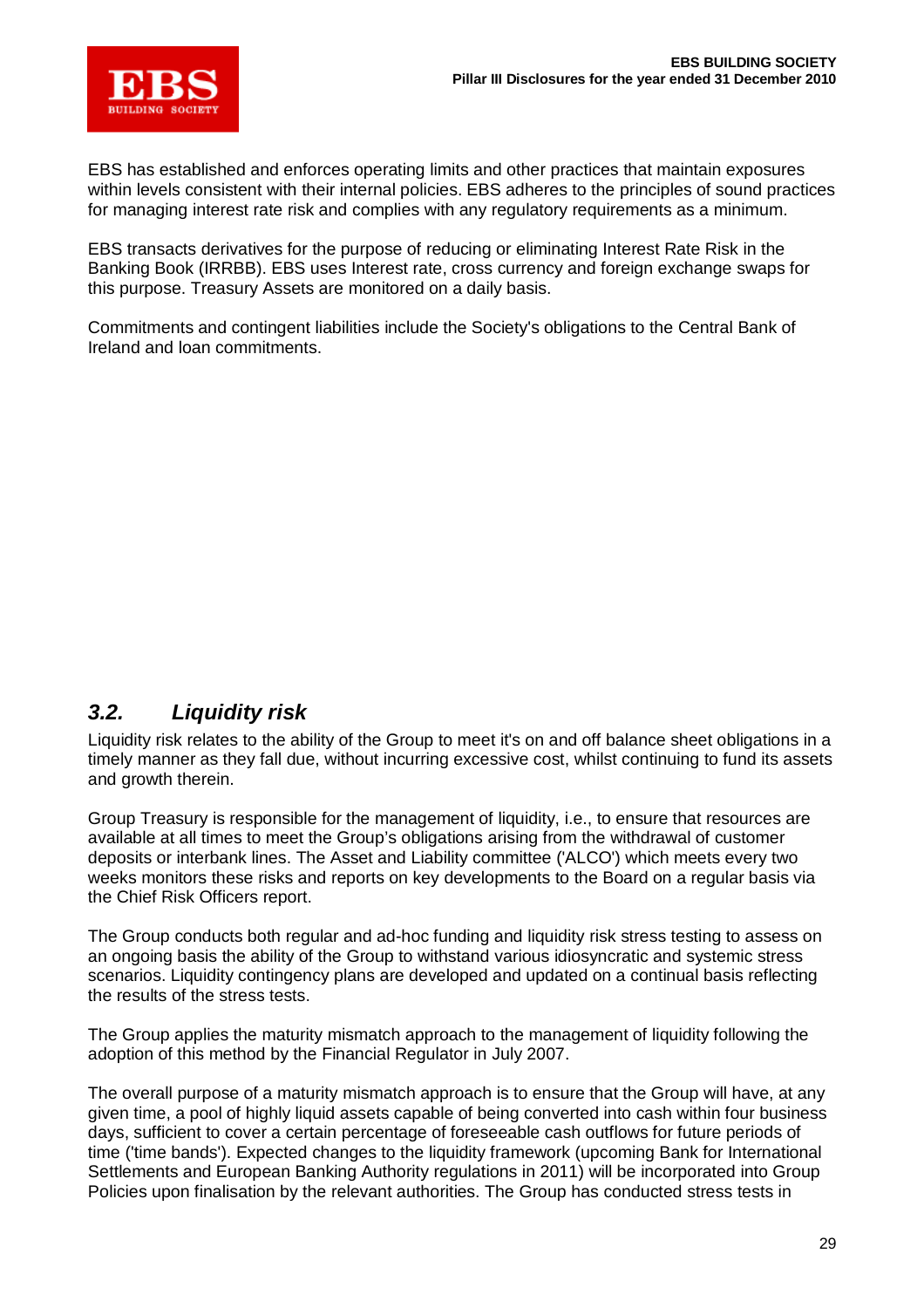

advance of these expected changes. Funding contingency plans are continually under review in light of unprecedented market and EBS specific events.

The maturity mismatch approach requires cash flows to be analysed under various headings and assigned to predetermined time bands depending on when the cash is received or paid out. Assumptions are made about the retention rates of certain retail and corporate flows, which are based on historical behaviour together with additional prudential reductions (haircuts). Maturity mismatches are assessed on a net cumulative basis, with statutory limits imposed on the first (up to eight days) and second (over eight days to one month) time bands. The Group applies internal limits in excess of the regulatory requirements for these two time bands.

Key measures used by the Group for managing liquidity risk are the liquidity ratios, calculated and reported on a daily basis to the Group Treasurer, on a weekly basis to the Central Bank and on a monthly basis to ALCO and the Board. Any breaches of limits are escalated immediately in line with the escalation procedure.

EBS was one of the Irish institutions included in the Covered Institutions (Financial Support) (CIFS) scheme which ran from September 2008 to September 2010. EBS also joined the Eligible Liability Guarantee (ELG) Scheme in early February 2010. These schemes greatly assisted EBS in securing long term and short term wholesale funding throughout 2009 and the early part of 2010. As at 31st December 2010, EBS had raised a total of €1,025.0m in 5 year fixed term funding under the terms of the ELG. Such funding would not have been possible without the government guarantee as provided under the ELG scheme. The cost of the ELG scheme for 2010 was €34.6m and the cost of the CIFS scheme for 2010 was €5.6m.

As a result of the worsening liquidity position and very limited access to the capital markets the EBS Board approved a number of funding and liquidity contingency measures in July 2010 designed to increase the EBS pool of usable collateral to facilitate secured funding from quarter 3 2010 onwards. These measures increased the pool of collateral available but due to a series of negative market events in the latter part of 2010 as outlined below, EBS was unable to gainfully utilise this additional collateral.

The liquidity position of EBS deteriorated in late quarter 4 2010 as a result of a number of factors including the downgrading of the Group and the Irish Sovereign, the EU/IMF assistance programme and market uncertainty around the impact of the general election. These factors combined to cause a collapse of market confidence in Ireland and all Irish domestic credit institutions including EBS. This collapse in turn led to some wholesale customers withdrawing deposits in late November and early December 2010. EBS thereupon increased it's reliance on the Monetary Authorities for required funding. Given the market access difficulty for both the Irish Sovereign and Irish Bank, the liquidity position has gone below regulatory ratio requirements. The Central Banks has been informed of any breaches.

This sudden loss of liquidity during this period caused the Group to breach the regulatory liquidity requirements on a small number of occasions since that time and into 2011.

As at 31st December 2010 EBS Group had a total of €4,880.0m in secured funding from the European & Irish Monetary Authorities.

#### **Exposure to liquidity risk**

The table below analyses gross contractual maturities of financial liabilities held by the Group: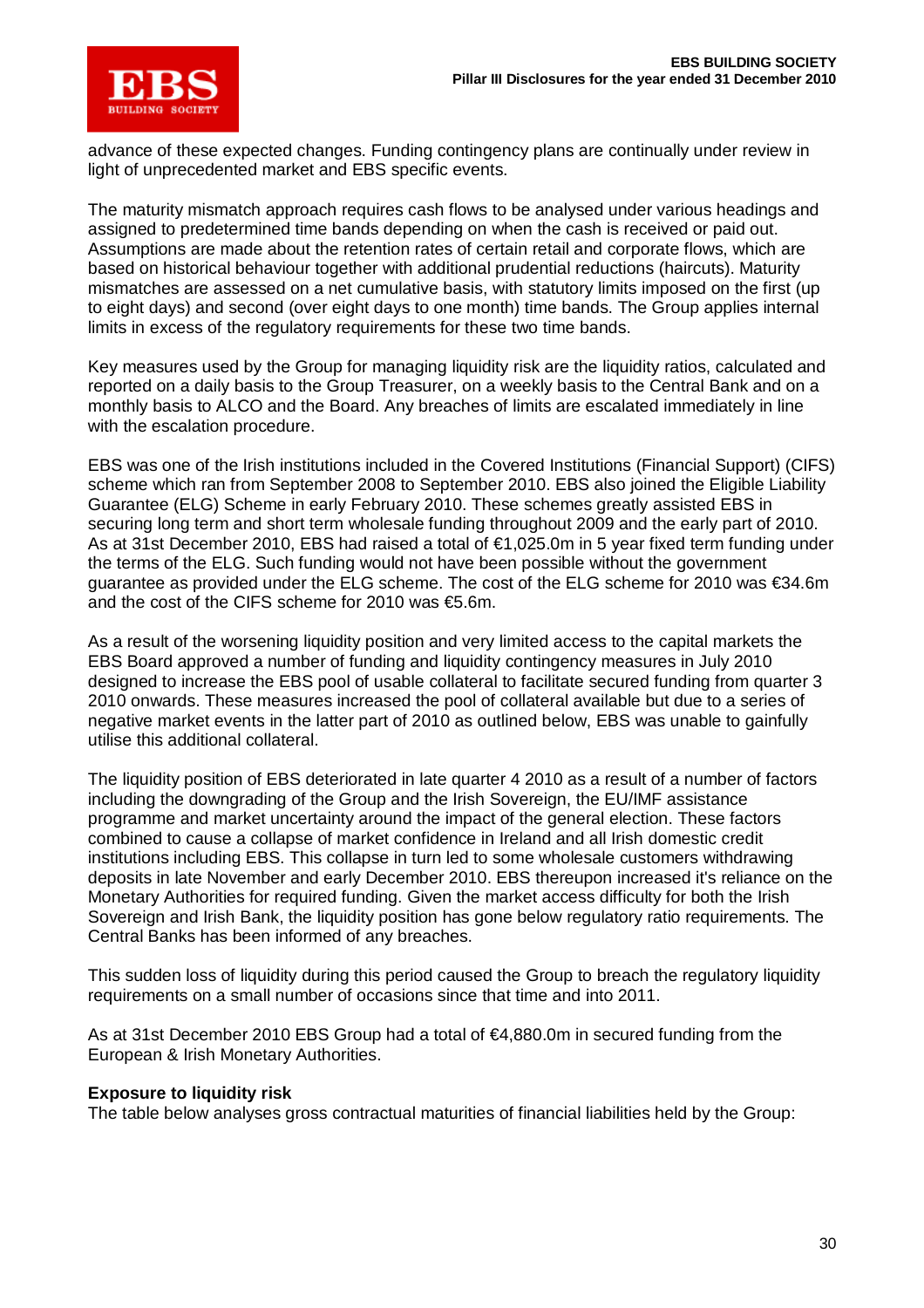

|                               |                          | Over 1     | Over 3                   | Over 6    |         |         |          |
|-------------------------------|--------------------------|------------|--------------------------|-----------|---------|---------|----------|
|                               | Up to 1                  | month to 3 | months to                | months to | 1 to 2  | Over 2  |          |
|                               | month                    | months     | 6 months                 | 1 year    | years   | years   | Total    |
|                               | €m                       | €m         | €m                       | €m        | €m      | €m      | €m       |
| 31 December 2010              |                          |            |                          |           |         |         |          |
| <b>Financial liabilities</b>  |                          |            |                          |           |         |         |          |
| Deposits by central b         | 3,182.3                  | 1,700.0    |                          |           |         |         | 4,882.3  |
| Deposits by credit ins        | 501.7                    | 377.7      |                          |           |         |         | 879.4    |
| Customer accounts             | 2,948.3                  | 1,781.0    | 1.536.3                  | 1,826.4   | 1.069.9 | 495.8   | 9,657.7  |
| Derivative financial in       | 0.0                      | 1.1        | 4.1                      | 11.9      | 34.7    | 84.6    | 136.4    |
| Debt securities in issu       | 61.9                     | 65.4       | 88.1                     | 147.8     | 1,061.4 | 2,225.4 | 3,650.0  |
| Subordinated liabilitie       | $\overline{\phantom{a}}$ | 0.7        |                          | 103.5     |         | 112.3   | 216.5    |
| Loan commitments              | 28.2                     | 51.1       | 0.5                      | 1.5       |         |         | 81.3     |
| <b>Total financial liabil</b> | 6,722.4                  | 3,977.0    | 1,629.0                  | 2,091.1   | 2,166.0 | 2,918.1 | 19,503.6 |
| 31 December 2009              |                          |            |                          |           |         |         |          |
| <b>Financial liabilities</b>  |                          |            |                          |           |         |         |          |
| Deposits by central b         | 451.9                    | 251.2      | 1010.2                   | 803       |         |         | 2,516.3  |
| Deposits by credit ins        | 979.5                    | 551.3      | 95.0                     | 319.3     |         |         | 1,945.1  |
| Customer accounts             | 3.269.9                  | 1,672.5    | 1.076.2                  | 2.381.6   | 972.8   | 595.2   | 9,968.2  |
| Derivative financial in       | 4.6                      | 2.1        | 5.0                      | 13.9      | 40.6    | 97.7    | 163.9    |
| Debt securities in issi       | 622.9                    | 790.6      | 97.6                     | 2,052.6   | 185.7   | 2.247.5 | 5,996.9  |
| Subordinated liabilitie       |                          | 0.5        | $\overline{\phantom{a}}$ | 3.4       | 100.0   | 110.7   | 214.6    |
| Loan commitments              | 117.8                    | 125.5      | 8.0                      | 0.9       |         |         | 252.2    |
| <b>Total financial liabil</b> | 5.446.6                  | 3,393.7    | 2,291.9                  | 5,574.7   | 1,299.1 | 3,051.1 | 21,057.1 |

The table below analyses gross contractual maturities of financial liabilities held by the Society:

|                                                  | Up to 1<br>month         | Over 1<br>month to 3<br>months | Over 3<br>months to<br>6 months | Over <sub>6</sub><br>months to | $1$ to $2$     | Over 2      | Total    |
|--------------------------------------------------|--------------------------|--------------------------------|---------------------------------|--------------------------------|----------------|-------------|----------|
|                                                  | €m                       | €m                             | €m                              | 1 year<br>€m                   | years<br>€m    | years<br>€m | €m       |
|                                                  |                          |                                |                                 |                                |                |             |          |
| 31 December 2010<br><b>Financial liabilities</b> |                          |                                |                                 |                                |                |             |          |
| Deposits by central b                            | 3,182.3                  | 1,700.0                        |                                 |                                |                |             | 4,882.3  |
| Deposits by credit ins                           | 519.0                    | 378.7                          |                                 | 6.3                            |                | 250.0       | 1,154.0  |
| Customer accounts                                | 3.207.5                  | 1,781.0                        | 1,536.3                         | 1,826.4                        | 1,069.9        | 1.440.9     | 10,862.0 |
| Derivative financial in                          | 0.0                      | 1.1                            | 4.1                             | 11.9                           | 34.7           | 103.4       | 155.2    |
| Debt securities in issu                          | 61.9                     | 65.4                           | 87.1                            | 109.0                          | 61.4           | 1,230.3     | 1,615.1  |
| Subordinated liabilitie                          |                          | 0.7                            |                                 | 103.5                          |                | 112.3       | 216.5    |
| Loan commitments                                 | 22.6                     | 43.4                           | 0.5                             | 1.5                            |                |             | 68.0     |
| <b>Total financial liabil</b>                    | 6.993.3                  | 3,970.3                        | 1,628.0                         | 2,058.6                        | 1,166.0        | 3,136.9     | 18,953.1 |
| 31 December 2009<br><b>Financial liabilities</b> |                          |                                |                                 |                                |                |             |          |
| Deposits by central b                            | 451.9                    | 251.2                          | 1010.2                          | 803                            |                |             | 2,516.3  |
| Deposits by credit ins                           | 979.5                    | 552.2                          | 95.0                            | 325.7                          |                | 250.0       | 2,202.4  |
| Customer accounts                                | 3,495.1                  | 1,672.5                        | 1,076.2                         | 2,381.6                        | 972.8          | 1,633.8     | 11,232.0 |
| Derivative financial in                          | 4.6                      | 2.1                            | 5.0                             | 13.9                           | 40.6           | 127.4       | 193.6    |
| Debt securities in issu                          | 622.9                    | 790.6                          | 96.6                            | 2.013.8                        | 185.7          | 244.5       | 3,954.1  |
| Subordinated liabilitie                          | $\overline{\phantom{a}}$ | 0.5                            | $\overline{\phantom{a}}$        | 3.4                            | 100.0          | 110.7       | 214.6    |
| Loan commitments                                 | 97.5                     | 110.1                          | 8.0                             | 0.9                            | $\blacksquare$ | ٠           | 216.5    |
| Total financial liabil                           | 5.651.5                  | 3,379.2                        | 2,291.0                         | 5,542.3                        | 1,299.1        | 2,366.4     | 20,529.5 |

The previous tables show the undiscounted cash flows (other than for derivatives) on each of the Group and Society's financial liabilities and unrecognised loan commitments on the basis of contractual maturity. Liabilities and unrecognised loan commitments, which include offers and undrawn credit facilities, are included according to the earliest possible date of obligation. The disclosure for derivatives shows a net amount as the derivatives are all net settled. The Group's expected cash flows on these instruments (other than derivatives) may vary significantly from this analysis. Liquidity is managed on a behavioural basis based on back tested historical performance and stress tested on an ongoing basis. For example, demand deposits from customers are expected to maintain a stable or increasing balance; and unrecognised loan commitments are not all expected to be drawn down immediately.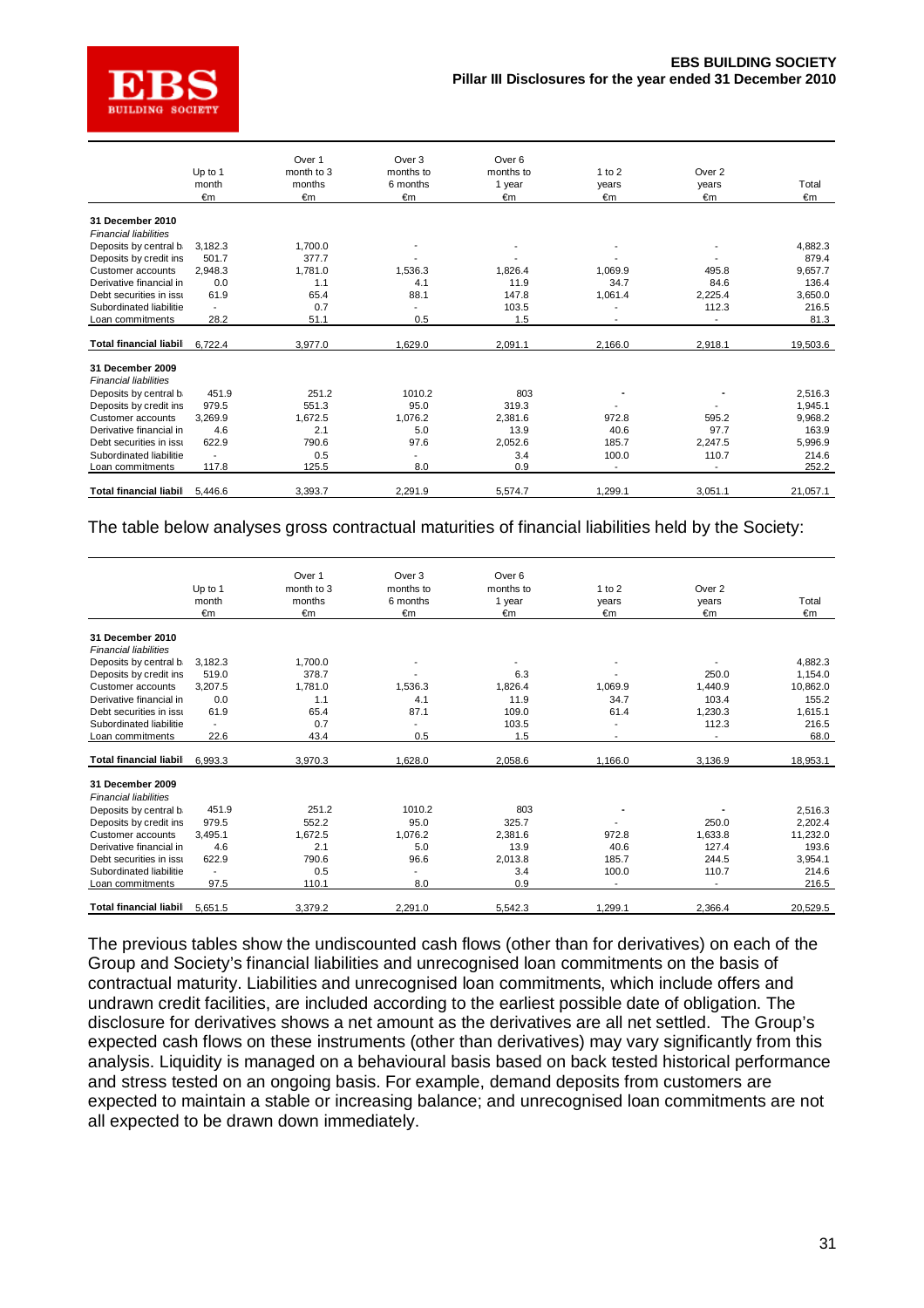

### *3.3. Market Risks*

Market risk is the risk that changes in market prices, such as interest rate, foreign exchange rates and credit spreads (funding risk) will affect the Group's income or the value of its holdings of financial instruments. The objective of market risk management is to manage and control market risk exposures within acceptable parameters, while optimising the return on risk.

EBS does not engage in proprietary trading i.e. does not trade on its own account. Group Treasury manages market risks using gap and sensitivity analysis. Derivatives such as interest rate and foreign currency swap agreements and equity index options are used to hedge these market risks. The Asset and Liability committee ('ALCO'), which meets every two weeks, monitors these risks and reports on key developments to the Board on a regular basis via the Chief Risk Officers report.

Interest rate risk in the banking book portfolio is the Group's primary source of interest rate risk and is managed principally through monitoring interest rate gaps and by having various limits, processes and procedures. Interest rate risk in the reserve investment portfolio is managed under the Reserve Investment Policy as approved by the Board. In addition, the Group conducts regular Interest Rate Risk in the Banking Book (IRRBB) stress testing to evaluate the exposure of the banking book portfolio and reserve investment portfolio to a parallel interest rate shift of 100 and 200 basis points and a series of yield curve twists. The Group has in place small operational foreign currency open position limits which are monitored on a daily basis.

#### **Interest rate sensitivity gap analysis**

The tables below give an indication of the interest rate repricing mismatch in the Group's statement of financial position. A cumulative net liability position in a time band indicates an exposure to a rise in interest rates.

#### **Interest rate sensitivity gap analysis 2010**

| Group                                                 |                        |                                               |                                                |                                          |             |                        |             |
|-------------------------------------------------------|------------------------|-----------------------------------------------|------------------------------------------------|------------------------------------------|-------------|------------------------|-------------|
|                                                       | Not more               | Over 3<br>months<br>but not<br>more<br>than 6 | Over 6<br>months<br>but not<br>more<br>than 12 | Over 1<br>year but<br>not more<br>than 5 | Over 5      | <b>Non</b><br>Interest |             |
|                                                       | than 3<br>months<br>€m | months<br>€m                                  | months<br>€m                                   | years<br>€m                              | years<br>€m | <b>Bearing</b><br>€m   | Total<br>€m |
| Non - trading book                                    |                        |                                               |                                                |                                          |             |                        |             |
| <b>ASSETS</b><br>Cash and balances with central banks | 250.2                  |                                               |                                                |                                          |             |                        | 250.2       |
| Loans and advances held-for-sale                      | 59.5                   |                                               |                                                | 6.1                                      |             | (27.7)                 | 0.0<br>37.9 |
| Available-for-sale financial assets                   | 1,376.1                | 561.4                                         | 413.3                                          | 0.0                                      | 224.4       | 0.0                    | 2,575.2     |
| NAMA senior bonds                                     | 305.9                  |                                               | ä,                                             | 0.0                                      |             |                        | 305.9       |
| Loans and advances to credit institutions             | 180.8                  |                                               |                                                |                                          |             |                        | 180.8       |
| Loans and advances to customers                       | 13,420.9               | 217.8                                         | 393.7                                          | 2,565.1                                  | 217.2       | (341.8)                | 16,472.9    |
| Other assets                                          |                        |                                               |                                                |                                          |             | 264.0                  | 264.0       |
| <b>Total assets</b>                                   | 15,593.4               | 779.2                                         | 807.0                                          | 2,571.2                                  | 441.6       | (105.5)                | 20,086.9    |
| 0.0<br><b>LIABILITIES</b>                             | 0.0                    | 0.0<br>0.0                                    | 0.0                                            | 0.0                                      | 0.0         | 0.0<br>0.0             | 0.0<br>0.0  |
| Deposits by central banks                             | 4,880.0                |                                               |                                                |                                          |             |                        | 4,880.0     |
| Deposits by credit institutions                       | 876.2                  |                                               |                                                |                                          |             |                        | 876.2       |
| Customer accounts                                     | 4,795.9                | 1,490.6                                       | 1,702.4                                        | 1,424.8                                  | 7.1         |                        | 9,420.8     |
| Debt securities in issue                              | 387.2                  | 72.0                                          | 41.3                                           | 2,097.5                                  | 970.0       |                        | 3,568.0     |
| Subordinated liabilities                              | 66.4                   |                                               | 100.0                                          | 51.8                                     |             |                        | 218.2       |
| Non controlling interests                             |                        |                                               |                                                |                                          |             | 82.3                   | 82.3        |
| Other liabilities                                     |                        |                                               |                                                |                                          |             | 431.4                  | 431.4       |
| <b>Total liabilities</b>                              | 11,005.7               | 1,562.6                                       | 1,843.7                                        | 3,574.1                                  | 977.1       | 513.7                  | 19,476.9    |
| Derivatives                                           | (464.9)                | 979.5                                         | 861.7                                          | (1, 235.3)                               | (141.0)     | ÷,                     | ä,          |
| Interest rate sensitivity gap                         | 4,122.8                | 196.1                                         | (175.0)                                        | (2, 238.2)                               | (676.5)     | (619.2)                | 610.0       |
| Cumulative gap                                        | 4,122.8                | 4,318.9                                       | 4,143.9                                        | 1,905.7                                  | 1,229.2     | 610.0                  | 610.0       |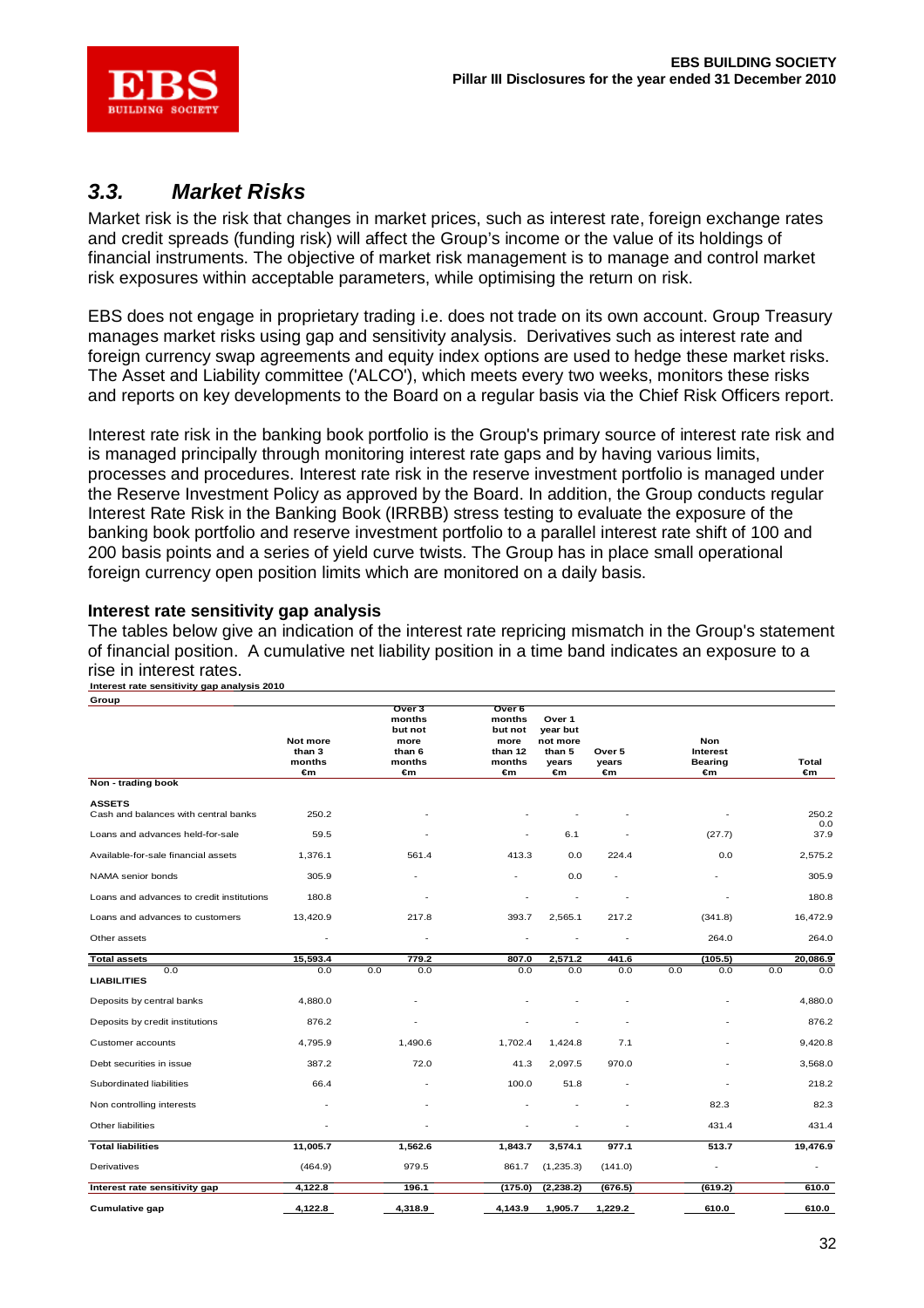

#### **Interest rate sensitivity gap analysis 2009**

| Group                                                 |                 |                   |                          |                          |                          |                |          |
|-------------------------------------------------------|-----------------|-------------------|--------------------------|--------------------------|--------------------------|----------------|----------|
|                                                       |                 | Over 3            | Over 6                   |                          |                          |                |          |
|                                                       |                 | months<br>but not | months<br>but not        | Over 1<br>year but       |                          |                |          |
|                                                       | <b>Not more</b> | more              | more                     | not more                 |                          | <b>Non</b>     |          |
|                                                       | than 3          | than 6            | than 12                  | than 5                   | Over 5                   | Interest       |          |
|                                                       | months          | months            | months                   | years                    | years                    | <b>Bearing</b> | Total    |
|                                                       | €m              | €m                | €m                       | €m                       | €m                       | €m             | €m       |
| Non - trading book                                    |                 |                   |                          |                          |                          |                |          |
| <b>ASSETS</b><br>Cash and balances with central banks | 196.5           |                   |                          |                          |                          |                | 196.5    |
|                                                       |                 |                   |                          |                          |                          |                |          |
| Loans and advances held-for-sale to NAMA              | 895.1           |                   | 7.8                      | 8.9                      | 1.0                      | (162.2)        | 750.6    |
| Available-for-sale financial assets                   | 208.5           | 244.7             | 737.2                    | 1,496.8                  | 237.6                    |                | 2,924.8  |
| Loans and advances to credit institutions             | 307.6           | ٠                 | 650.1                    |                          |                          |                | 957.7    |
| Loans and advances to customers                       | 13,330.5        | 429.5             | 445.0                    | 2,178.9                  | 135.9                    | (46.3)         | 16,473.5 |
| Other assets                                          |                 |                   |                          |                          |                          | 202.5          | 202.5    |
| <b>Total assets</b>                                   | 14,938.2        | 674.2             | 1,840.1                  | 3,684.6                  | 374.5                    | (6.0)          | 21,505.6 |
| <b>LIABILITIES</b>                                    |                 |                   |                          |                          |                          |                |          |
| Deposits by central banks                             | 700.0           | 0.0               | 1800.0                   |                          | 0.0                      | 0.0            | 2,500.0  |
| Deposits by credit institutions                       | 1,737.4         | 94.5              | 102.0                    |                          | $\overline{\phantom{a}}$ |                | 1,933.9  |
| Customer accounts                                     | 5,119.0         | 1,042.0           | 2,322.5                  | 1,323.1                  | 23.6                     |                | 9,830.2  |
| Debt securities in issue                              | 4,611.9         | 87.1              | 1,074.7                  | 91.1                     | 25.0                     | ٠              | 5,889.8  |
| Subordinated liabilities                              | 60.0            |                   | $\overline{\phantom{a}}$ | 150.1                    |                          | 5.1            | 215.2    |
| Non controlling interests                             | 125.0           |                   |                          | $\overline{\phantom{a}}$ | 125.0                    | (4.8)          | 245.2    |
| Other liabilities                                     |                 |                   |                          |                          |                          | 496.0          | 496.0    |
| <b>Total liabilities</b>                              | 12,353.3        | 1,223.6           | 5,299.2                  | 1,564.3                  | 173.6                    | 496.3          | 21,110.3 |
| Derivatives                                           | (4,713.8)       | 3,162.8           | 2,064.5                  | (322.7)                  | (190.8)                  |                |          |
| Interest rate sensitivity gap                         | (2, 128.9)      | 2,613.4           | (1, 394.6)               | 1,797.6                  | 10.1                     | (502.3)        | 395.3    |
| <b>Cumulative gap</b>                                 | (2, 128.9)      | 484.5             | (910.1)                  | 887.5                    | 897.6                    | 395.3          | 395.3    |

In the tables above the assets and liabilities are allocated to time buckets based on the next repricing date of the individual assets and liabilities underlying the categories above.

The financial assets exposed to fair value interest rate risk are €4,591.6m (2009: €6,573.4m), exposed to cash flow interest rate risk are €15,600.8m (2009: €14,938.2m) and not exposed to interest rate risk are €105.5m (2009: (€6.0m)).

The financial liabilities exposed to fair value interest rate risk are €7,957.5m (2009: €8,260.7m), exposed to cash flow interest rate risk are €11,005.7m (2009: €12,353.3m) and not exposed to interest rate risk are €513.7m (2009: €496.3m).

There are some limitations associated with the above analysis, mainly due to market effects, over aggregation and run-offs. However, measures have been taken to minimise the effect of these limitations in line with industry practice and we are satisfied that the sensitivity analysis is an appropriate tool for measuring interest rate risk.

#### **Interest rate stress testing**

The Group conducts daily stress testing on the Banking Book Portfolio, evaluating the exposure of the Group and Society to a parallel interest rate shift of 100 bps and a series of yield curve twist tests. The Group also conducts at least monthly interest rate stress testing on the Reserve Investment Portfolio, evaluating the exposure of the Group and Society to a parallel interest rate shift of 100 bps and a series of yield curve twist tests. The results of these stress tests are presented to ALCO on a monthly basis. EBS makes assumptions for future cash-flows based on regular back-testing results.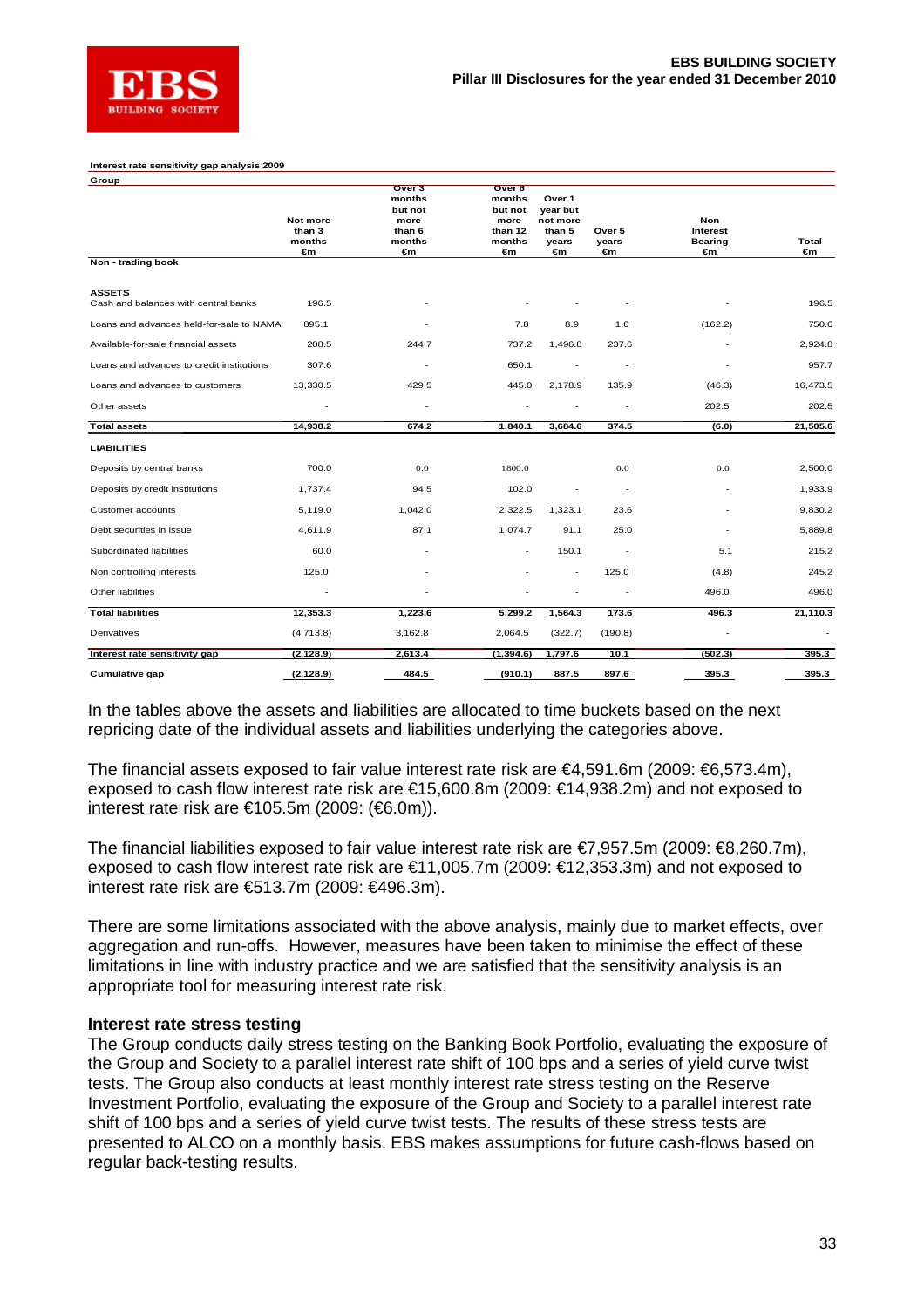

The tables below provide an analysis of the Group's sensitivity to an increase or decrease in market rates:

|                               |       | 100 bps parallel shift<br>(increase/ decrease) |     |        |
|-------------------------------|-------|------------------------------------------------|-----|--------|
|                               |       | 2010                                           |     | 2009   |
|                               |       | €000                                           |     | €000   |
| <b>Banking book portfolio</b> |       |                                                |     |        |
| Average for the period        | $-1+$ | 4.571                                          | -/+ | 3,947  |
| Maximum for the period        | -/+   | 11.488                                         | -/+ | 8,365  |
| Minimum for the period        | $-1+$ | 51                                             | -/+ | 172    |
| Reserve investment portfolio  |       |                                                |     |        |
| Average for the period        | $-1+$ | 9,856                                          | -/+ | 15,249 |
| Maximum for the period        | $-1+$ | 12.163                                         | -/+ | 17.837 |
| Minimum for the period        | $-1+$ | 7.424                                          | -/+ | 12,393 |

The above table shows the present value effect that would be realised in the Income Statement on an accruals basis on the banking book and reserve investment book over the life of the assets and liabilities contained therein.

Overall interest rate risk positions are managed by Group Treasury. The use of derivatives to manage interest rate risk is described in Section 3.1.8 above.

There have been no changes in methods or assumptions used from the prior year for managing interest rate risk.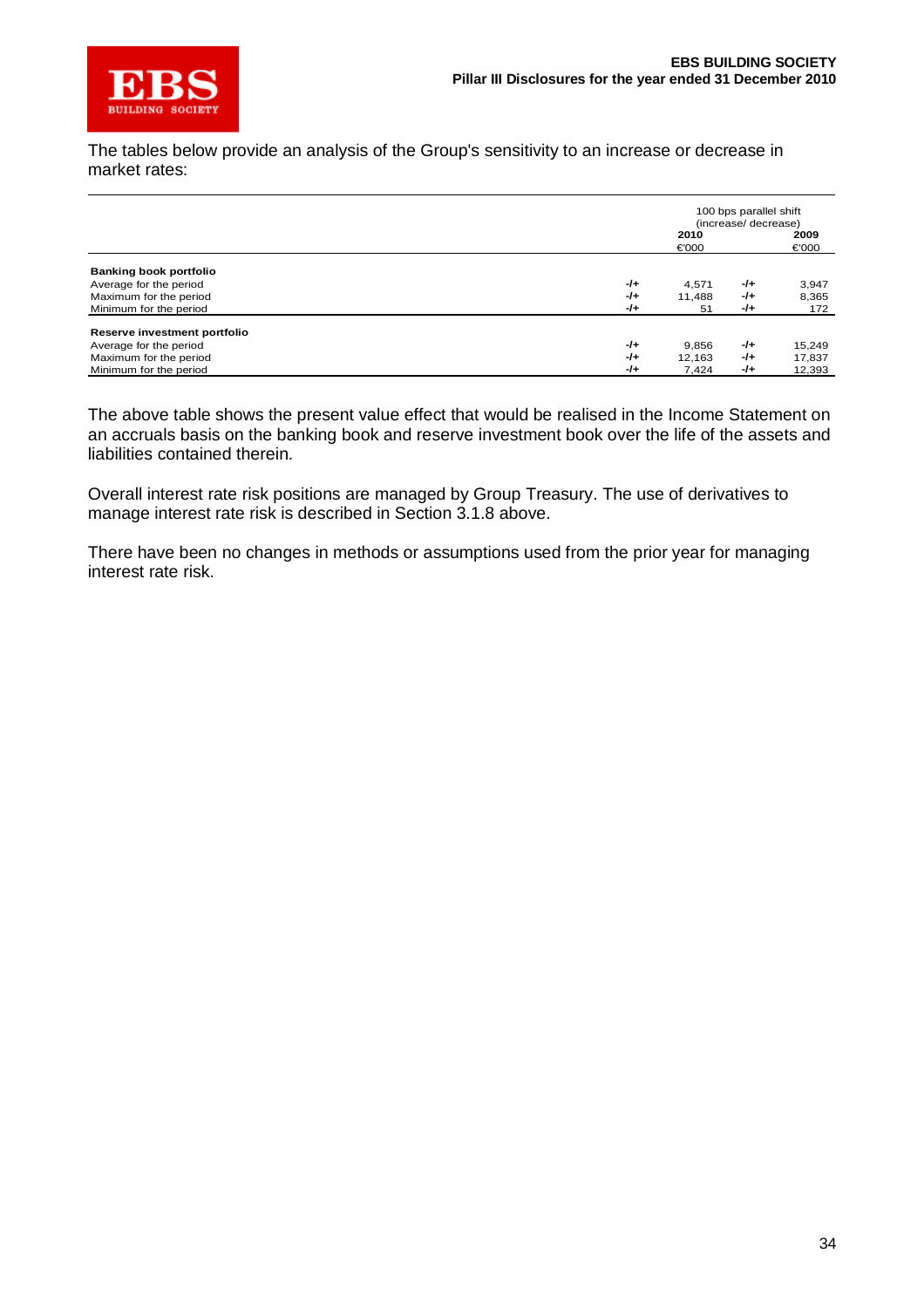

### *3.4. Exposure to other market risks*

### **3.4.1. Foreign exchange risk**

The Group and Society take the euro as their base currency. However, through the normal course of business operations, EBS naturally accumulates foreign currency positions. The Group is therefore exposed to movements in foreign exchange rates that may have an adverse effect on the economic value of the Group and Society. The size of the foreign currency open positions are kept within small operational limits.

| Group and Society:                                                           |       |       |
|------------------------------------------------------------------------------|-------|-------|
| Assets (including derivatives) denominated in currency other than Euro:      | 2010  | 2009  |
|                                                                              | €m    | €m    |
| Sterling                                                                     | 438.5 | 393.6 |
| <b>US Dollars</b>                                                            | 81.6  | 263.5 |
| Swiss Franc                                                                  |       |       |
| Japanese Yen                                                                 |       | 7.5   |
| Czeck Krona                                                                  | 61.2  | 57.9  |
| Total                                                                        | 581.3 | 722.5 |
| Liabilities (including derivatives) denominated in currency other than Euro: |       |       |
| Sterling                                                                     | 438.8 | 392.5 |
| <b>US Dollars</b>                                                            | 80.8  | 263.7 |
| Swiss Franc                                                                  |       |       |
| Japanese Yen                                                                 |       | 7.5   |
| Czeck Krona                                                                  | 61.2  | 57.9  |
| Total                                                                        | 580.8 | 721.6 |

The main methods used for mitigating foreign exchange risk include prohibiting the running of a trading book in any foreign currency, monitoring and centrally managing foreign exchange risk and hedging open currency positions through the use of derivatives. The Group and Society have no substantial net exposure to foreign exchange rate fluctuations or changes in foreign currency interest rates.

### **3.4.2. Funding risk - credit spreads**

Funding risk (not relating to changes in the obligor / issuer's credit standing) is closely managed by Group Treasury and is monitored on an ongoing basis by ALCO.

### **3.4.3. Fair value risk**

The following table represents the fair value of financial instruments, including those not reflected in the financial statements at fair value. It is accompanied by a discussion of the methods used to determine fair value for financial instruments. In addition we have also set out the accounting classifications of each of the assets and liabilities. Where assets or liabilities are in a fair value hedge relationship the underlying asset or liability is also marked to market.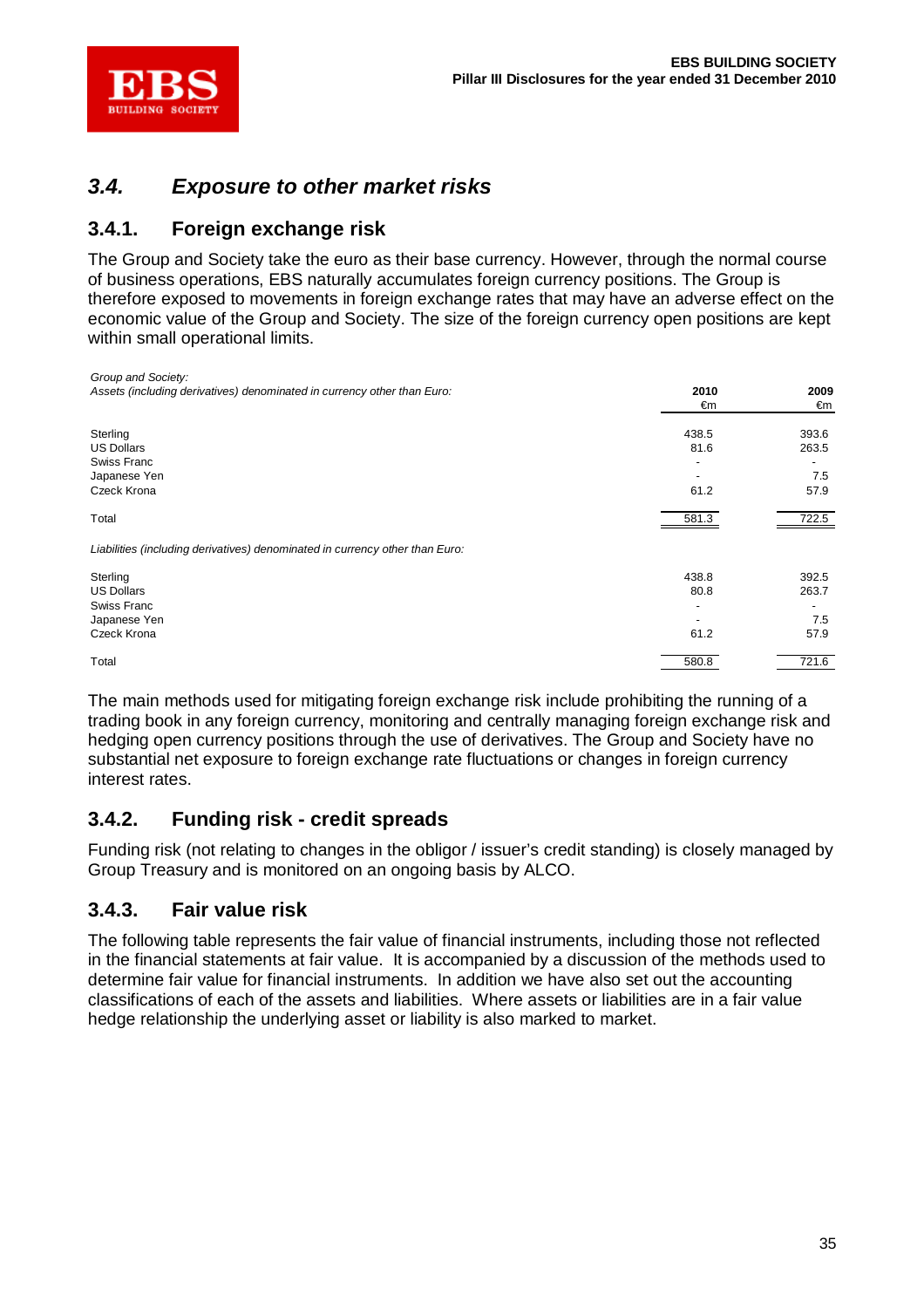

| Group:                             |                                   |                         | 2010                              |                                         |                         | 2009                              |                                        |
|------------------------------------|-----------------------------------|-------------------------|-----------------------------------|-----------------------------------------|-------------------------|-----------------------------------|----------------------------------------|
|                                    | Accounting<br>classificatio<br>ns | Carrying<br>value       | <b>Fair value</b>                 | Unrecogn<br>ised gain<br>/ (loss)       | Carrying<br>value       | <b>Fair value</b>                 | Unrecogn<br>ised gain<br>/(loss)       |
| <b>ASSETS</b>                      |                                   | €m                      | $\epsilon$ m                      | €m                                      | €m                      | $\epsilon$ m                      | €m                                     |
| Cash and balances wcost            | Amortised                         | 250.2                   | 250.2                             |                                         | 196.5                   | 196.5                             |                                        |
| Derivative financial in Fair value |                                   | 58.4                    | 58.4                              |                                         | 50.0                    | 50.0                              |                                        |
|                                    |                                   |                         |                                   |                                         |                         |                                   |                                        |
| Loans and advances cost            | Amortised                         | 37.9                    | 37.9                              |                                         | 750.6                   | 639.0                             | (111.6)                                |
| Available-for-sale finafor-sale    | Available-                        | 2,575.2                 | 2,575.2                           |                                         | 2,924.8                 | 2,924.8                           |                                        |
| NAMA senior bonds receivables      | Loans and                         | 305.9                   | 301.1                             | (4.8)                                   |                         |                                   |                                        |
| Loans and advances receivables     | Loans and                         | 180.8                   | 180.8                             |                                         | 957.7                   | 957.4                             | (0.3)                                  |
| Loans and advances receivables     | Loans and                         | 16,472.9                | 15,212.7                          | (1,260.2)                               | 16,473.5                | 15,922.2                          | (551.3)                                |
| <b>LIABILITIES</b>                 |                                   |                         |                                   |                                         |                         |                                   |                                        |
| Deposits by central b cost         | Amortised                         | 4,880.0                 | 4,880.0                           |                                         | 2,500.0                 | 2,500.0                           |                                        |
| Deposits by credit inscost         | Amortised                         | 876.2                   | 876.2                             |                                         | 1,933.9                 | 1,933.9                           |                                        |
| Customer accounts                  | Amortised<br>cost                 | 9,420.8                 | 9,138.2                           | 282.6                                   | 9,830.2                 | 9,781.8                           | 48.4                                   |
| Derivative financial in Fair value |                                   | 136.4                   | 136.4                             |                                         | 163.9                   | 163.9                             |                                        |
| Debt securities in issucost        | Amortised                         | 3,568.0                 | 2,849.6                           | 718.4                                   | 5,889.8                 | 5,756.2                           | 133.6                                  |
| Subordinated liabilitie cost       | Amortised                         | 218.2                   | 63.5                              | 152.8                                   | 215.2                   | 185.3                             | 29.9                                   |
|                                    |                                   |                         |                                   |                                         |                         |                                   |                                        |
| Society:                           |                                   |                         | 2010                              |                                         |                         | 2009                              |                                        |
|                                    | Accounting<br>classificatio<br>ns | Carrying<br>value<br>€m | <b>Fair value</b><br>$\epsilon$ m | Unrecogn<br>ised gain<br>/ (loss)<br>€m | Carrying<br>value<br>€m | <b>Fair value</b><br>$\epsilon$ m | Unrecogn<br>ised gain<br>/(loss)<br>€m |
| <b>ASSETS</b>                      | Amortised                         |                         |                                   |                                         |                         |                                   |                                        |
| Cash and balances wcost            |                                   | 236.2                   | 236.2                             |                                         | 180.6                   | 180.6                             |                                        |
| Derivative financial in Fair value |                                   | 82.5                    | 82.5                              |                                         | 93.1                    | 93.1                              |                                        |
| Loans and advances receivables     | Loans and                         | 37.9                    | 37.9                              |                                         | 750.6                   | 639.0                             | (111.6)                                |
| Available-for-sale finafor-sale    | Available-                        | 3,943.2                 | 3,943.2                           |                                         | 3,972.2                 | 3,972.2                           |                                        |
| NAMA senior bonds receivables      | Loans and                         | 305.9                   | 301.1                             | (4.8)                                   |                         |                                   |                                        |
|                                    | Loans and                         |                         |                                   |                                         |                         |                                   |                                        |
| Loans and advances receivables     |                                   | 2,981.3                 | 2,981.3                           |                                         | 3,717.4                 | 3,717.1                           | (0.3)                                  |
| Loans and advances receivables     | Loans and                         | 10,865.9                | 10,031.6                          | (834.3)                                 | 11,659.8                | 11,309.6                          | (350.2)                                |
| <b>LIABILITIES</b>                 |                                   |                         |                                   |                                         |                         |                                   |                                        |
| Deposits by central b cost         | Amortised                         | 4,880.0                 | 4,880.0                           |                                         | 2,500.0                 | 2,500.0                           |                                        |
| Deposits by credit inscost         | Amortised                         | 1,139.6                 | 1,139.6                           |                                         | 2,183.9                 | 2,183.9                           |                                        |
| Customer accounts cost             | Amortised                         | 10,621.3                | 10,302.7                          | 318.6                                   | 11,082.8                | 11,034.4                          | 48.4                                   |
| Derivative financial in Fair value |                                   | 155.2                   | 155.2                             |                                         | 193.6                   | 193.6                             |                                        |
| Debt securities in issucost        | Amortised                         | 1,567.7                 | 1,289.1                           | 278.6                                   | 3,895.5                 | 3,761.0                           | 134.5                                  |
| Subordinated liabilitie cost       | Amortised                         | 218.2                   | 63.5                              | 152.8                                   | 215.2                   | 185.3                             | 29.9                                   |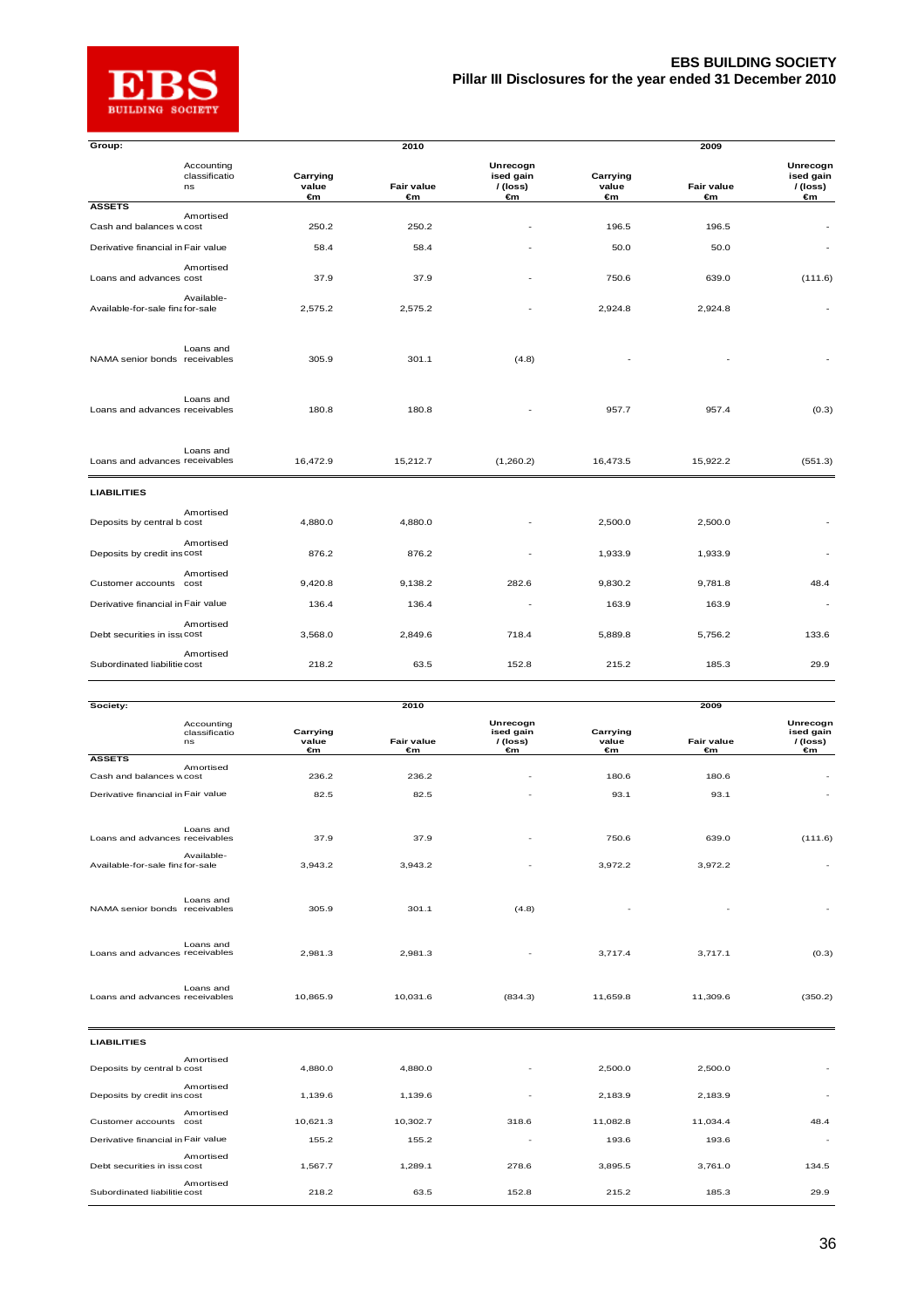

Fair value is the amount for which an asset could be exchanged, or a liability settled, between knowledgeable, willing parties in an arm's length transaction. For financial instruments carried at fair value, market prices or rates are used to determine fair value where an active market exists (for example a recognised stock exchange), which is the best evidence of the fair value of the financial instrument. For all financial assets held at fair value the Group has applied Fair Value based upon quoted market prices where available. If a quoted market price is not available, fair value is estimated using quoted market prices for similar instruments and adjusted for differences between the quoted instrument and the instrument being valued. In certain cases, including some loans and advances to customers, where there are no ready markets, various techniques have been used to estimate the fair value of the instruments.

Market prices are not available for all financial assets and liabilities held or issued by the Group. Where no market price is available, fair values are estimated using valuation techniques. These are generally applied to over-the-counter (OTC) derivatives, unlisted trading assets and unlisted financial investments. The most frequently applied pricing models and valuation techniques include present value of future cash flows and option models. The valuations arrived at by applying these techniques are significantly affected by the choice of valuation model used and the underlying assumptions made concerning factors such as the amounts and timing of future cash flows, discount rates and volatility.

The following methods and significant assumptions have been applied in determining the fair value of financial instruments presented in the previous table, both for financial instruments carried at fair value, and those carried at cost (for which fair values are provided as a comparison):

- i. Available-for-sale assets are measured at fair value by reference to quoted market prices when available. If quoted market prices are not available, then fair values are estimated on the basis of recognised valuation techniques. Fair value measurements are recognised in the statement of financial position for available-for-sale financial assets.
- ii. the carrying value of liquid assets and other assets maturing within 12 months is assumed to be their fair value.
- iii. the Group has used a discount cashflow methodology to arrive at the fair value for loans and advances to customers. The model used at 31 December 2010 has discounted the expected cashflows on the mortgage book based on the current market rate adjusted for various loan to value bands. An additional credit spread was included for the portion of the loans that are greater than 90% loan to value and an additional credit spread was included for buy to let and commercial loans.
- iv. NAMA Senior Bonds the Society applied a valuation technique to determine the fair value of the bonds which referenced the market price quoted by the Central Bank of Ireland.
- v. Derivative financial instruments used for hedging are carried on the statement of financial position at fair values, those with a positive replacement value are classified as assets and those with a negative value are classified as liabilities.
- vi. Carrying value and fair value for loans and advances held-for-sale to NAMA are based on an incurred loss model which is consistent with the net proceeds on disposal.
- vii. Customer accounts are fair valued using a favourable source of funds methodology. The value of retail deposits in this context is measured by the estimated present value of the difference or spread between the cost of deposit accounts and current long-term wholesale funding.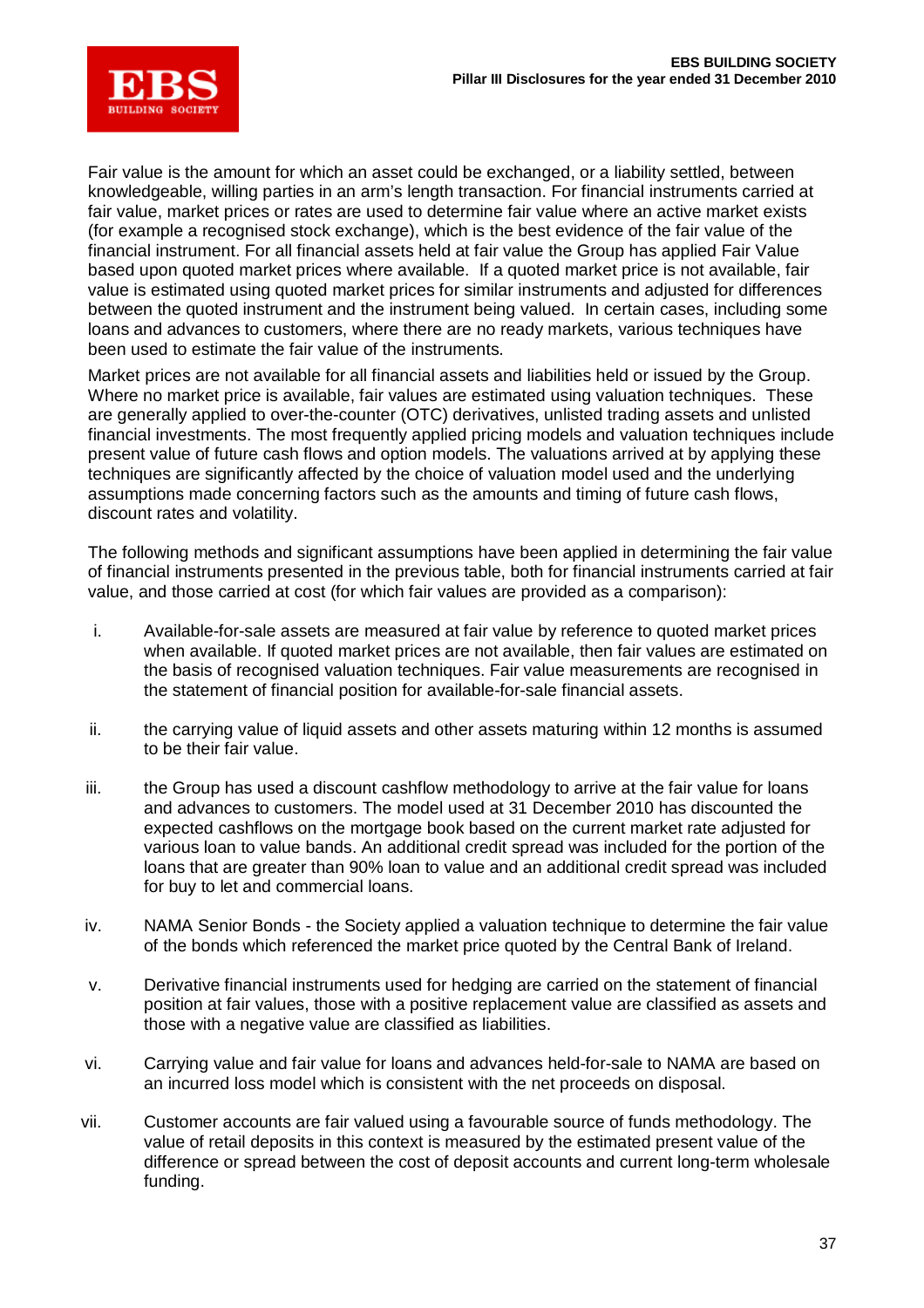

- viii. Debt securities in issue are fair valued using a quoted market valuation.
- ix. Sub-ordinated liabilities are fair valued using an active market price.

### **3.4.4. Policies for securing collateral and establishing credit reserves**

As part of the EBS Collateral Management Strategy in relation to Treasury Counterparts, EBS has put in place ISDA Master Agreements with all counterparts. The ISDA sets out the legally binding conditions for derivative agreements with counterparties covering all types of Swaps. In addition to this, a Credit Support Annex (CSA) has been put in place covering over 96% of all outstanding derivatives. The CSA's allows for a Mark to Market process. The net gross positive fair value of contracts, netting benefits, netted current credit exposure is captured in this process.

In relation we have a Global Master Repo Agreement (GMRA) in place with all of our Repo counterparts. Each Repo deal is re-valued on a daily basis. We implement an active Repo margining process on daily basis to cater for any fluctuations in bond values. EBS does have credit exposure after the Repo Margining process under repo deals equal to the amount of haircut applied by the counterpart. EBS takes account of this exposure when measuring the credit exposure to Repo counterparts.

EBS does not engage in credit derivative trades.

### **3.4.5. Policies with respect to 'wrong-way' risk exposures**

EBS seeks to manage 'wrong-way' risk exposures through the market risk and counterparty credit policies that monitor market and credit risk exposures to Treasury Counterparts. For example the FX Open Currency Position policy limits FX exposures to freely convertible widely traded currencies such as the USD and GBP with small operational limits thereby mitigating the wrong risk that was observed in 1998 and other currency crises. On Counterparty risk EBS monitors the external ratings of all Treasury counterparts on a weekly basis, which feed into the internal rating model, adjusting the rating for that counterpart accordingly. In addition the Society only deals derivatives with counterparts who have a minimum AA rating. Lastly the Society has Credit Support Annex's covering more than 79% of outstanding derivatives & Global Master Repo Agreements covering 100% of all Repo counterparts.

### **3.4.6. Credit Rating Change Analyses**

EBS performs Liquidity Stress tests both weekly & monthly which measure the impact of credit rate changes. As part of this EBS has specifically stress tested scenarios in relation to credit rating downgrades. EBS's stress tests take full account of the impact on collateral. The results of these tests are circulated to the members of ALCO.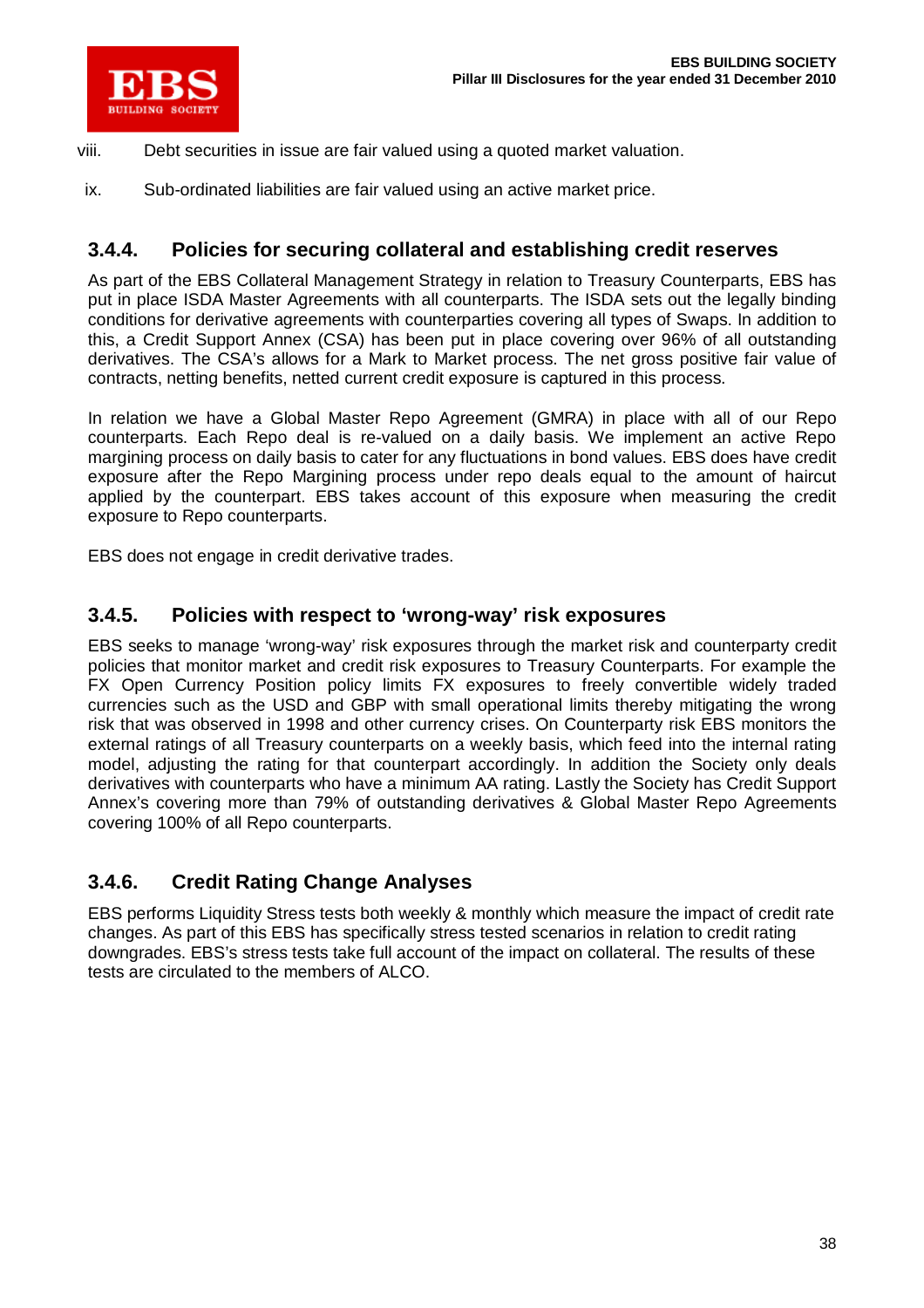

## **4. Other Risks**

### *4.1. Strategic risk management*

Strategic risk management comprises the Group's values and beliefs, organisational structure and alignment, change readiness, strategic plan management, performance incentives, crisis management, third party relationship management, brand management, leadership and communication. Strategic risk also encompasses external trends which cannot be controlled but which could have a significant impact on the Group's business such as the economic environment, market developments and technological innovation. Strategic risks are managed and monitored in the main by the senior management team and the Board. Significant developments are reported to the Board directly and to its subcommittees on a regular basis.

### *4.2. Operational risk management*

Operational risk is the current or prospective risk of loss arising from inadequate or failed internal processes or systems, human error or external events.

Group Operational Risk is responsible for supporting and monitoring operational risk management throughout the organisation and for recommending changes to the operational risk policy as appropriate to the Group Operations Management Committee.

The core focus of operational risk management is to support the delivery of optimal products and services to members and customers, operational efficiency, fraud prevention, clear lines of authority, employee development, health, safety and personal security of all employees and customers, litigation risk management, collateral management, solutions development, systems integrity, business continuity management, third party servicing, outsourcing and customer facing partnership management. Group Operational Risk supports the business in conducting regular self-assessments of the risks in individual functions, in key processes and in significant projects.

The self-assessment process helps identify key risks, the materiality of the risks (based on the probability of their occurrence and the impact if they did occur), an evaluation of the management activities to control and/or mitigate the risks and the level of residual risk. This supports the business in identifying actions to improve the Group's risk management capabilities. Further actions are identified from the evaluation of losses and near misses which are recorded in each part of the organisation and monitored by the Operational Risk function. These, and other actions arising from internal audit reviews or risk committee prompts, are monitored on an ongoing basis and progress against actions is reported on a regular basis to the Management Team and the Board.

### *4.3. Regulatory compliance risk management*

Regulatory Compliance risk is the risk that the Society fails to meet the standards and requirements of the Regulator in relation to the provision of financial services to consumers.

The Regulatory Compliance function's role is to mitigate the risks of current or prospective risk to earnings and capital arising from violations or non compliance with laws, rules, regulations, agreements, prescribed practices or ethical standards which can lead to fines, damages and / or the voiding of contracts and can diminish the group's reputation. The function independently evaluates adherence to key regulations and reports same to the Regulatory Compliance Committee. An annual plan is developed and approved by the Board Audit & Compliance Committee which receives regular updates on progress.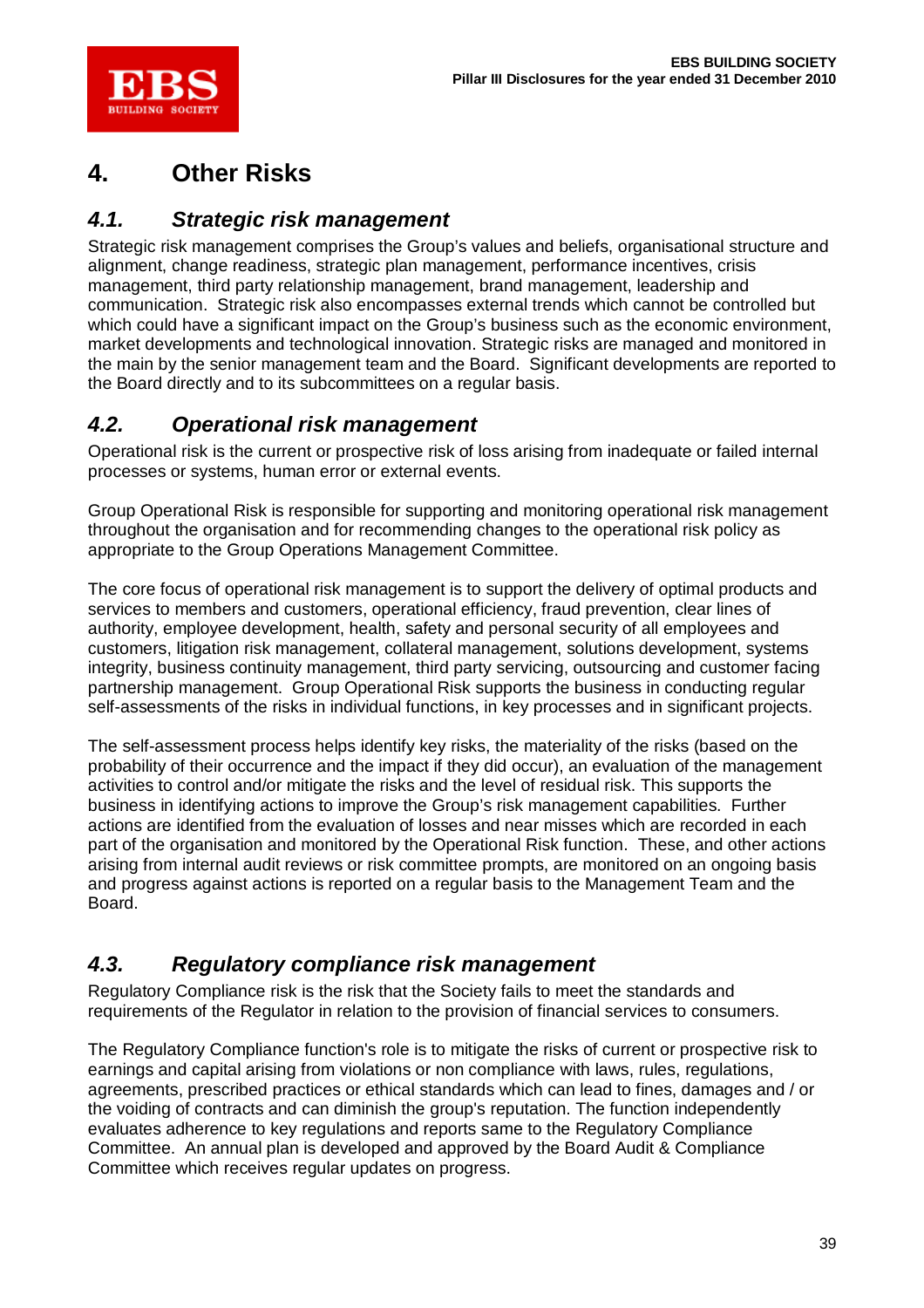

The terms and conditions of the Government Guarantee identify additional levels of oversight and scrutiny for the duration of the scheme. This oversight is concentrated in the following areas; information and monitoring, Board representation and executive management, commercial conduct, corporate social responsibility, and controls on executive remuneration. The Regulatory Compliance function is responsible for supporting and ensuring (via a quarterly assessment of compliance) that the business is in adherence with the requirements of this regulatory regime and the conditions of the Government Guarantee scheme and any subsequent scheme.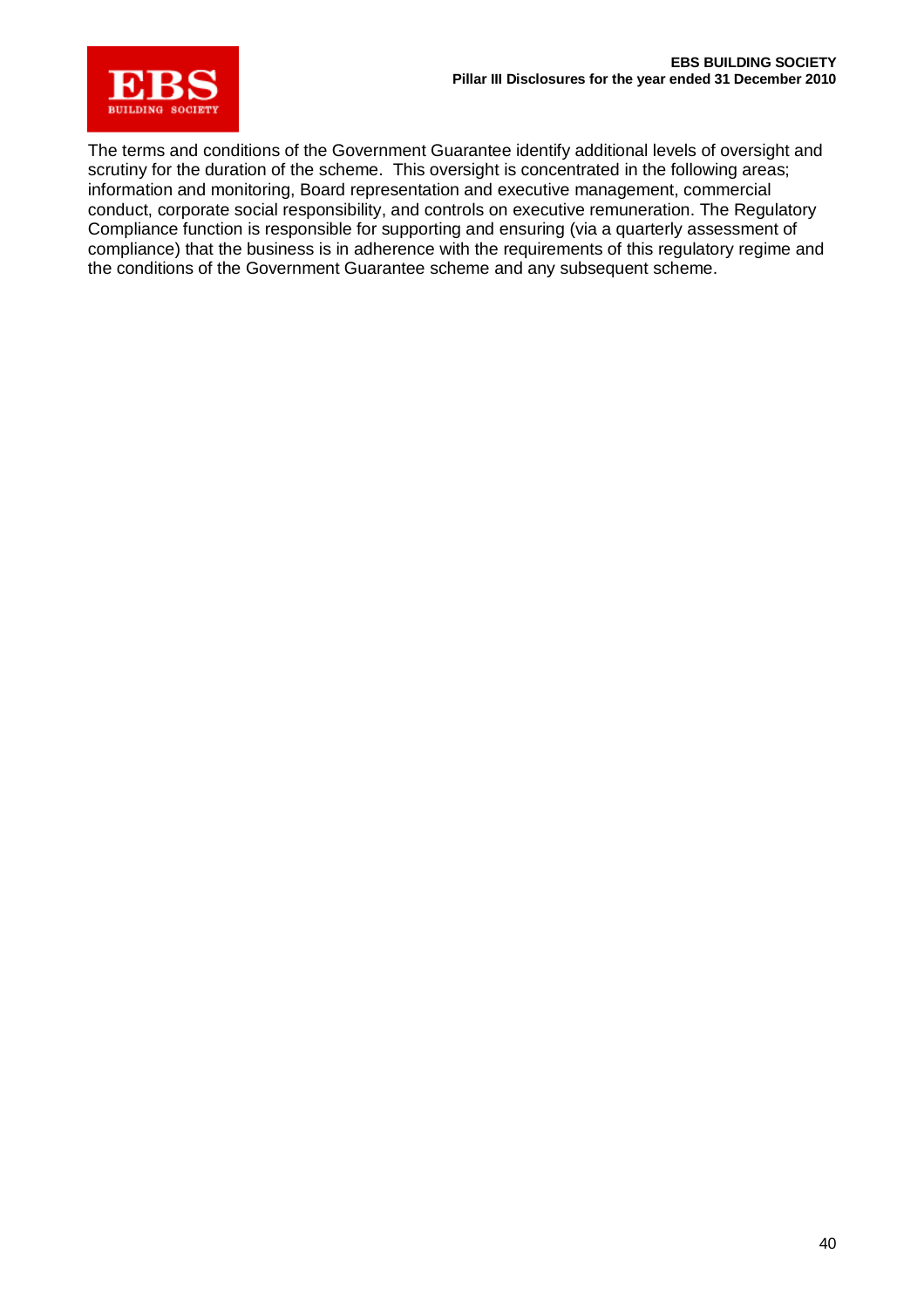

## **5. Capital Resources**

From 1 January 2008 the minimum regulatory capital requirement of the Group's banking operations has been calculated in accordance with the provisions of Basel II as implemented by the European Capital Requirements Directive and the Irish Central Bank. The objective of Basel II is to more closely align bank regulatory capital with the economic capital required to support the risks being undertaken. The capital required to cover credit, operational and market risks is required to be explicitly measured under the Basel II methodology. In implementing Basel II, the Group has adopted the standardised approach to credit risk.

EBS Group sets and monitors capital policy in line with regulatory and legislative requirements. Capital adequacy is monitored by the Capital Forum which reports to the Asset and Liability Committee.

In early 2010, the Central Bank announced an increase in the minimum core tier 1 ratio requirement for Irish banks and building societies from 4% to 8%. The Central Bank then conducted an extensive assessment of the capital requirement for the Society as part of an industry-wide review, and concluded that EBS would need an additional €875m of capital to be in place at the end of 2010 to meet a core tier 1 target of 8%. In late November, as part of the EU/IMF aid package, the Central Bank prescribed a further increase in the core tier 1 ratio to 12%, and announced that EBS would require additional capital of €438m by the end of February 2011. On 9 February 2011, the Minister of Finance announced that the capital injection into all Irish banks, including EBS, would be postponed until after the general election on 25 February 2011.

In January 2011, the Central Bank initiated a Financial Measures Programme, which incorporated the PCAR and PLAR exercises. The PCAR exercise enabled the Central Bank to perform a thorough and conservative assessment of bank's asset quality and earnings together with incorporating incremental three year projected provisions estimates based on Blackrock identified stress loan losses. The PCAR exercise was carried out to determine the required amount of capital to achieve a 10.5% Core Tier 1 capital ratio under base and a 6% Core Tier 1 ratio under stress.

It was announced on the 31 March 2011 that EBS requires €1.2bn of capital to meet the new target Core Tier 1 capital ratio of 10.5% under base and 6% under stress on the basis of the combined results of the PCAR assumptions and three year projected provisions estimates from Blackrock, before the addition of a conservative capital buffer. The additional capital buffer of  $\epsilon$ 0.3m was determined with €0.1m representing equity and €0.2m representing contingent capital. This brings the total capital requirement for EBS under the PCAR to €1.5bn. The Minister for Finance confirmed on 31 March 2010 that all banks would be recapitalised to PCAR levels. The Central Bank has indicated that capital must be raised by 31 July 2011

The Minister for Finance has committed that this capital will be made available by the Government.

#### **Special Investment Shares and Government Capital Investment**

At our Special General Meeting in December 2009, changes in EBS's rules were endorsed to allow the Minister for Finance to provide capital to the Society. Recapitalisation took place in the first half of 2010 with the issuance of €100m Special Investment Shares (SIS) and a €250m Promissory Note. A further €525m of capital was subsequently invested by way of SIS in December which brought the total Government investment at the end of 2010 to €875m.

During the first half of 2010, EBS Building Society benefited from derogations from certain regulatory capital requirements granted on a temporary basis by the Central Bank.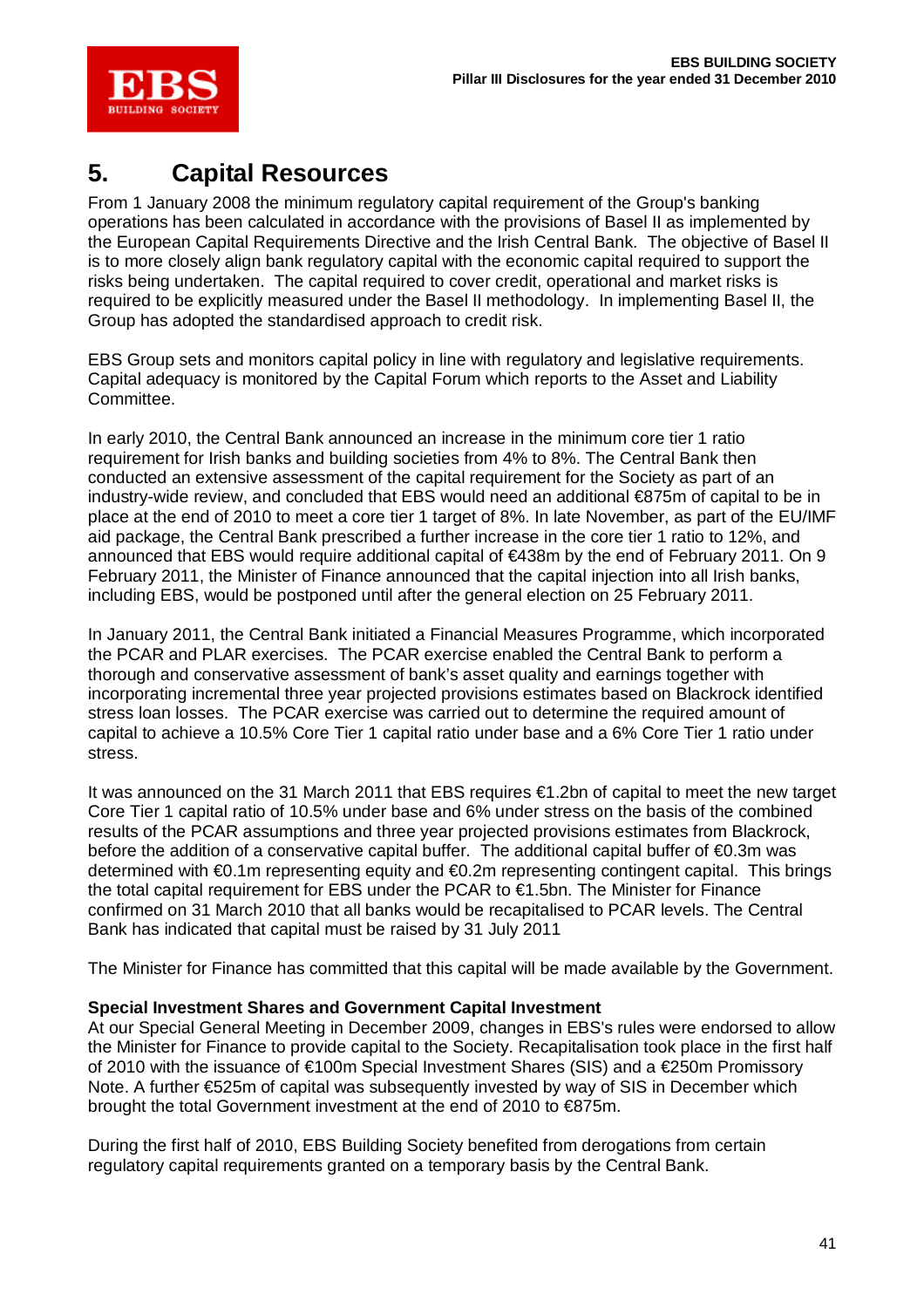

#### **The Group's regulatory capital comprises;**

- (i) Tier 1 capital, which includes special investment shares and promissory note investments by the Irish government, general reserve capital, innovative and non innovative Tier 1 securities which are classified as non controlling interests, deductions for goodwill and intangible assets, and other regulatory adjustments relating to items that are included in equity but are treated differently for capital adequacy purposes.
- (ii) Tier 2 capital, which includes qualifying subordinated liabilities, revaluation reserve, collective impairment allowances and other regulatory adjustments.

### *5.1. Total Available Capital*

The Group's regulatory capital at 31 December was as follows:

|                                      | 2010    | 2009    |
|--------------------------------------|---------|---------|
|                                      | €m      | €m      |
| Core tier 1 capital                  |         |         |
| Special investment share             | 623.7   |         |
| General reserve                      | 209.4   | 463.8   |
| Intangible assets                    | (21.9)  | (24.8)  |
| Other regulatory adjustments         | 14.7    | (5.1)   |
| Core tier 1 capital                  | 825.9   | 433.9   |
| Non controlling interests            | 82.3    | 245.2   |
| Total tier 1 capital                 | 908.2   | 679.1   |
| <b>Tier 2 capital</b>                |         |         |
| Qualifying subordinated liabilities  | 187.7   | 198.1   |
| Collective allowances for impairment | 123.2   | 123.8   |
| <b>Revaluation reserves</b>          | 0.1     | 0.3     |
| Other regulatory adjustments         |         | 21.5    |
| Tier 2 capital                       | 311.0   | 343.7   |
| <b>Total regulatory capital</b>      | 1,219.2 | 1,022.8 |

Other regulatory adjustments comprise a pension adjustment for €17.4m offset by AFS and Cashflow Hedge valuation differences €2.7m.

| <b>Risk Weighted Assets</b>                                | 2010    | 2009     |
|------------------------------------------------------------|---------|----------|
|                                                            | €m      | €m       |
| <b>Exposure Classes Excluding Securitisation Positions</b> | 9,344.8 | 9,628.0  |
| Securitisation Positions                                   | 219.9   | 220.0    |
| Capital Requirement for Operational Risks                  | 293.8   | 288.0    |
| <b>T</b> otal                                              | 9,858.5 | 10,136.0 |
|                                                            |         |          |
| <b>Capital Ratio's</b>                                     |         |          |
| <b>Tier 1</b>                                              | 9.2%    | 6.7%     |
| <b>Total Capital</b>                                       | 12.4%   | 10.1%    |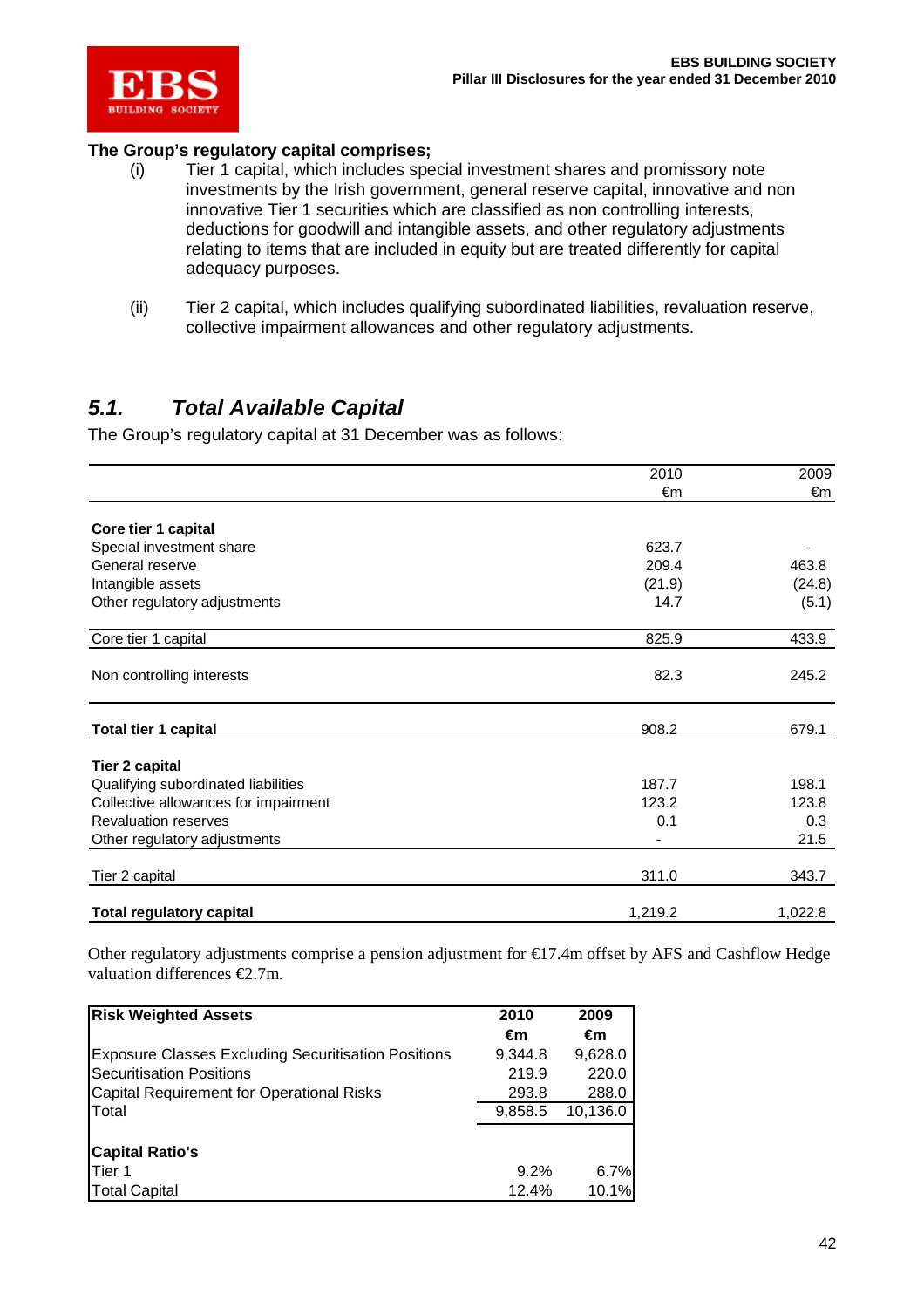

#### **Capital Allocation**

The allocation of capital between different business lines is, to a large extent, driven by optimisation of the return achieved on the capital allocated. The allocation of capital to specific business lines and activities is approved by the Group's Management team and is monitored by the Asset and Liability Committee.

Although risk-adjusted capital is the principal basis used in determining how capital is allocated within the Group to particular operations or activities, it is not the sole basis used for decision making. Account also is taken of synergies with other operations and activities, the availability of management and other resources, and the fit of the activity with the Group's longer term strategic objectives. The Group's policies in respect of capital management and allocation are reviewed regularly by the Board of Directors.

### *5.2. Tier 1 Capital*

Tier 1 capital, which includes special investment shares and promissory note investments by the Irish government, general reserve capital, innovative and non innovative Tier 1 securities which are classified as non controlling interests, deductions for goodwill and intangible assets, and other regulatory adjustments relating to items that are included in equity but are treated differently for capital adequacy purposes.

|                                                         |     |     | 2010   | 2009          |
|---------------------------------------------------------|-----|-----|--------|---------------|
|                                                         |     |     | €m     | €m            |
| <b>NON CONTROLLING INTERESTS</b>                        |     |     |        |               |
| Group                                                   |     |     |        |               |
| At 1 January                                            |     |     | 245.2  | 245.0         |
| Amortisation of upfront costs through reserves          |     |     |        | $0.2^{\circ}$ |
| Profit on purchase of capital securities (before costs) |     |     | (92.2) |               |
| Purchase of capital securities                          |     |     | (70.7) |               |
| At 31 December                                          | 0.0 | 0.0 | 82.3   | 245.2         |

Details of non-controlling interests are outlined in the table below:

In 2005, EBS Capital No. 1 SA ('EBS Capital') issued 125,000 class B shares in the form of non step-up perpetual capital securities ('Capital Securities'). The Capital Securities were purchased by Chess Capital Securities plc ('Chess'), an entity that is not under the control of the EBS Group. The purchase of Capital Securities was funded by the issue of "Chess Eurobonds". In 2007, EBS Capital issued another 125,000 class B shares and these were purchased by Green Island Capital Securities plc ('Green Island'), an entity that is not under the control of the EBS Group. The Capital Securities are recognised in the financial statements as non controlling interests. The purchase of Capital Securities was funded by the issue of "Green Island Eurobonds".

The issuance in 2005 is classified for regulatory capital purposes as Innovative Tier 1 capital and the issuance of securities in 2007 is classified as Non Innovative Tier 1 capital. The obligations of EBS Capital No. 1 SA to pay dividends are guaranteed by EBS Building Society only when dividends have been declared by EBS Capital No. 1 SA.

On 1 June 2010 both Chess and Green Island launched a tender offer to purchase for cash from investors the outstanding Eurobonds and a corresponding offer was made by EBS Building Society to Chess and Green Island to purchase the Capital Securities (class B shares) held by each entity.

On 21 June 2010 Chess announced the acceptance of €87,147,000 of capital securities at a price of €440 for each €1,000. On 21 June 2010 Green Island announced the acceptance of €78,942,000 of capital securities at a price of €410 for each €1,000. These purchases settled on 23 June 2010 and consequently EBS Building Society purchased an equivalent amount of Capital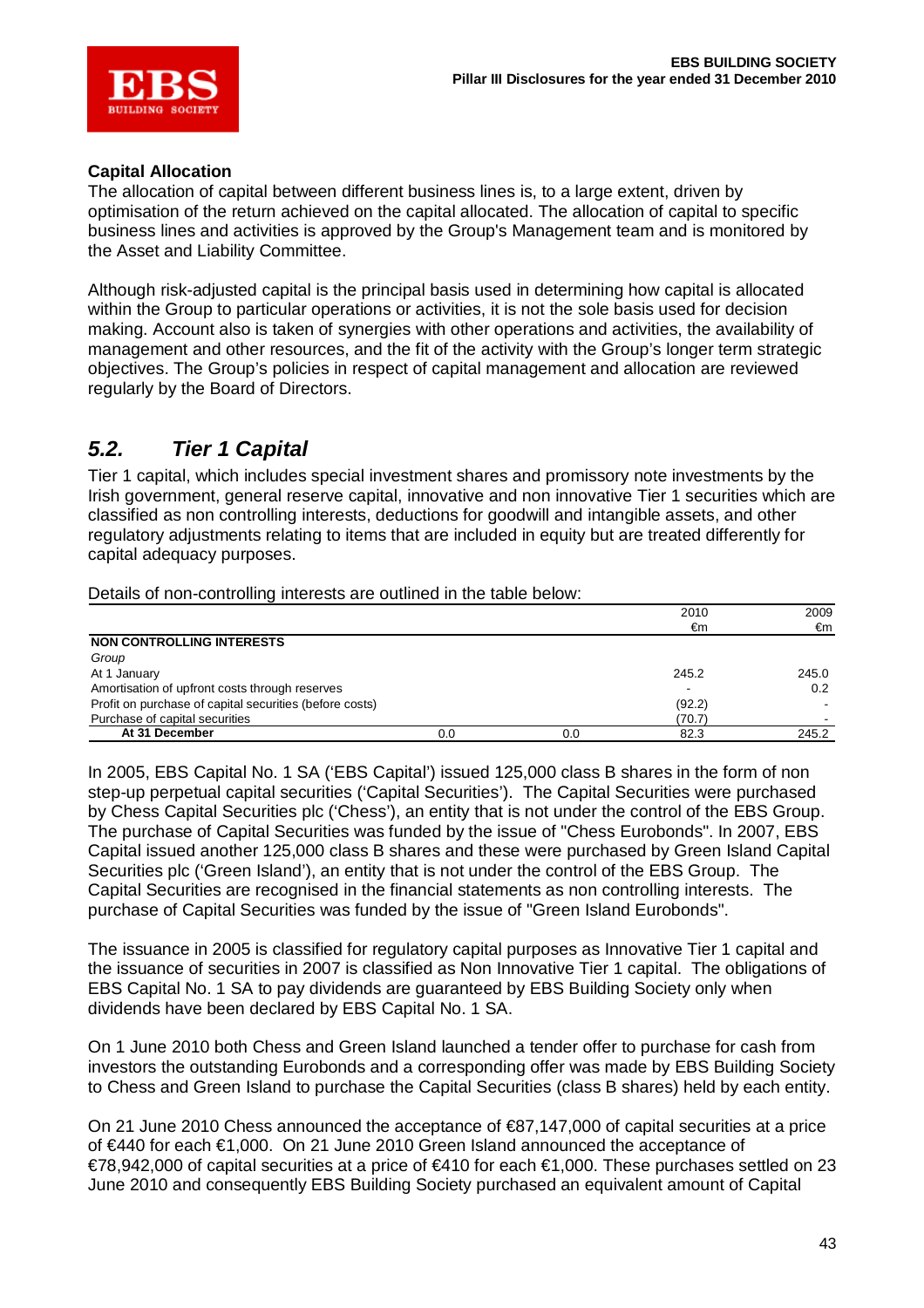

Securities (class B shares) from Chess and Green Island. EBS Building Society incurred costs of €2.5m in respect of the transaction.

The difference between the carrying value of the non controlling interest and the consideration paid on the purchase of the capital securities, less costs of €2.5m associated with the transaction, results in a gain of €89.7m recognised directly in the consolidated general reserves of the Group in accordance with IFRS.

|                                                                                           | 2010 | 2009 |
|-------------------------------------------------------------------------------------------|------|------|
| <b>Purchase of capital securities by Society</b>                                          | €m   | €m   |
| Chess – Nominal value €87,147,000 at €440 for €1,000                                      | 38.3 |      |
| Green Island – Nominal value $\epsilon$ 78.942.000 at $\epsilon$ 410 for $\epsilon$ 1.000 | 32.4 |      |
| Total                                                                                     | 70.7 |      |

There are no profits or losses attributable to non controlling interests for the current or prior year.

### *5.3. Tier 2 Capital*

Tier 2 capital includes qualifying subordinated liabilities, revaluation reserve, collective impairment allowances and other regulatory adjustments.

Details of subordinated liabilities issued are as follows:

| Issue date       | Maturity Date | Interest Rate |                 | Call dates | Amount       |
|------------------|---------------|---------------|-----------------|------------|--------------|
|                  |               |               |                 |            |              |
| 26 November 1999 | Nov-19        | Fixed rate    | 7.00%           | $Nov-14$   | GBP $£14.6m$ |
| 19 December 2002 | Nov-19        | Fixed rate    | 6.44%           | $Dec-14$   | GBP £30.0m   |
| 14 December 2004 | Dec-14        | Variable      | euribor +105bps | Mar-11     | €60m         |
| 28 November 2006 | Nov-16        | Variable      | euribor +35bps  | Dec-11     | €100m        |

The interest expense on the subordinated bonds amounted to  $\text{E}5.7m$  (2009:  $\text{E}6.8m$ ) during the year. There have been no defaults or breaches in respect of subordinated liabilities.

Within these tiers, limits are set for different components of capital. The amount of innovative Tier 1 securities cannot exceed 15 percent of total Tier 1 capital, qualifying Tier 2 capital cannot exceed Tier 1 capital, and qualifying term subordinated loan capital may not exceed 50 percent of Tier 1 capital. There also are restrictions on the amount of collective impairment allowances that may be included as part of Tier 2 capital.

Banking operations are categorised as either banking book or reserve investments, and riskweighted assets are determined according to specified requirements that seek to reflect the varying levels of risk attached to assets exposures.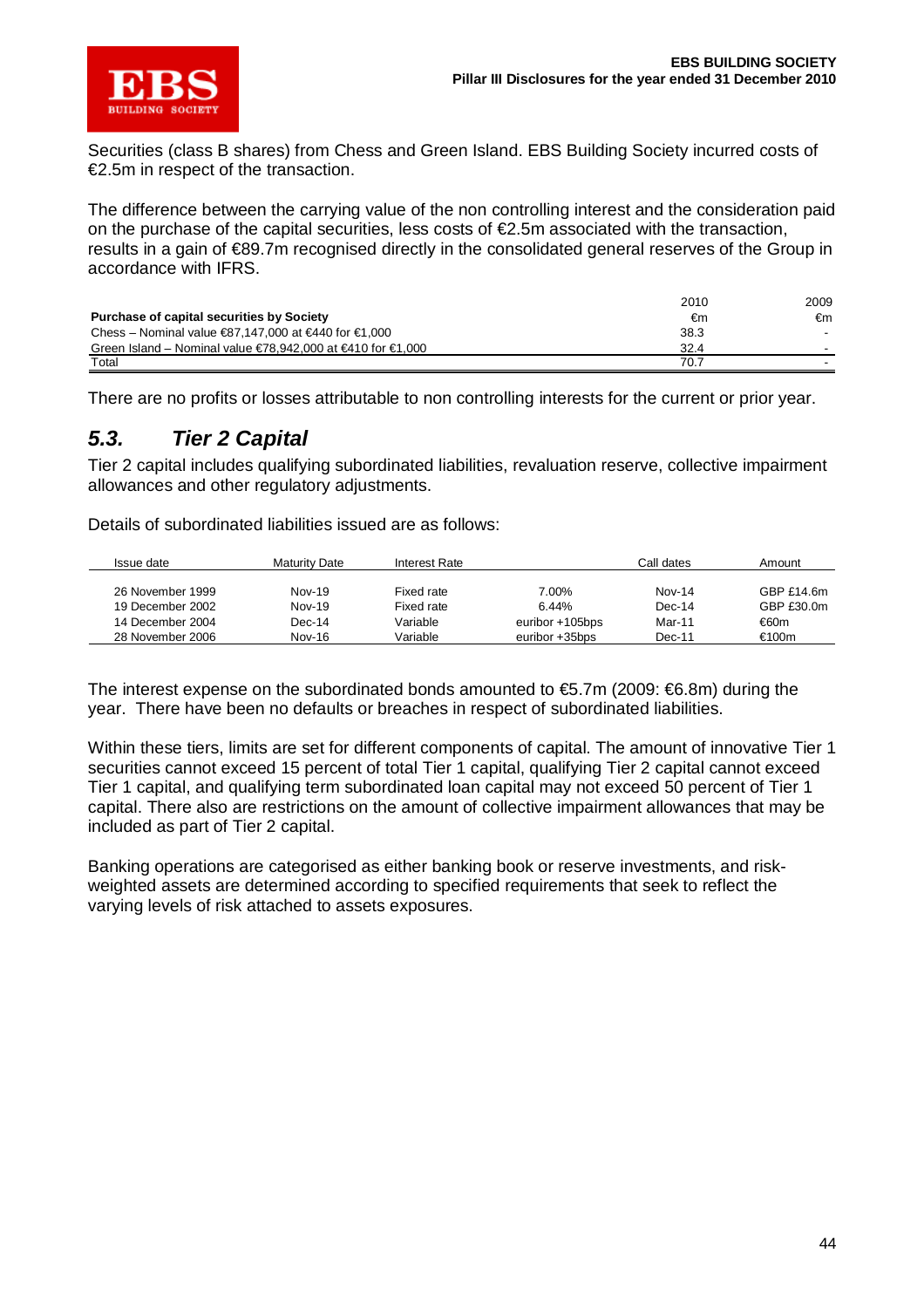

## **6. Capital Adequacy**

### *6.1. Internal Capital Adequacy Assessment Process*

EBS undertakes an Internal Capital Adequacy Assessment Process (ICAAP) which is an internal assessment of its capital needs for Pillar 2 purposes. This internal assessment considers all risks included in both Pillar 1 as well as other material risks not included in Pillar 1. The ICAAP process is designed to drive improvements in the way EBS manages, measures and integrates risk into the decision making processes of the Group.

The ICAAP is performed annually or more frequently should the need arise and is reviewed and approved by both senior management and the Board (with whom ultimate responsibility lies). A management review of the ICAAP is undertaken on an annual basis. The output of the ICAAP process is reflected within a submission document to the Financial Regulator called the ICAAP portal submission which is submitted to the Financial Regulator on a regular basis.

#### **EBS Capital Policy**

EBS has set a policy that recognises the need to maintain a countercyclical approach to Capital Management. EBS Capital Policy recognises that the amount of capital that is appropriate will vary from time to time influenced primarily by the economic and credit cycles both of which are likely to be moving in the same direction.

In summary, the policy seeks to underpin the objective of strengthening the capital position in favourable market conditions to build a buffer for a downturn in the credit and economic cycle when the capital ratios may deteriorate due to losses, higher impairments and reduced profitability. We are experiencing just such a downturn, and a more severe downturn than EBS or indeed the market had expected.

One of the challenges of capital policy at present is the speed and depth of the change in the economic cycle which has negatively impacted the ability to access capital and the cost of capital. Most importantly, it follows a period of sustained growth which incorporated a structural change in the economy and where retained earnings were not sufficient to fund exponential market growth.

Capital policy in EBS also takes into account the unique challenges faced by EBS Building Society arising from the fact that, as a mutual, the option of raising core capital externally or increasing our retained earnings by cutting dividends does not currently arise.

#### **How Capital Policy is Set**

In setting its capital targets EBS takes into account a number of key factors.

#### *- Regulatory Requirements*

In setting its targets EBS takes account of the minimum requirements and projects forward in line with budget position to ensure we are in line with regulatory position.

#### *- Rating Agencies*

The level and make up of capital is fundamental to the rating of a credit institution by an external rating agency. It is also be very important to credit analysts who are considering the credit risk attached to any bond, senior, subordinated or tier 1 issue in increasing order, and we can use the approach of the rating agencies as a proxy for such investors.

EBS has ongoing in depth dialogue with Moody's and Fitch in relation to their assessment of both the quantum and quality of capital and it is clear from recent rating actions the attitude of rating agencies to non equity Tier 1 is evolving in the current environment.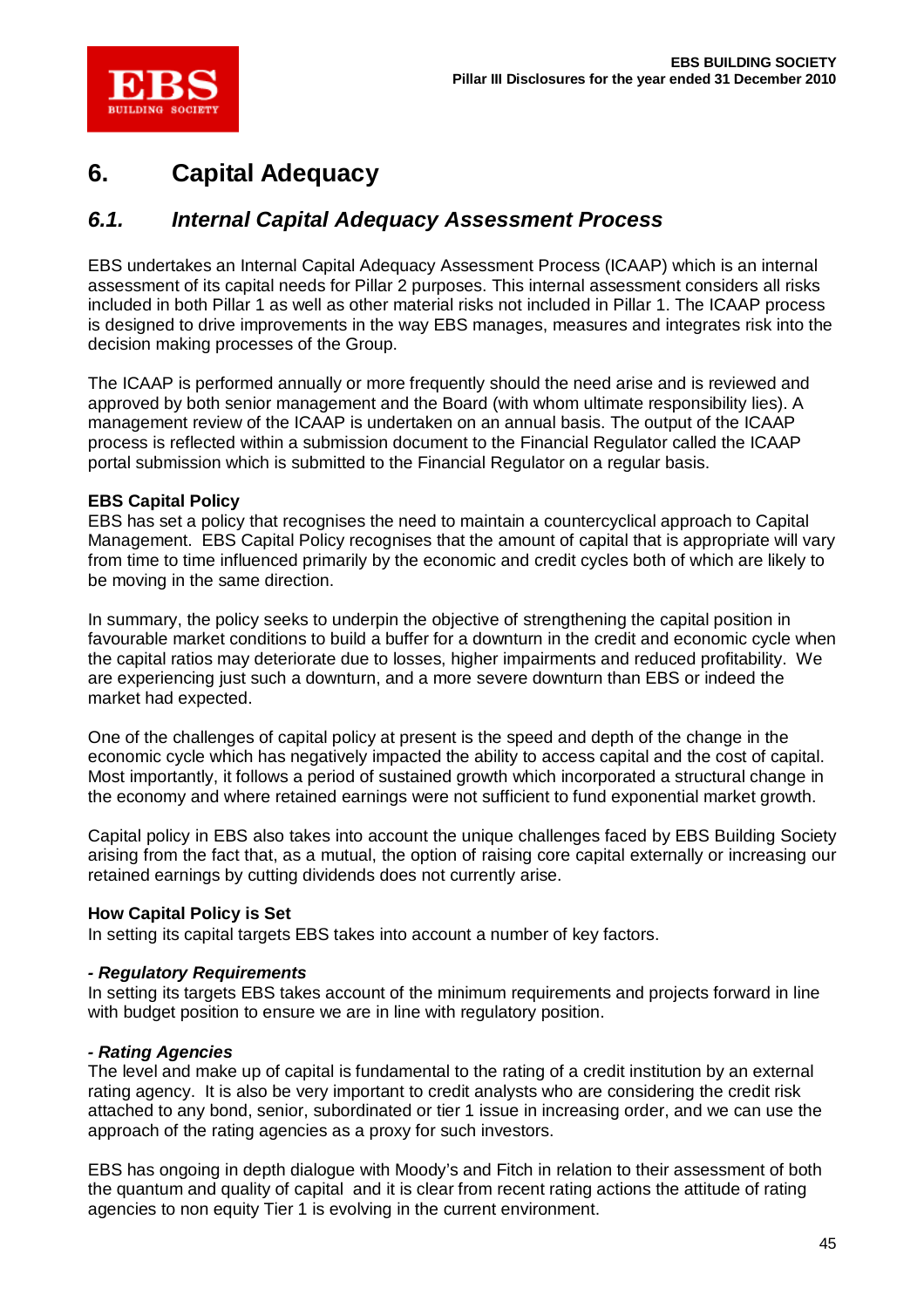

#### **Methods**

Capital is held to guard against losses. There are two types of credit losses

- (i) **Expected Loss**: average level of losses a bank can reasonably expect to have • Managed through pricing & provisioning
- (ii) Losses above expected levels are usually referred to as **Unexpected Losses (UL)**  institutions know they will occur now and then, but they cannot know in advance their timing or severity.
	- The market will not support prices sufficient to cover all unexpected losses. Capital is needed to be held in reserve to cover such peak losses

The calculation of capital requirements falls into two pieces, known as Pillar 1 and Pillar 2. Pillar 1 looks at Credit Risk and Operational Risk<sup>1</sup>, the two major risks faced by a financial institution. Of the two, Credit Risk is by far the more significant in capital calculations. The calculation for Operational Risk is based on a standard regulatory percentage of the Groups gross income by different business lines averaged over a three year period.

To calculate capital requirements arising from Credit Risk, there are two main methods available – known as The Standardised Approach (TSA) and the Internal Ratings Based Approach (IRB). TSA is a minimum standard that must be met. IRB uses more sophisticated models and methods and may be applied by institutions only after approval from the Financial Regulator.

At present EBS uses TSA in its regulatory returns. However EBS is committed to the IRB approach, since it delivers greater risk differentiation and a consistent framework for forecasting, provisioning and the management of credit risk generally. EBS uses IRB methods to perform internal capital adequacy assessment.

### *6.2. Minimum Capital Requirement: Credit Risk*

The following table shows EBS's overall minimum capital requirement for credit risk under the standardised approach (expressed as 8% of the risk weighted exposure amounts for each of the applicable standardised credit risk exposure classes) with the exception of EBS Mortgage Finance at 31 December 2010 and 31 December 2009.

|                                               | 2010  | 2009  |
|-----------------------------------------------|-------|-------|
| <b>Mortgage Exposures</b>                     | €m    | €m    |
| Secured on Real Estate Property               | 554.3 | 588.2 |
| <b>Unsecured Lending</b>                      | 0.3   | 0.6   |
| High Risk                                     | 1.5   | 38.2  |
| <b>Past Due</b>                               | 136.7 | 97.8  |
|                                               | 692.8 | 724.8 |
|                                               |       |       |
| <b>Other Exposure Classes</b>                 |       |       |
| Central Govt & Central Banks                  |       |       |
| lFinancial Institutions                       | 32.5  | 30.3  |
| <b>Securitisation Positions</b>               | 17.6  | 17.6  |
| <b>Covered Bonds</b>                          | 6.6   | 3.1   |
|                                               | 56.7  | 51.0  |
|                                               |       |       |
| <b>Other</b>                                  |       |       |
| <b>Fixed and Other Assets</b>                 | 15.7  | 12.1  |
|                                               |       |       |
| Total Credit Risk Minimum Capital Requirement | 765.2 | 787.9 |

 $\overline{a}$ <sup>1</sup> EBS has no Market risk exposure: otherwise it too would be included in Pillar 1.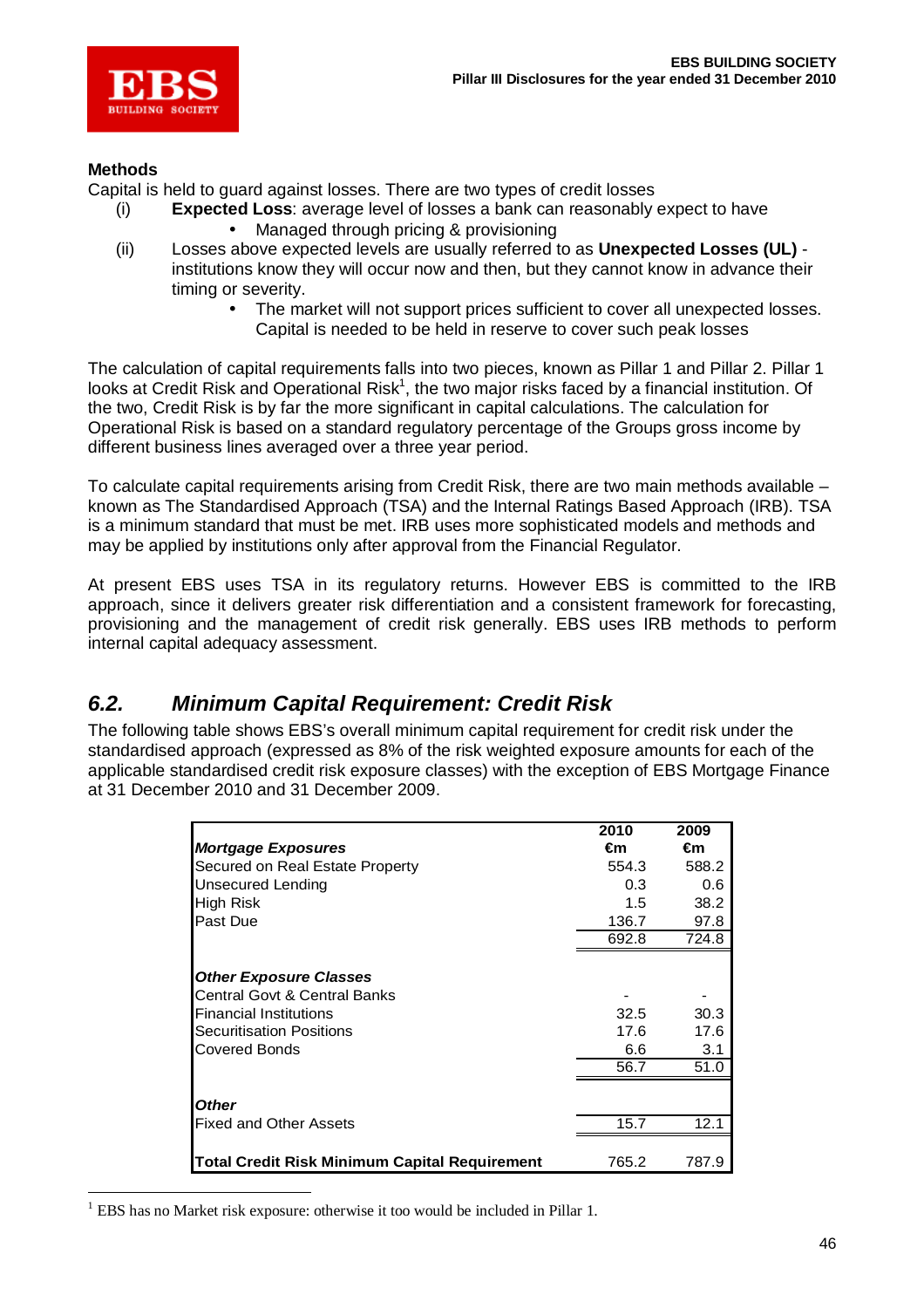

### *6.3. Minimum Capital Requirement: Pillar 1*

EBS's overall minimum capital resource requirement under Pillar 1 is calculated by adding the credit risk charge to that required for operational risk using the standardised approach, and the foreign exchange Position Risk Requirement (FX PRR) element of Market Risk. The FX PRR charge is the amount of regulatory capital required to cover the risk of losses on open foreign currency positions arising from movements in the foreign exchange rate and is calculated in accordance with the Irish Financial Services Regulatory Authority (IFSRA) Handbook. The following table shows both the Group's overall minimum capital requirement and capital adequacy position under Pillar 1 at 31 December 2010. The positions at 31 December 2009 and 31 December 2008 are included for comparison purposes.

| <b>Total Minimum Capital Requirement</b>        | 2010<br>€m    | 2009<br>€m    |
|-------------------------------------------------|---------------|---------------|
| <b>Credit Risk</b>                              | 765.2         | 787.9         |
| <b>Market Risk</b>                              |               |               |
| <b>Operational Risk</b>                         | 23.5<br>788.7 | 23.0<br>810.9 |
|                                                 |               |               |
| Total Own Funds                                 | 1.219.2       | 1.022.8       |
| <b>Excess over Pillar 1 Capital Requirement</b> | 430.5         | 211.9         |

### *6.4. Internal Capital Requirement: Pillar 2*

Since January 1st 2008, the Financial Regulator has required the use of an Interim Capital Requirement (ICR), the effect of which is to raise minimum regulatory capital requirements to at least Basel 1 levels. In EBS's case this amounted to a 9% increase to the calculated risk weighted asset figure. This requirement was removed effective 31st December 2010, reflective of an increase in Core Tier 1 minimum requirements from 4% to 8%.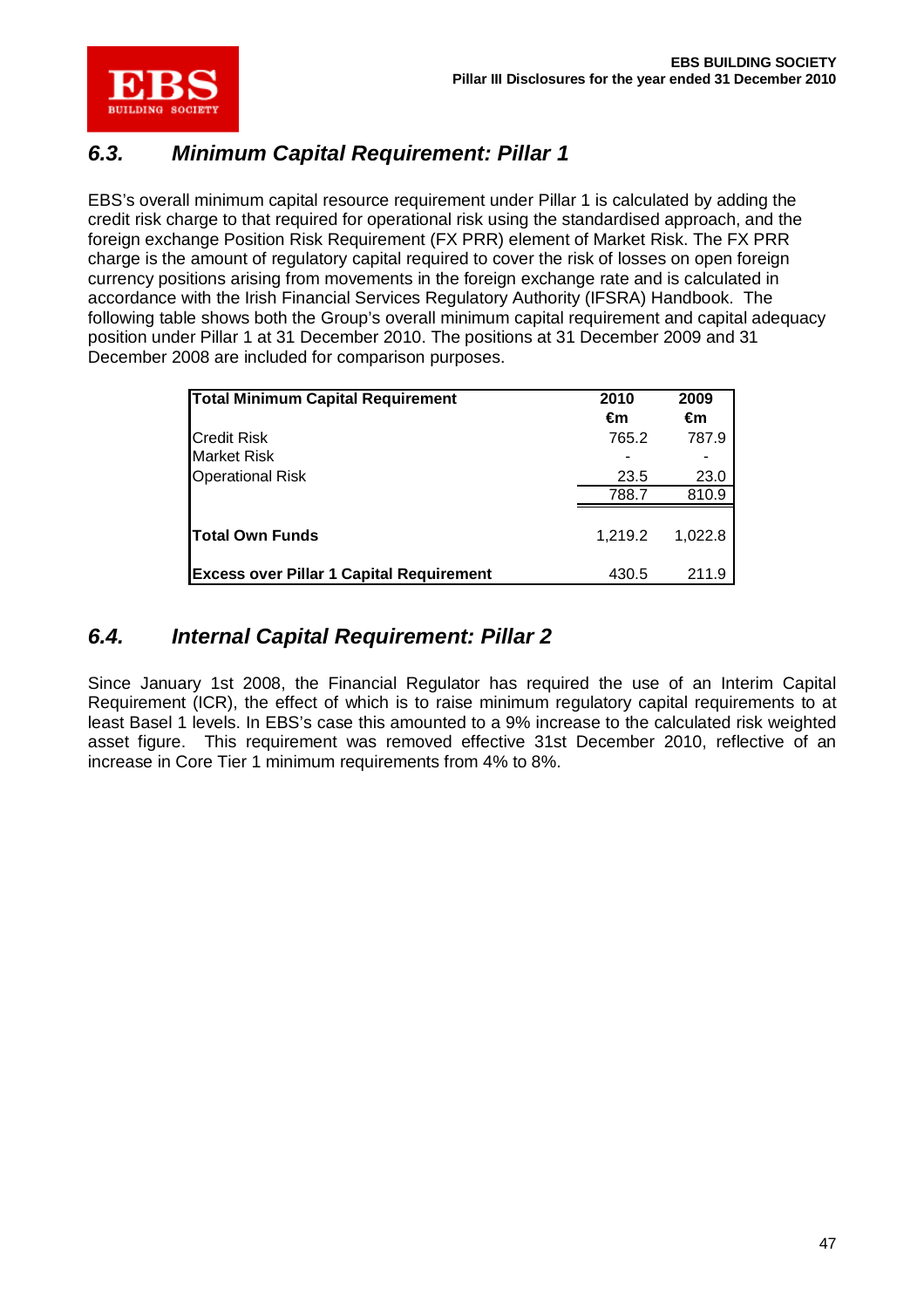

## **7. Stress Testing Activities**

### *7.1. Underlying Business Model & Strategy*

Ireland has experienced what may be considered its most difficult period in modern economic history with the collapse of the property market and a severe economic downturn. While it had been predicted that 2010 would be tough, it would have been impossible to foresee the extent of the challenges faced by the country, especially in the latter half of the year. The Irish financial crisis which began in 2008 had, by the end of 2010, become the subject of global headlines. A solution to the economic challenges faced by the country has naturally been the key priority for the Government.

EBS's core business is consistent with that of a traditional building society business, i.e., taking in deposits from savers and using these deposits to fund residential mortgages and providing ancillary services such as bancassurance with the core strategy being 'Customer Served'. EBS expanded its business to include the provision of finance for commercial property lending in the early 1990s and finance for land and development from the mid 2000s. EBS ceased development finance lending in April 2008 and commercial investment lending mid 2008, effectively ceased lending for residential investment property lending at end 2010 and has substantially reduced new lending for owner occupiers in 2011. In tandem with this, EBS has renewed its focus on its core business of mortgage lending and savings with 20% of new deposits typically being placed with EBS in 2010.

The following management strategy has been pursued by EBS over the past two years. This strategy may change on foot of the announced merger between EBS and AIB which is due to take place before end Q3 2011.

- (i) The commercial real estate book is being wound down under tight control by the Asset Recovery Unit in EBS.
- (ii) Net lending does not exceed savings inflows.
- (iii) There is natural deleverage of loan book as repayments and redemptions are higher than advances over next three years. In addition, Non Core assets totalling €2.5bn will be disposed of over the period to 2013.
- (iv) A programme of repricing of new business and back book business to restore profitability has been underway for some time.
- (v) There is quarterly reforecasting and stress testing of sensitivities to the balance sheet and income statement.
- (vi) EBS continues to manage contingent liquidity and funding strategy. As at 31December 2010, EBS had €3.2bn of unencumbered collateral, comprising residential mortgage assets and debt securities, available for contingency liquidity purposes.

### *7.2. Impacts of EBS Activities under Stress*

### **Liquidity**

EBS was one of the Irish institutions included in the Covered Institutions (Financial Support) Scheme 2008 ('CIFS') which ran from September 2008 to September 2010. EBS also joined the Credit Institutions (Eligible Liabilities Guarantee) Scheme 2009 (ELG) in early February 2010. These schemes greatly assisted EBS in securing long term and short term wholesale funding throughout 2009 and the early part of 2010. As at 31 December 2010, EBS had raised a total of €1bn in 5 year fixed term funding under the terms of the ELG scheme. Such funding would not have been possible without the Government Guarantee as provided under the ELG scheme.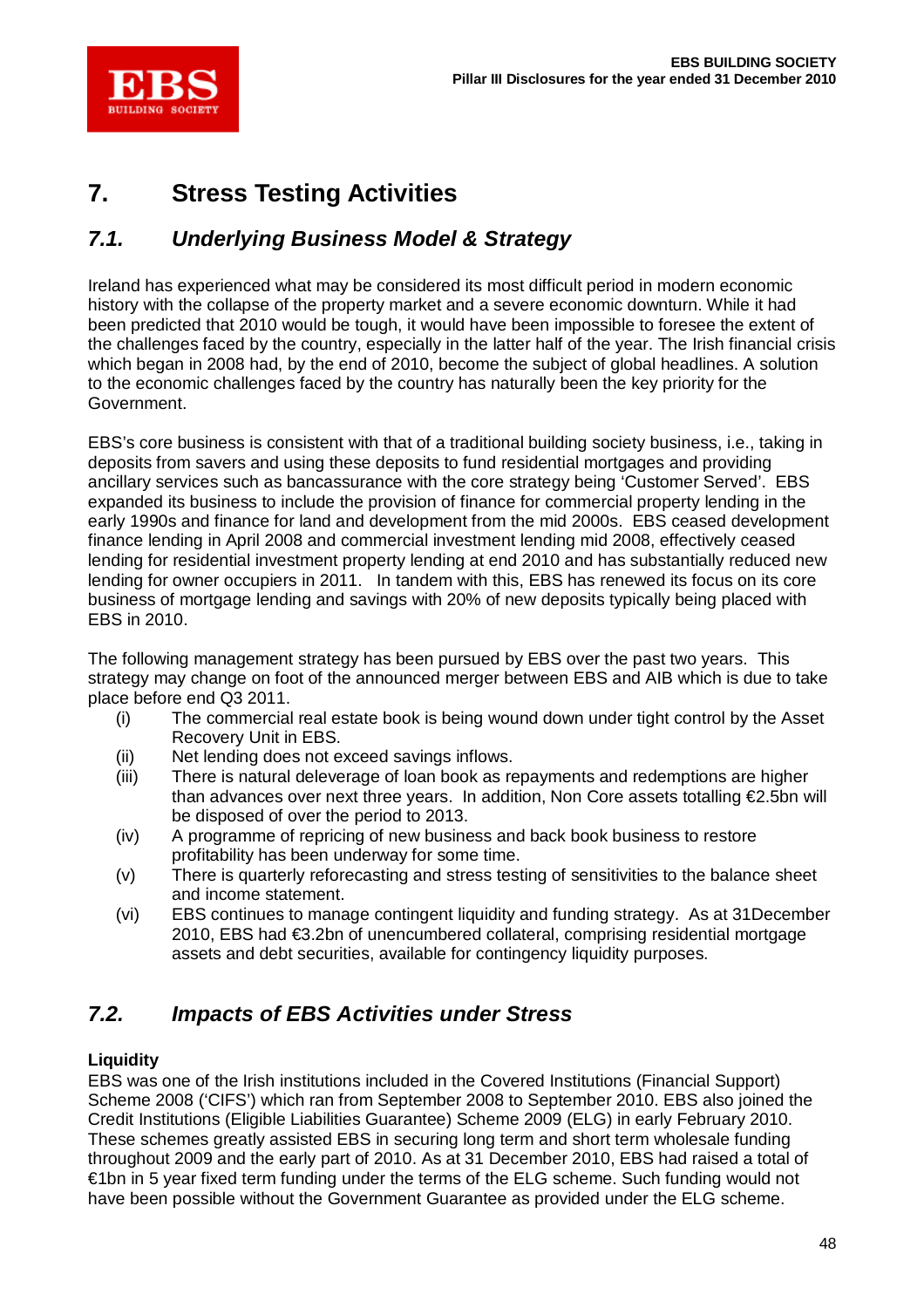

As a result of the worsening liquidity position and very limited access to the capital markets, the EBS Board approved a number of funding and liquidity contingency measures in July 2010 designed to increase the EBS pool of usable collateral to facilitate secured funding from quarter 3 2010 onwards. These measures increased the pool of collateral available but due to a series of negative market events in the latter part of 2010 as outlined below, EBS was unable to gainfully utilise this additional collateral.

The liquidity position of EBS deteriorated in late quarter 4 2010 as a result of a number of factors including the downgrading of the Group and the Irish Sovereign, the EU/IMF assistance programme and market uncertainty around the impact of the general election. These factors combined to cause a collapse of market confidence in Ireland and all Irish domestic credit institutions including EBS. This collapse in turn led to some wholesale customers withdrawing deposits in late November and early December 2010. EBS thereupon increased its reliance on the Monetary Authorities for required funding. Given the market access difficulty for both the Irish Sovereign and Irish banks, the liquidity position has gone below regulatory ratio requirements. The Central Bank has been informed of any breaches.

This sudden loss of liquidity during this period caused the Group to breach the regulatory liquidity requirements on a small number of occasions since that time and into 2011.

A Prudential Liquidity Assessment Process (PLAR) exercise was conducted by the Irish Regulatory Authority in Q1 2011 in conjunction with a Prudential Capital Assessment process (PCAR). The focus of the PLAR was the measures to be implemented to steadily deleverage the banking system and reduce reliance on the funding from Monetary Authorities. The PLAR exercise established a target funding and loan to deposit ratio for the aggregate domestic banking system, including EBS, of 122.5% and consequently in order to reach the targeted ratio EBS is required to deleverage €2.5bn of non-core assets (comprising our commercial property and residential investment portfolios) over the period to 2013.

#### **Funding**

During 2010, EBS increased its reliance on the Eurosystem for funding and at year end the Society had received deposits of €3.4bn based on mortgage collateral provided. In addition, in December 2010, EBS also received funding from the Central Bank of Ireland in the amount of €1.5bn based on mortgage collateral provided.

As at 31 December 2010, EBS Group had a total of €4,880.0m in secured funding from the European and Irish Monetary Authorities.

#### **Capital**

As a result of the losses expected on transfer of loans to NAMA and the higher impairment charges resulting from a deterioration in the economic environment in 2010 EBS required €875m of capital to bring our core tier 1 ratio to 8%, as stipulated by the Central Bank. To date the Government has invested €875m in EBS.

The Central Bank performed a Prudential Capital Assessment Review (PCAR) and a Prudential Liquidity Assessment Review (PLAR) during the first quarter of 2011. It was announced on 31 March 2011 that EBS requires a further €1.2bn of capital to meet the new target core tier 1 capital ratio of 10.5% under the PCAR base case and 6% under the stress case on the basis of the combined results of the PCAR and PLAR assumptions and three year projected provisions estimates of expected losses from Blackrock (the consultants appointed by the Central Bank in relation to the PCAR process), before the addition of a conservative capital buffer. The capital buffer is €0.3bn with €0.1bn representing equity and €0.2bn representing contingent capital. This brings the total capital requirement for EBS under the PCAR to €1.5bn.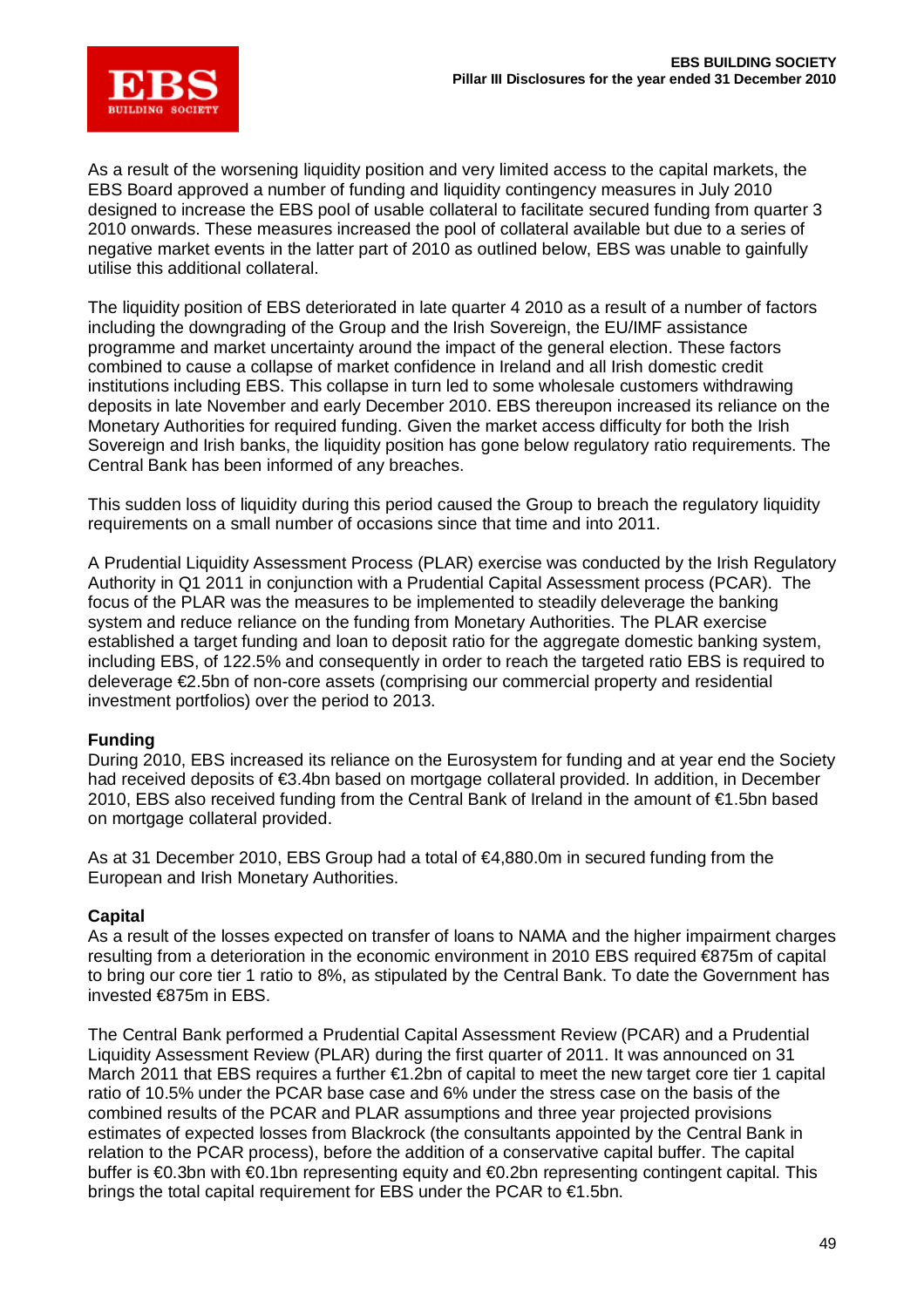

On 31 March 2011, the Minister for Finance confirmed that Irish domestic banks and building societies will be recapitalised to the levels required under the PCAR including, where appropriate, burden sharing with subordinated bondholders.

The Central Bank has indicated that capital must be raised by 31 July 2011. This recapitalisation will bring our core Tier 1 ratio to c.22%.

#### **Asset Quality**

During 2010, EBS transferred €836.4m of loans to NAMA, comprising land and development, commercial and associated residential exposures, resulting in a loss of €275.6m in 2010. NAMA have requested the transfer of an additional €65.6m of loans in 2011, for which EBS has made an impairment provision on an incurred loss basis which is consistent with the expected net proceeds on disposal.

The continued economic downturn and collapse in the property market during 2010 led to an increase in the level of loan impairment provisions which were increased to 2.5% of total loan book (2.0% of residential loan book and 10.9% of the commercial loan book) resulting in loan impairment charges of €273.2m (residential €201.0m and commercial €72.2m).

#### **Profitability**

Notwithstanding the difficult year and environment, EBS savings and mortgage business continued to perform strongly in the market and delivered an operating profit of  $\epsilon$ 56.4m. The financial outcome at an operating level reflects this positive overall business performance, however the effect of further impairment charges in relation to previously written loans has resulted in the Group incurring a post tax loss of €589.6m for the year including the impact of NAMA. Excluding the impact of NAMA in 2010, the Group incurred a loss of €197.2m.

#### **Outlook**

Separately, on 31 March 2011, the Minster for Finance announced the future banking landscape in Ireland and its intention to combine the operations of AIB and EBS to build a second pillar bank from the strengths of both institutions. Work is well advanced to effect this merger.

### *7.3. Measures taken to manage Activities under stress*

Arising from the material changes to our landscape in which EBS operates and the regulatory and other requirements of external stakeholders in 2010, EBS implemented a number of improvements in its risk and control systems. External stakeholders include the Central Bank, NAMA, Dept of Finance, EU and our external auditors KPMG. The management of these risk control initiatives / reviews is reflective of the way EBS manages, measures and integrates risk into the decision making processes of the Society.

#### **Risk Appetite Defined**

- (i) A Risk Appetite Statement was documented and approved by the Board in July 2010 and updated in December 2010. It provides explicit Board guidance on risk appetite and the level of risk that the Group is prepared to accept in pursuit of its objectives.
- (ii) Risk limits are set and performance against these limits was monitored and reported to the Board each month for evaluation.

#### **Liquidity & Funding Risk Management**

(i) In response to the adverse funding conditions being experienced in the markets in 2010, the EBS Board approved a revised Funding Contingency Plan in July 2010. This plan was further updated throughout the year and progress was monitored regularly by the Board.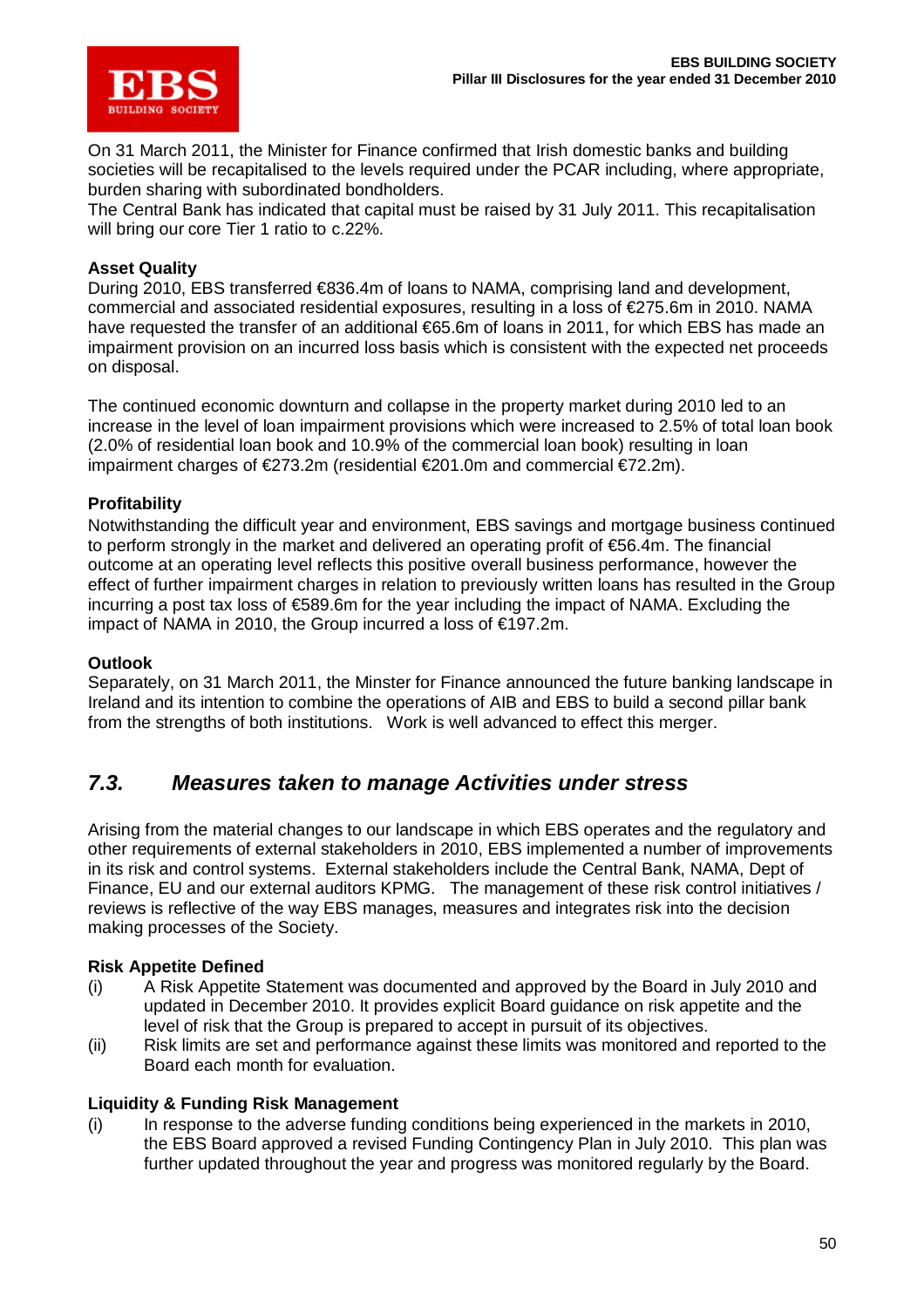

- (ii) EBS undertook monthly stress testing for liquidity purposes and reported through the Asset and Liability Committee (ALCO) and the Board. Liquidity and funding risk policies were reviewed on an ongoing basis.
- (iii) A Collateral Management & Integration project was completed in Q3 2010 which brought all mortgage collateral usage under one enhanced operational framework (covered bonds, securitisation, Mortgage Backed Promissory Note (MBPN), ELA). Additionally, EBS successfully passed the CBI led audit of our MBPN program for 2010.

#### **Capital Risk Management**

- (i) EBS established a Capital Forum in H2 2010, whose role is to monitor amongst other items the : (1) EBS Capital plan and policy (2) Capital forecasting and modelling (3) Changes to Regulatory reporting arising from CRD and other developments.
- (ii) EBS has further refined the existing RAROC model in tandem with the 2011 budget.

#### **Credit Risk Management**

- (i) Residential Lending Policies were updated throughout 2010 in line with the revised Risk Appetite of the organisation.
- (ii) Improvements in resources and technology were undertaken to improve credit management capabilities against a backdrop of continued economic deterioration and limited capital.
- (iii) Practices and procedures have been revised in line with the revised Code on Mortgage Arrears and the Expert Working Group on Mortgage Arrears.
- (iv) The Arrears Support Unit was further augmented. Additional experienced resources recruited to bolster existing teams and external best practice benchmarking evaluations were undertaken.
- (v) Commercial credit expertise & resources was strengthened throughout the year with significant replacement recruitment (including additional legal support).
- (vi) A quarterly provisioning exercise was undertaken, and credit risk analysis and reporting substantially enhanced.
- (vii) The Credit Department was separated from Risk in H2 2010 and a Chief Credit Officer (COO) appointed.

#### **Other Risk Management**

- (i) Holistic Stress Testing A stress test working group was established to oversee EBS's adherence with the EBA GL32 stress testing requirements. A stress testing framework and policy has been developed and approved by the Board. Holistic stress testing capability developed and run in tandem with the budget setting process.
- (ii) Restructuring and enhancement of Compliance function and role throughout 2010. New structure and resources were employed. A process was put in place to ensure that EBS was in adherence with the requirements of the Government Guarantee and Eligible Liabilities Guarantee schemes. A Prudential Compliance Universe for the Group was also developed.
- (iii) Enhancements have been made in relation to the reporting of risk across the business. The Chief Risk Officer report has been augmented throughout the year and credit risk reporting on loan book performance and credit management has also been enhanced throughout the year.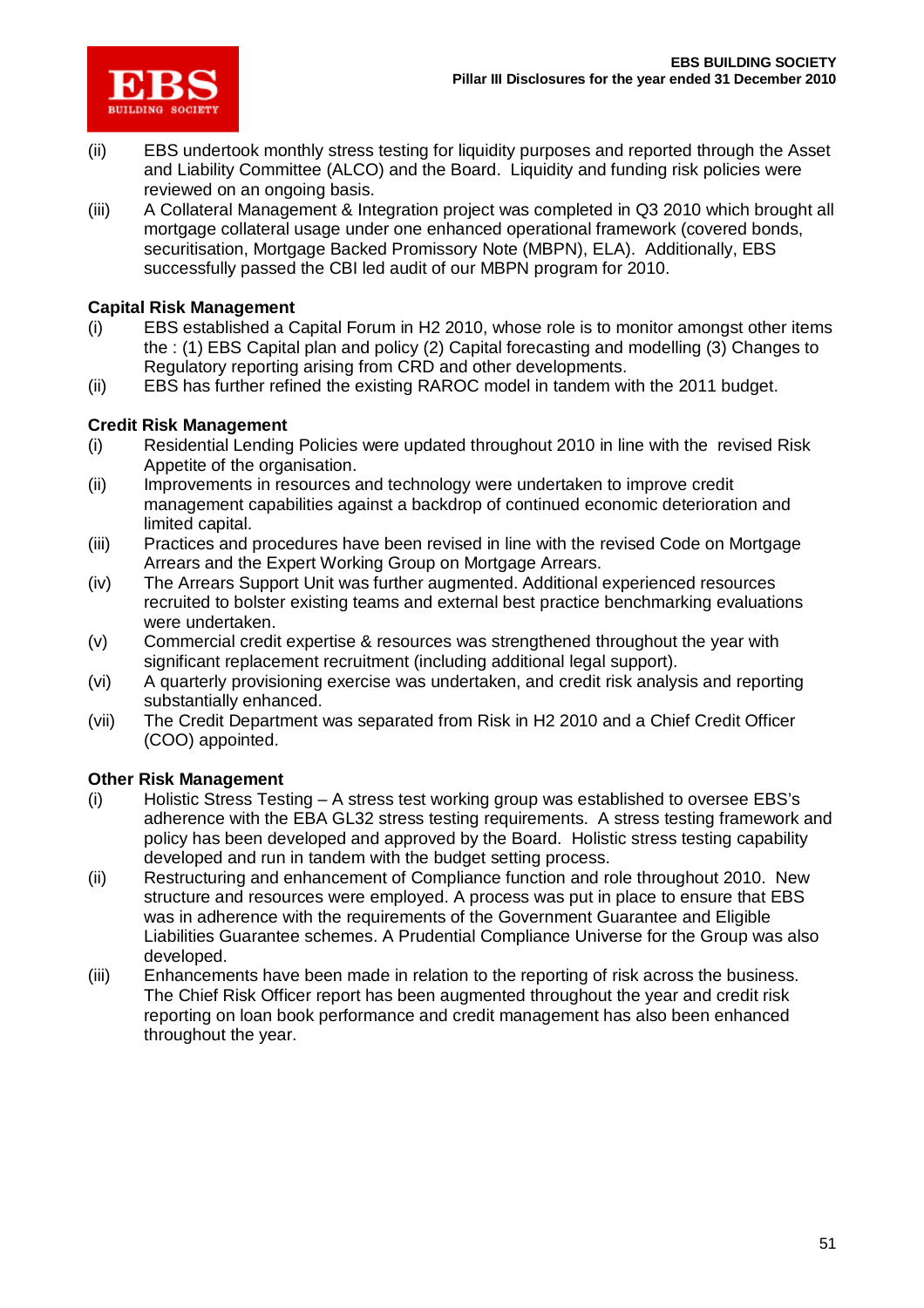

## **8. Remuneration**

### *8.1. Remuneration Policy & Practices*

The EBS Group policy is designed to attract, retain, motivate and reward our people to achieve the organisation's objectives within agreed risk, ethical practice, audit and cost parameters. The policy has been updated to reflect new regulatory requirements such as CRD III and EBA Guidelines on Remuneration Policy and Practices.

The Board of Directors of EBS is responsible for the Remuneration policy of EBS, recognising the input and recommendations made by the Remuneration Committee in relation to remuneration policy and practices, its implementation and review.

The **Board** is responsible for:

- (i) The periodic review (at least annually) and approval of the Remuneration Policy (including material changes) and for its implementation.
- (ii) Reviewing the assessment of the overall remuneration system i.e. (i) that it operates as outlined in EBS policies and procedures and (ii) is compliant with regulations, principles and standards and if deficiencies are noted, putting a timely remedial plan in place.
- (iii) Ensuring that the remuneration policy is consistent with, and promotes, sound and effective risk management. The policy should discourage excessive risk-taking and should enable EBS to maintain a strong capital base.
- (iv) Overseeing and determining the remuneration of the members of the Management Team (including Executive Directors) and identified staff. – i.e. those staff deemed to have a material impact on the risk profile of the firm. The list of identified staff has been compiled in line with the definitions as outlined in CRD III and EBA Guidelines on Remuneration and are outlined within the Board approved Remuneration Policy.

#### The **Remuneration Committee** (REMCO) composition:

- (i) Five Non-Executive Directors, of which at least one member must have sufficient expertise and professional experience concerning risk management and control activities, in order to align the remuneration structure with the institution's risk and capital profiles.
- (ii) The Chair of the Board Risk Committee is a member of REMCO
- (iii) A majority of members who qualify as independent. The Chairperson is an independent non-executive director.
- (iv) The following are attendees of the REMCO:
	- a. CEO
	- b. Director People, Operations, IT and Communications
	- c. Chief Risk Officer (the Chief Risk Officer will attend at least twice annually and / or when risk is being evaluated.)
- 5. The Society Secretary is the Secretary of the REMCO.

The responsibilities of REMCO are set out in the EBS Board Manual. They include:

- (i) Periodic review and recommendation to the Board for approval of the Remuneration policy, (including material changes) and any recommendations regarding remuneration practices.
- (ii) Ensuring that the remuneration policy is consistent with, and promotes, sound and effective risk management. The policy should not encourage excessive risk-taking and should enable EBS to achieve and maintain a strong capital base.
- (iii) Preparation of recommendations to the Board on the remuneration of the members of the Management Team (CEO, Executive Directors and Management Directors) and identified staff Overseeing the annual review of remuneration completed by the Risk/Control functions. This review will include an assessment of the overall remuneration policy and system to ensure (ii) that it operates as outlined in EBS policies and procedures and (ii) is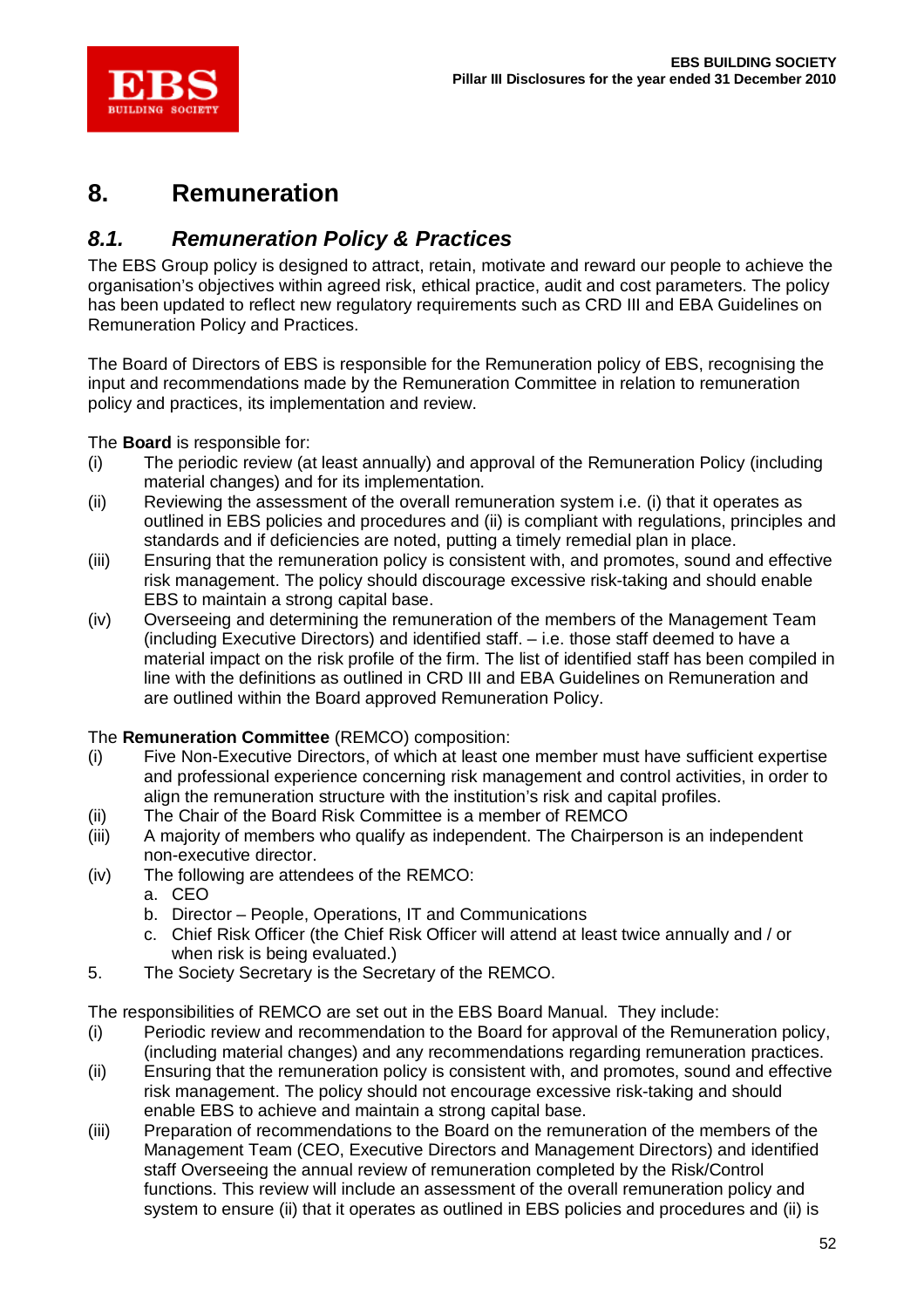

compliant with regulations, principles and standards. If deficiencies are noted, a timely remedial plan must be put in place.

- (iv) Exercising competent and independent judgement on remuneration practices and policies and the incentives created for managing risk, capital and liquidity.
- (v) Ensuring that the remuneration system properly takes account of all types of risks, liquidity and capital levels as well as being consistent with the long-term sound and prudent management of EBS.
- (vi) Reviewing a number of possible scenarios to test how the remuneration system will react to internal and external events, and back test it as well (i.e. the outputs of stress tests).
- (vii) Appointing external consultants on remuneration as it deems appropriate. Consultants appointed report directly to REMCO in writing and orally. Where REMCO seeks legal advice on any matter the advice is received in writing, and retained together with the minutes of the meeting at which such legal advice was reviewed.
- (viii) Precluding any member of Management Team or identified staff from attending REMCO when their own remuneration is being discussed. However, they may be asked to attend, if required, when REMCO is evaluating the remuneration of one or more of their direct reports.

To ensure REMCO is fully up to date with best practice in areas such as risk, reward and performance management, all members of the REMCO will undergo annual professional development under one of the following headings: remuneration practices, enterprise risk, performance management or pensions.

To ensure the appropriate involvement of the Risk / Internal control and other competent functions, the Remuneration Committee collaborates with other Board sub-committees whose activities have an impact on the design and proper functioning of remuneration policy and practices.

#### **Board Risk Committee**

The Chair of the Board Risk Committee is a member of REMCO to ensure the alignment of risk containment measures, strategic objectives and remuneration practices.

More specifically, the BRC is responsible for:

- (i) Conducting a detailed evaluation of the Board-approved Risk Appetite Statement and recommending any material changes to the Board for approval.
- (ii) Identifying and evaluating the top 10 key risks associated with the approved organisational objectives in any calendar year. (Performance measures for individuals will be based on both the organisations objectives and associated risks)
- (iii) Reviewing the risk-adjustments to variable remuneration based on risk-adjustment return on Risk Adjusted Return on Capital and other qualitative measures.
- (iv) Participating in the hindsight review of deferred variable remuneration for identified staff members.

#### **Board Governance Committee**

The Board Governance Committee shall, each year, receive a report from the Group Compliance function regarding the operation of the REMCO and the adherence, in governance terms, to the Remuneration Policy.

### **Board Audit & Compliance Committee**

The Board Audit & Compliance Committee is responsible for ensuring that an annual independent review of EBS's remuneration structure is undertaken and evaluating the output of same. The review focuses on assessing the impact of the Remuneration Structure on EBS's adherence with legislation, regulations and internal Policies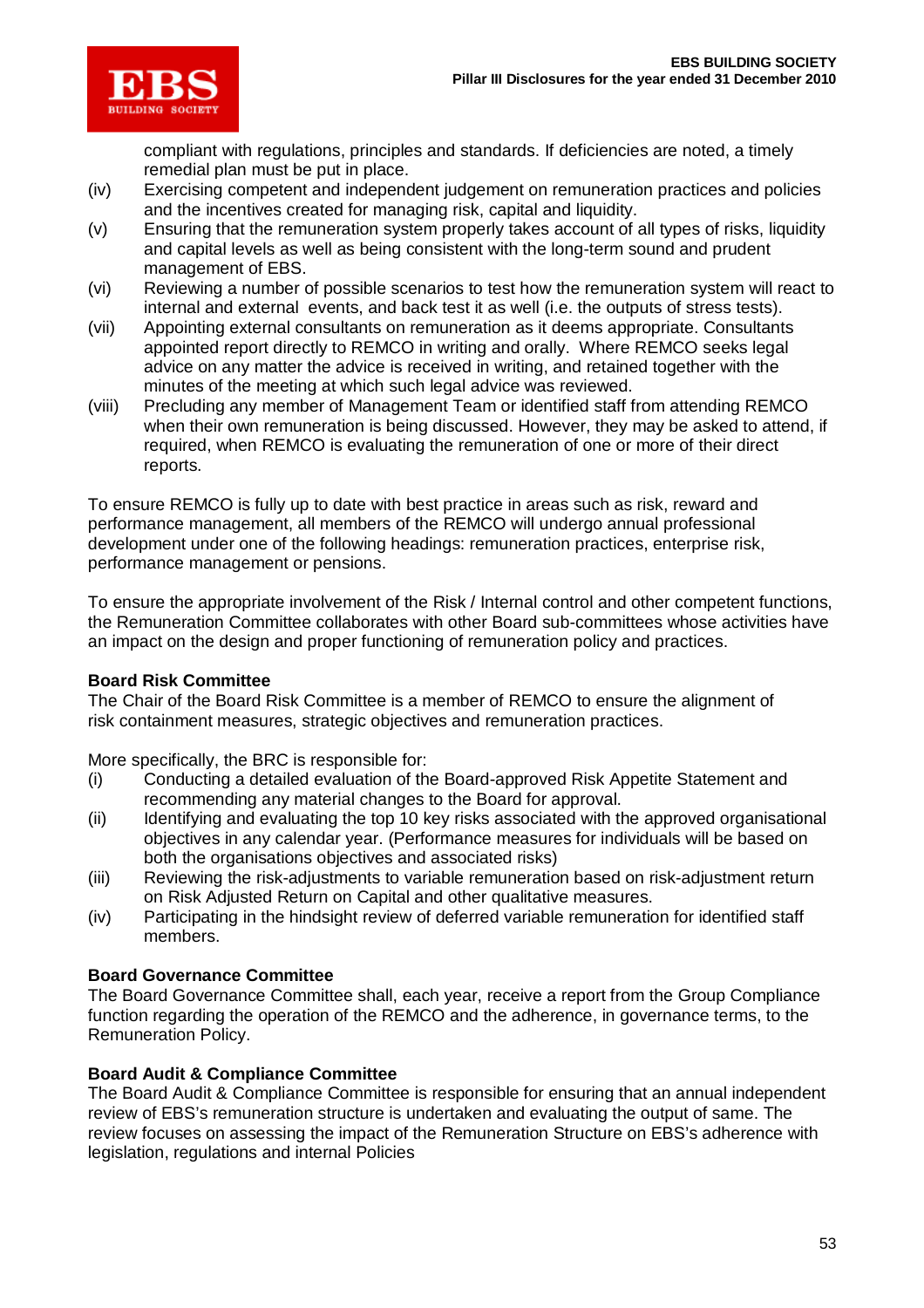

### *8.2. Performance and Risk Adjustment*

On an annual basis, the Board approves the list of identified staff i.e. those staff deemed to have a material impact on the risk profile of the firm. This list of identified staff has been compiled in line with the definitions of identified staff as outlined in CRD III and EBA Guidelines on Remuneration and are outlined within the Board approved Remuneration Policy.

Performance measures are set and monitored to ensure that staff performance is aligned with the overall business strategy, long-term interests and quantified risk tolerances of EBS. Performance measures are set annually for all staff. These performance measures (also known as "Objectives") are a mixture of (i) key business objectives derived from the EBS 5-year business plan and (ii) risk containment measures in line with the Board approved Risk Appetite Statement.

Performance measures for the Management Team are set by the Remuneration Committee. Thereafter, objectives are cascaded down from direct report to direct report and are relevant to the staff member's area of influence. Objectives are formally documented, shared and agreed with the individual staff member concerned to ensure performance expectations are transparent.

Performance is then measured against the achievement of these objectives on an annual basis (i.e. it is assessed in the first quarter of the year following the year of assessment). Quantitative and qualitative measures (e.g. compliance with risk appetite statements, limits, results of audits) are used to evaluate performance; including liquidity, funding and capital adequacy measures.

Staff members are normally awarded variable remuneration on the basis of their assessed performance but variable remuneration has been suspended in EBS for all staff since 2009.

The activities in the area do not expose the Society to any potential breaches of the Board approved Risk Appetite Statement (RAS), i.e., it is aligned to the overall risk appetite of the organisation.

The suspension of variable remuneration may be reviewed when the organisation returns to an acceptable level of profitability and the capital and liquidity positions are secure. Notwithstanding that variable remuneration is suspended, the above performance measurement and assessment process is in place and is applicable to all staff.

If and when variable remuneration for identified staff is reintroduced:

- (i) It will take into account the overall risk appetite, risk profile, capital and liquidity position of the organisation, incorporating quantified risk tolerances (in a multi-year time horizon) and incorporates malus / clawback over this time horizon where deemed appropriate. For identified staff, where remuneration is performance related, the total amount of remuneration is based on a combination of the assessment of the performance of the individual and of the business unit concerned and of the overall results of the credit institution and when assessing individual performance, financial and non-financial criteria are taken into account. For identified staff, the assessment of performance is set in a multiyear framework in order to ensure that the assessment process is based on longer-term performance and that the actual payment of performance-based components of remuneration is spread over a period which takes account of the underlying business cycle of the credit institution and its business risks.
- (ii) It will be reduced or eliminated where there is a concern that variable remuneration may impact on the ability of EBS to strengthen its capital base. The fixed portion of remuneration accounts for a significantly high proportion of total remuneration, so as to allow the possibility that no variable remuneration component may be paid if necessary.
- (iii) For identified staff, performance will be assessed at the award stage to determine the variable remuneration component /amount for that staff member.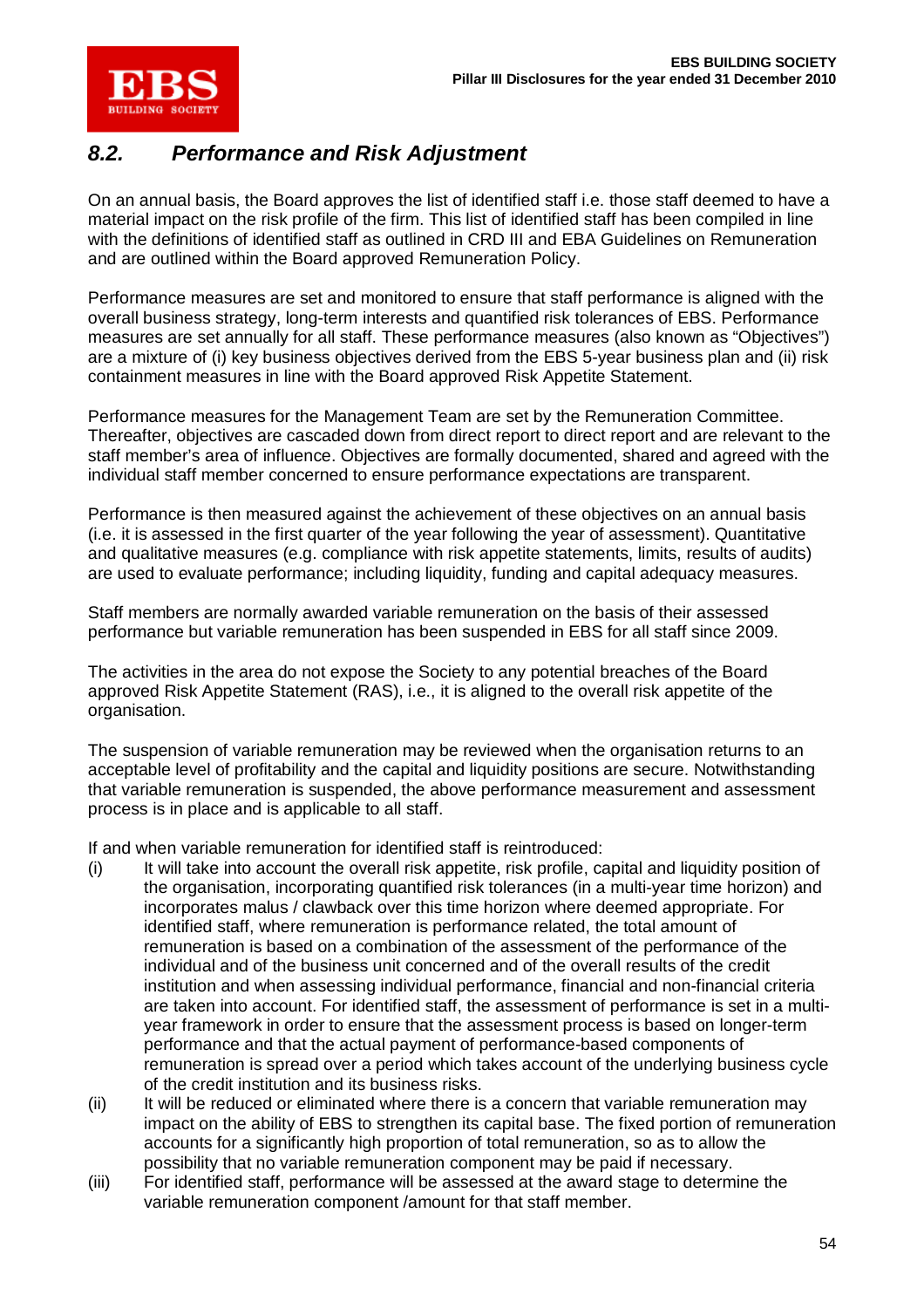

- The performance and risk adjustment measures used to calculate variable remuneration will include: (a) the cost and quantity of capital required to support the risks taken (b) the cost and quantity of the liquidity risk assumed in the conduct of business, and (c) consistency with the timing and likelihood of potential future revenues incorporated into current earnings included in future compensation approach.
- The risk adjustment element will be strong enough to adequately reduce excessive risk taking incentives provided by short-term performance measures.
- Only 50% of any variable remuneration award (applicable to both the upfront and deferred portion) will be payable in cash. The remainder will be in other instruments and be subject to an appropriate retention period.
- A minimum of 40% of the variable remuneration award will be deferred for a minimum period of 3 years. This deferred award will be scheduled for release to the employee at end of the deferred period, subject to review by the Board and assessment over a multiyear time horizon. Any individual having been granted a deferred variable remuneration award, who then choose of their own volition to leave the employment of EBS before the deferred award is due for payment, will forgo the deferred award and will not receive any payment.
- In relation to deferred variable remuneration, Malus provisions will apply (malus refers to the potential non-payment of previously awarded deferred variable remuneration): Prior to the release of deferred variable remuneration to the employee, the REMCO will re-evaluate the performance and decisions made by the identified employee in the year for which the award was granted in light of the then current impact of this performance and decisions (e.g. if a decision was made in 2010, which at the time seemed a correct and prudent three years ago but with hindsight in this is no longer the case, then the 40% deferred variable remuneration will not paid in full to the employee.) The new hindsight award assessment will be evaluated against the employees own decisions at the time, the impact on their business unit at the time and the current effect on the overall organisation. The REMCO will then recommend to the Board, if appropriate, a revised payout level of the originally deferred variable remuneration.
- In relation to paid variable remuneration, Clawback provisions will apply (clawback refers to the variable remuneration already paid): Where part of the variable remuneration or the remaining deferred variable remuneration has been paid to the identified employee and it comes to light that in hindsight serious errors of judgement were made e.g. misleading information was used in the performance assessment or where deliberate wrong doing is found the REMCO will reassess the paid bonus and recommend to the Board an appropriate level of Clawback from the individual concerned up to and including the full return of the variable remuneration paid (it should be noted that the implementation of Clawback will NOT have any implications for the organisation's right to take action under the Disciplinary Procedure where deliberate wrong doing is found).
- (iv) EBS is a non-complex institution which is not publicly traded and therefore has no instruments for shares or share-linked variable remuneration. Notwithstanding the above, EBS is seeking to apply this requirement to variable remuneration awards for identified staff where possible, if and when variable remuneration is re-introduced. EBS will seek to investigate the options in relation to non-cash instruments by year-end 2011. Depending on the results of this investigation, EBS will make the necessary arrangements and policy changes.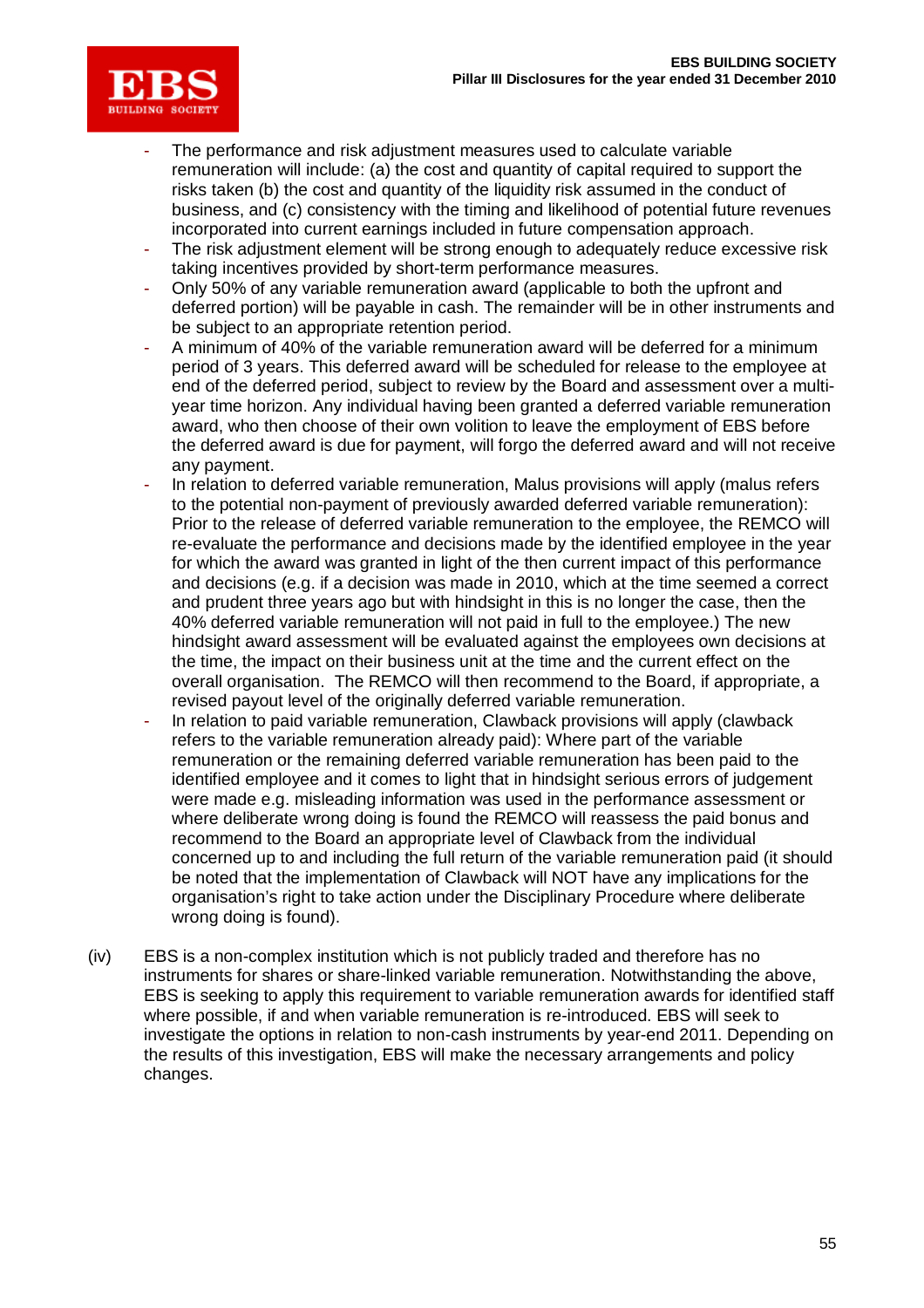

### *8.3. Aggregate Quantitative Information*

Summary quantitative information in relation to remuneration for the list of 23 identified staff members i.e. those staff deemed to have a material impact on the risk profile of the firm is outlined below:

| <b>Remuneration Category</b>          | <b>Amount</b> |
|---------------------------------------|---------------|
| <b>Basic Pay</b>                      | 3,441,156     |
| <b>Car Payments</b>                   | 375,007       |
| <b>Contractual Retention Payments</b> | 33,600        |
| <b>Club Subscriptions</b>             | 33,000        |
| Benefit in Kind                       | 73,395        |
|                                       |               |
| Total                                 | €3,956,158    |
|                                       |               |

There was no outstanding deferred remuneration during the financial year. Likewise there were no new sign-on and severance payments made during the financial year.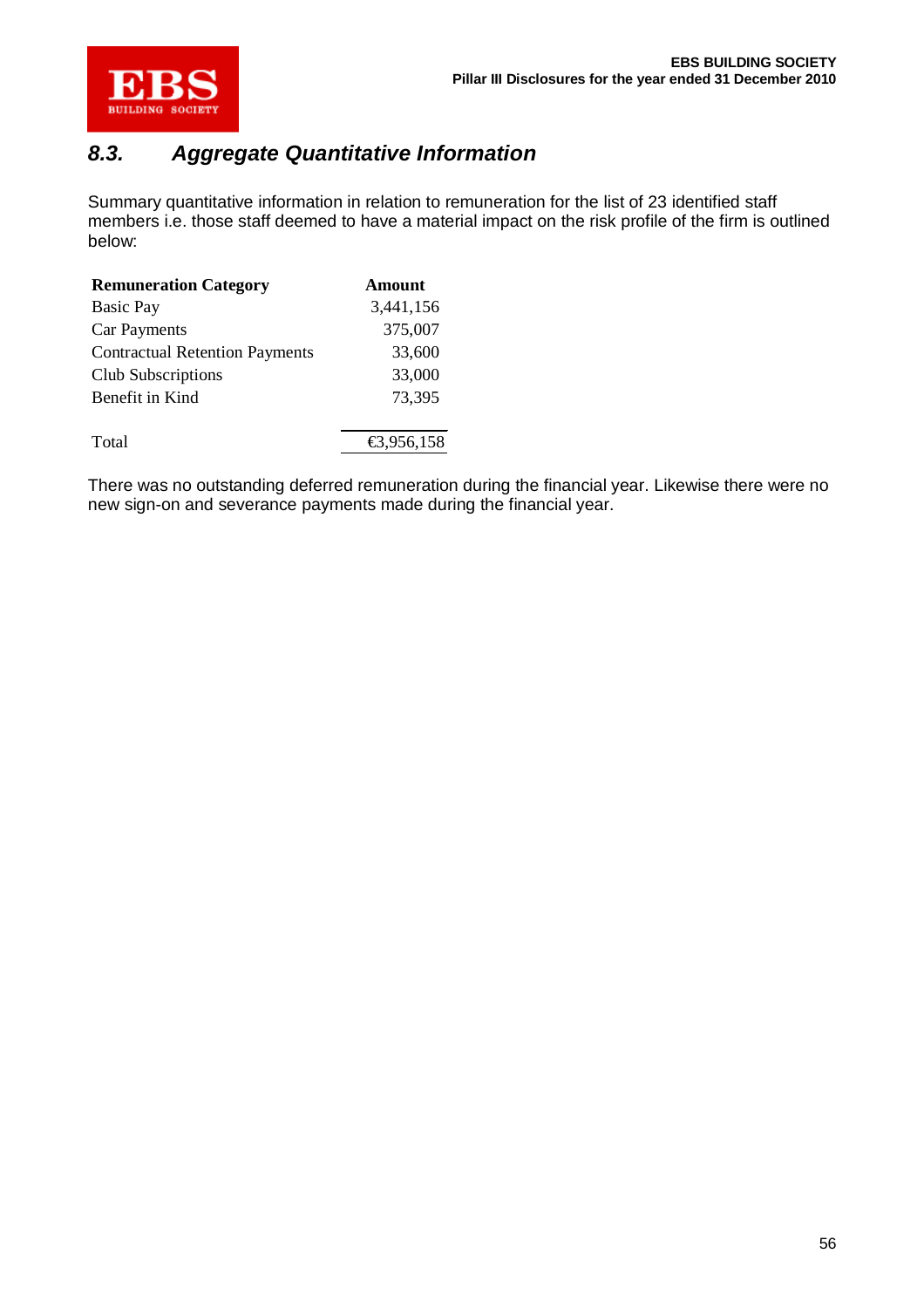

# **9. Credit Risk – Standardised Approach**

For the purposes of calculating risk weighted assets, EBS has designated Moody's as its nominated ECAI.

|  |  |  |  | Table 1: Distribution of credit exposures by Geography as at 31 <sup>st</sup> Dec 2010 |
|--|--|--|--|----------------------------------------------------------------------------------------|
|--|--|--|--|----------------------------------------------------------------------------------------|

| <b>Exposure</b><br><b>Class</b><br>Geography | <b>Central Govt</b><br>or Central<br><b>Banks</b><br>l€m | <b>Institutions</b><br>ktm | Retail<br>l€m | Secured on<br><b>Real Estate</b><br><b>Property</b><br>€m | Past Due<br><b>Items</b><br>l€m | <b>High Risk</b><br><b>Categories</b><br>k⊞ | Covered<br>Bonds<br>l€m | <b>Other Items</b><br>f€m | <b>Total</b><br>l€m |
|----------------------------------------------|----------------------------------------------------------|----------------------------|---------------|-----------------------------------------------------------|---------------------------------|---------------------------------------------|-------------------------|---------------------------|---------------------|
|                                              |                                                          |                            |               |                                                           |                                 |                                             |                         |                           |                     |
| Republic of Ireland                          | 1,829                                                    | 273                        | 5             | 14,046                                                    | 0,608                           | 12                                          | 191                     | 304                       | 18,268              |
| UK (inc NI)                                  |                                                          | 360                        |               | 102                                                       | 13                              |                                             | 114                     |                           | 589                 |
| Rest of Europe                               | 4,929                                                    | 464                        |               | 19                                                        | 16                              |                                             | 224                     |                           | 5,651               |
| North America                                |                                                          | 123                        |               |                                                           |                                 |                                             |                         |                           | 123                 |
| <b>Rest of World</b>                         |                                                          | 90                         |               |                                                           |                                 |                                             |                         |                           | $90\,$              |
| <b>Total Exposures</b>                       | 6,758                                                    | 1,309                      | 5             | 14,167                                                    | 1,636                           | 12                                          | 530                     | 304                       | 24,721              |
| Average Exposure over the<br>Period          | 4,909                                                    | 2,313                      | 8             | 14,508                                                    | 1,417                           | 165                                         | 533                     | 272                       | 24,126              |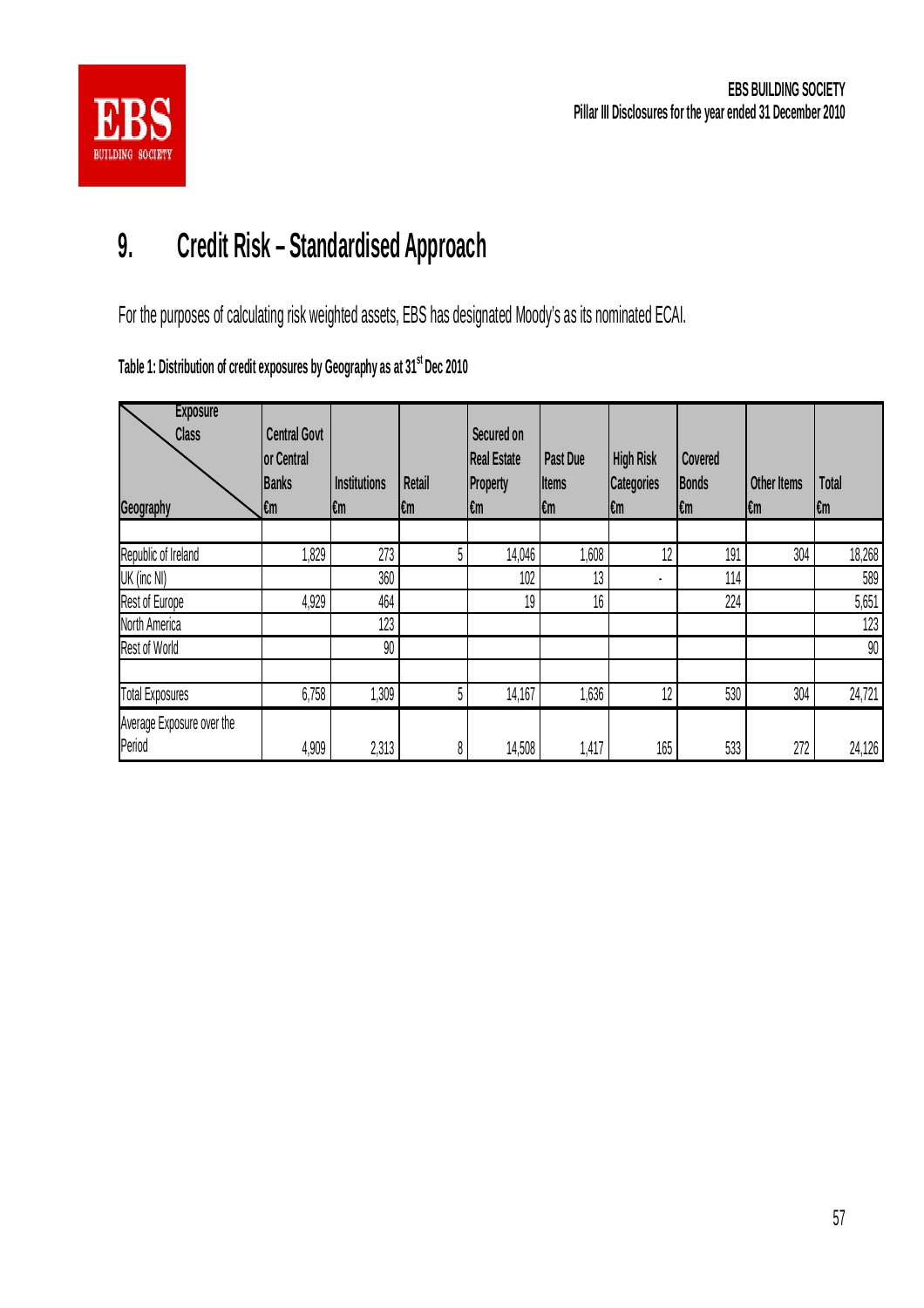

## **Table 2: Distribution of credit exposures by Industry as at 31st Dec 2010**

| <b>Exposure</b><br><b>Class</b> | <b>Central Govt</b> |                     |        | Secured on  |              |                   |              |                    |              |
|---------------------------------|---------------------|---------------------|--------|-------------|--------------|-------------------|--------------|--------------------|--------------|
|                                 | or Central          |                     |        | Real Estate | Past Due     | <b>High Risk</b>  | Covered      |                    |              |
|                                 | <b>Banks</b>        | <b>Institutions</b> | Retail | Property    | <b>Items</b> | <b>Categories</b> | <b>Bonds</b> | <b>Other Items</b> | <b>Total</b> |
| <b>Sector</b>                   | €m                  | ktm                 | l€m    | ftm         | l€m          | l€m               | €m           | ∥€m                | l€m          |
| Hospitality and Leisure         |                     |                     |        | 46          | 37           |                   |              |                    | 83           |
| Industrial/Mixed Use            |                     |                     |        | 220         | 128          | 3                 |              |                    | 351          |
| Other Property                  |                     |                     |        |             |              |                   |              |                    | 9            |
| Property / Development          |                     |                     |        |             |              | 0                 |              |                    | 0            |
| <b>Residential Mortgages</b>    |                     |                     |        | 13,620      | ,307         |                   |              |                    | 14,939       |
| Retail / Mixed Use              |                     |                     |        | 274         | 150          |                   |              |                    | 425          |
| Institutions and Sovereign      | 6,758               | 1,309               |        |             | 13           |                   | 530          |                    | 8,610        |
| Other                           |                     |                     |        |             |              |                   |              | 304                | 304          |
| <b>Total Exposures</b>          | 6,758               | 1,309               |        | 14,167      | 1,636        | 12                | 530          | 304                | 24,721       |

## **Table 3: Distribution of credit exposures by Maturity as at 31st Dec 2010**

| <b>Exposure</b><br><b>Class</b> | <b>Central Govt</b><br>or Central |              |                | Secured on<br><b>Real Estate</b> | Past Due     | <b>High Risk</b>  | Covered      |             |              |
|---------------------------------|-----------------------------------|--------------|----------------|----------------------------------|--------------|-------------------|--------------|-------------|--------------|
|                                 | <b>Banks</b>                      | Institutions | Retail         | <b>Property</b>                  | <b>Items</b> | <b>Categories</b> | <b>Bonds</b> | Other Items | <b>Total</b> |
| <b>Maturity</b>                 | fm                                | k⊞           | l€m            | l€m                              | l€m          | ∣€m               | fm           | l€m         | l€m          |
|                                 |                                   |              |                |                                  |              |                   |              |             |              |
| $0_3$ mths                      | 5,053                             | 295          |                | 52                               | 36           | 5                 |              |             | 5,442        |
| 3_6mths                         | 146                               | 39           |                | 12                               | 17           | ŋ                 | ٠            |             | 215          |
| $6_12$ mths                     | 25                                | 252          |                | 26                               | 14           |                   |              |             | 318          |
| $1 < 3$ years                   | 315                               | 509          |                | 95                               | 13           |                   | 173          |             | 1,105        |
| $3 < 5$ years                   | 407                               | 107          | η              | 151                              | 11           |                   | 326          |             | 1,004        |
| $5 < 10$ years                  | $\blacksquare$                    | 5            | η              | 891                              | 117          |                   | 31           |             | 1,046        |
| 10 years $+$                    | 567                               | 25           |                | 12,940                           | 1,429        | 3                 |              | 68          | 15,034       |
| No Maturity                     | 245                               | 77           | $\blacksquare$ | ٠                                | ٠            | ٠                 |              | 236         | 558          |
| <b>Total Exposures</b>          | 6,758                             | 1,309        | 5              | 14,167                           | 1,636        | 12                | 530          | 304         | 24,721       |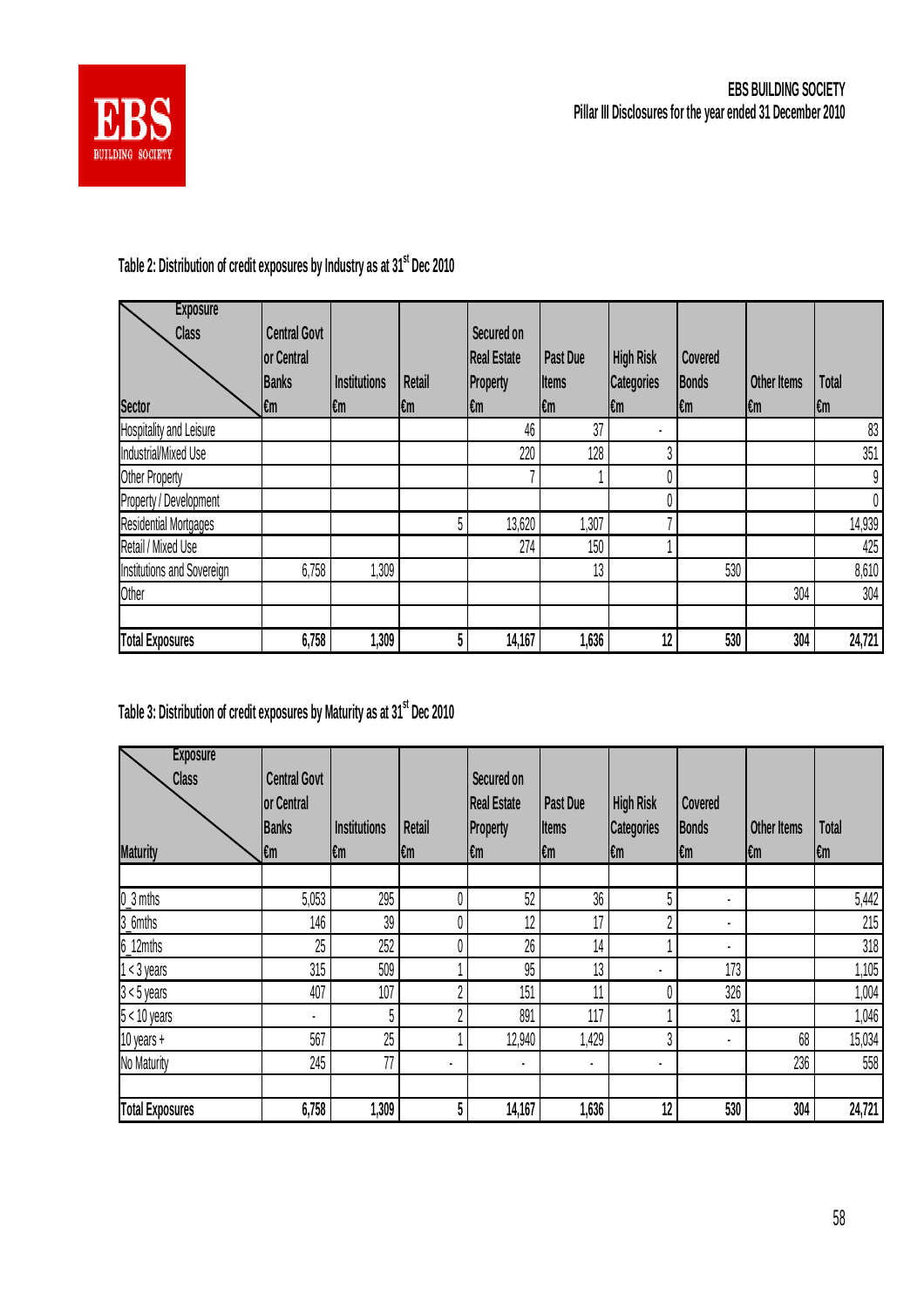

### **Table 4: Distribution of credit exposures by credit quality step as at 31st Dec 2010**

| <b>Exposure</b><br><b>Class</b><br><b>Credit Quality Assessment</b><br><b>Steps</b> | <b>Central Govt</b><br>or Central<br><b>Banks</b><br>l€m | <b>Institutions</b><br>∣€m | Retail<br>l€m  | Secured on<br><b>Real Estate</b><br>Property<br>l€m | Past Due<br><b>Items</b><br>f€m | <b>High Risk</b><br><b>Categories</b><br>k⊞ | Covered<br><b>Bonds</b><br>$\mathbf{m}$ | Other Items<br>ktm | <b>Total</b><br>l€m |
|-------------------------------------------------------------------------------------|----------------------------------------------------------|----------------------------|----------------|-----------------------------------------------------|---------------------------------|---------------------------------------------|-----------------------------------------|--------------------|---------------------|
|                                                                                     |                                                          |                            |                |                                                     |                                 |                                             |                                         |                    |                     |
| Step 1                                                                              | 5,174                                                    | 754                        |                |                                                     |                                 |                                             | 237                                     |                    | 6,165               |
| Step 2                                                                              |                                                          | 209                        |                |                                                     |                                 |                                             | 15                                      |                    |                     |
| Step 3                                                                              | 762                                                      | 681                        |                |                                                     |                                 |                                             | 191                                     |                    |                     |
| Step 4                                                                              |                                                          | 193                        |                |                                                     |                                 |                                             |                                         |                    |                     |
| Step 5                                                                              |                                                          | 204                        |                |                                                     | 13 <sub>1</sub>                 |                                             |                                         |                    | 217                 |
| Step 6                                                                              |                                                          |                            |                |                                                     |                                 |                                             |                                         |                    |                     |
| <b>Total Rated</b>                                                                  | 5,936                                                    | 2,040                      | $\blacksquare$ | $\cdot$                                             | 13                              | ٠                                           | 443                                     | ٠                  | 6,382               |
| <b>Unrated</b>                                                                      |                                                          | 91                         | 5              | 14,167                                              | 1,623                           | 12                                          | 87                                      | 304                |                     |
| <b>Total Exposures</b>                                                              | 5,936                                                    | 2,131                      | 5              | 14,167                                              | 1,636                           | 12                                          | 530                                     | 304                | 24,721              |

## **Table 4.b: Distribution of credit exposures after credit risk mitigation by credit quality step as at 31st Dec 2010**

| <b>Exposure</b><br>Class<br><b>Credit Quality Assessment</b><br><b>Steps</b> | <b>Central Govt</b><br>or Central<br><b>Banks</b><br>Į€m | Institutions<br>l€m | Retail<br>l€m  | Secured on<br><b>Real Estate</b><br><b>Property</b><br>l€m | Past Due<br><b>Items</b><br>l€m | <b>High Risk</b><br><b>Categories</b><br>k⊞ | Covered<br><b>Bonds</b><br>fm | <b>Other Items</b><br>€m | <b>Total</b><br>l€m |
|------------------------------------------------------------------------------|----------------------------------------------------------|---------------------|----------------|------------------------------------------------------------|---------------------------------|---------------------------------------------|-------------------------------|--------------------------|---------------------|
|                                                                              |                                                          |                     |                |                                                            |                                 |                                             |                               |                          |                     |
| Step 1                                                                       | 5,174                                                    | 754                 |                |                                                            |                                 |                                             | 237                           |                          | 6,165               |
| Step 2                                                                       | ٠                                                        | 209                 |                |                                                            |                                 |                                             | 15                            |                          |                     |
| Step 3                                                                       | 1,584                                                    | 137                 |                |                                                            |                                 |                                             | 191                           |                          |                     |
| Step 4                                                                       |                                                          | 41                  |                |                                                            |                                 |                                             |                               |                          |                     |
| Step 5                                                                       |                                                          | 78                  |                |                                                            | 13                              |                                             |                               |                          | 91                  |
| Step 6                                                                       |                                                          |                     |                |                                                            |                                 |                                             |                               |                          | ٠                   |
| <b>Total Rated</b>                                                           | 6,758                                                    | 1,218               | $\blacksquare$ |                                                            | 13                              | ٠                                           | 443                           | ٠                        | 6,256               |
| <b>Unrated</b>                                                               |                                                          | 91                  | 5              | 14,167                                                     | 1,623                           | 12                                          | 87                            | 304                      |                     |
| <b>Total Exposures</b>                                                       | 6,758                                                    | 1,309               | 5              | 14,167                                                     | 1,636                           | 12                                          | 530                           | 304                      | 24,721              |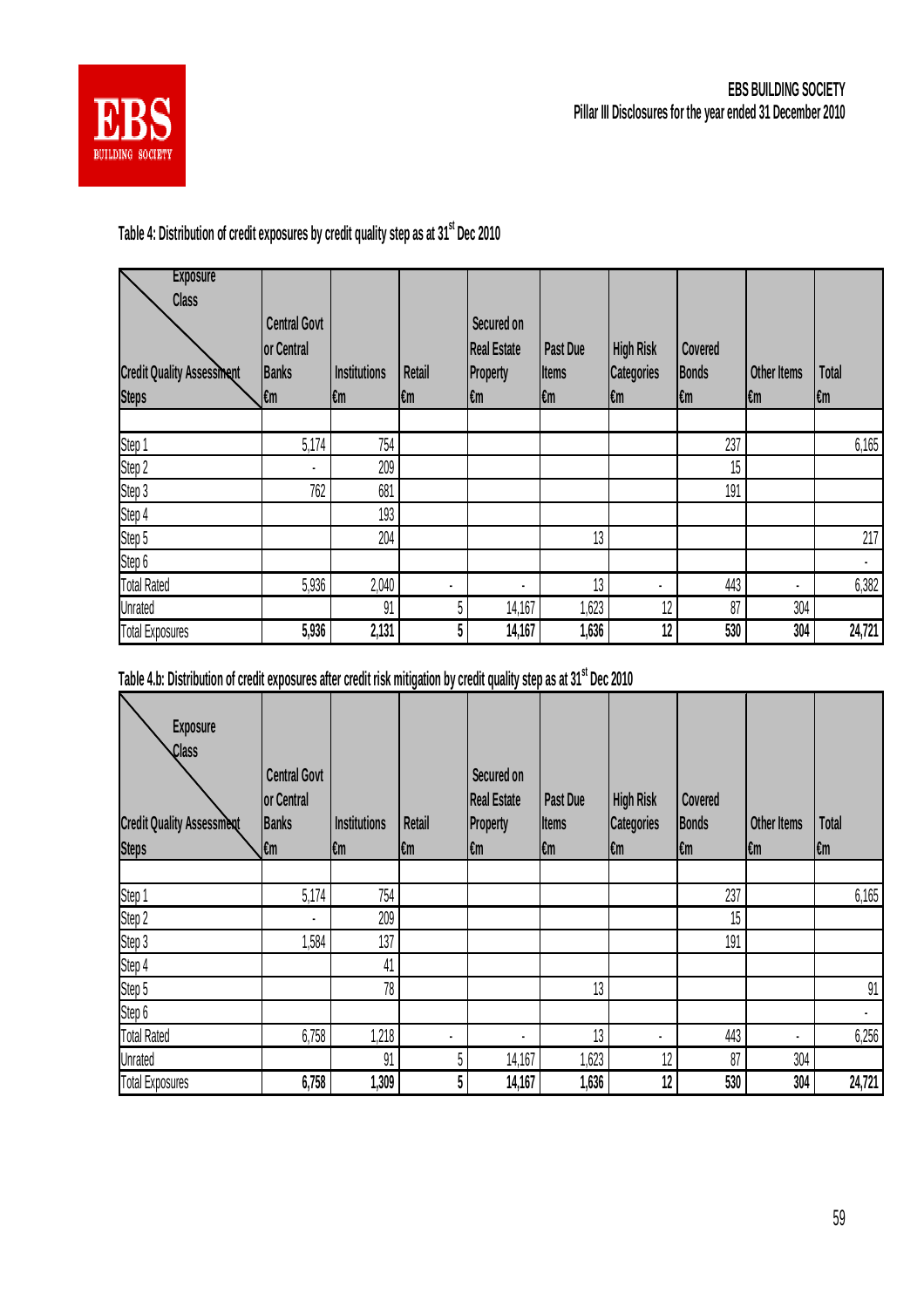

## **10. Disclosures for Securitisations**

### *10.1. Securitisations*

Securitisations involve selling pools of mortgages to special purpose entities which issue mortgage backed floating notes ('notes') to fund the purchase of these mortgage pools. Under the terms of these securitisations, the rights of the providers of the related funds are limited to the mortgage loans in the securitised portfolios and any related income generated by the portfolios, without recourse to EBS Building Society or Haven Mortgages (EBS Group).

EBS Group is currently engaged with three securitisation vehicles, the core rationale for these engagements was for liquidity purposes and in one instance maximising capital efficiency. The RMBS transactions the EBS Group has engaged in are as follows:

- 1. Emerald 4 Maximisation of capital efficiency & liquidity;
- 2. Emerald 5 Liquidity;
- 3. Mespil 1 RMBS Liquidity.

Emerald 4 is an external securitisation and the bonds issued are held by third party investors.

As at year end 2010 the structure of the bonds outstanding in Emerald 4 is as follows;

|                      | <b>Total Outstanding</b> | Held by EBS |
|----------------------|--------------------------|-------------|
| <b>Class A Notes</b> | $\epsilon$ 962.9m        | €85m        |
| Class B Notes        | €32.1m                   | Zero        |
| <b>Class C Notes</b> | €35m                     | Zero        |
| Loan Loss Reserve    | €16.5m                   | €16.5m      |

Both Emerald 5 and Mespil 1 RMBS are internal retained deals whereby EBS Building Society has purchased the bonds issued by the securitisation vehicles. EBS subsequently uses these bonds to pledge as collateral with the ECB or other Monetary Authorities to obtain funding.

The structure of the bonds outstanding in Emerald 5 at year end 2010 is as follows;

|                   | Total Outstanding   Held by EBS |                   |
|-------------------|---------------------------------|-------------------|
| Class A Notes     | €1,917.6m                       | €1,917.6m         |
| Class B Notes     | €125m                           | €125m             |
| Subordinated Loan | $\epsilon$ 93.75m               | $\epsilon$ 93.75m |

The Emerald 5 transaction bonds structure was re-engineered in early 2011, at month end April 2011 the transaction structure was as follows;

|                      | <b>Total Outstanding</b> | Held by EBS      |
|----------------------|--------------------------|------------------|
| <b>Class A Notes</b> | €1,529.6m                | €1,529.6m        |
| Class B Notes        | €125m                    | €125m            |
| Class Z Loan         | €358m                    | €358m            |
| Subordinated Loan    | €30.2m                   | $\epsilon$ 30.2m |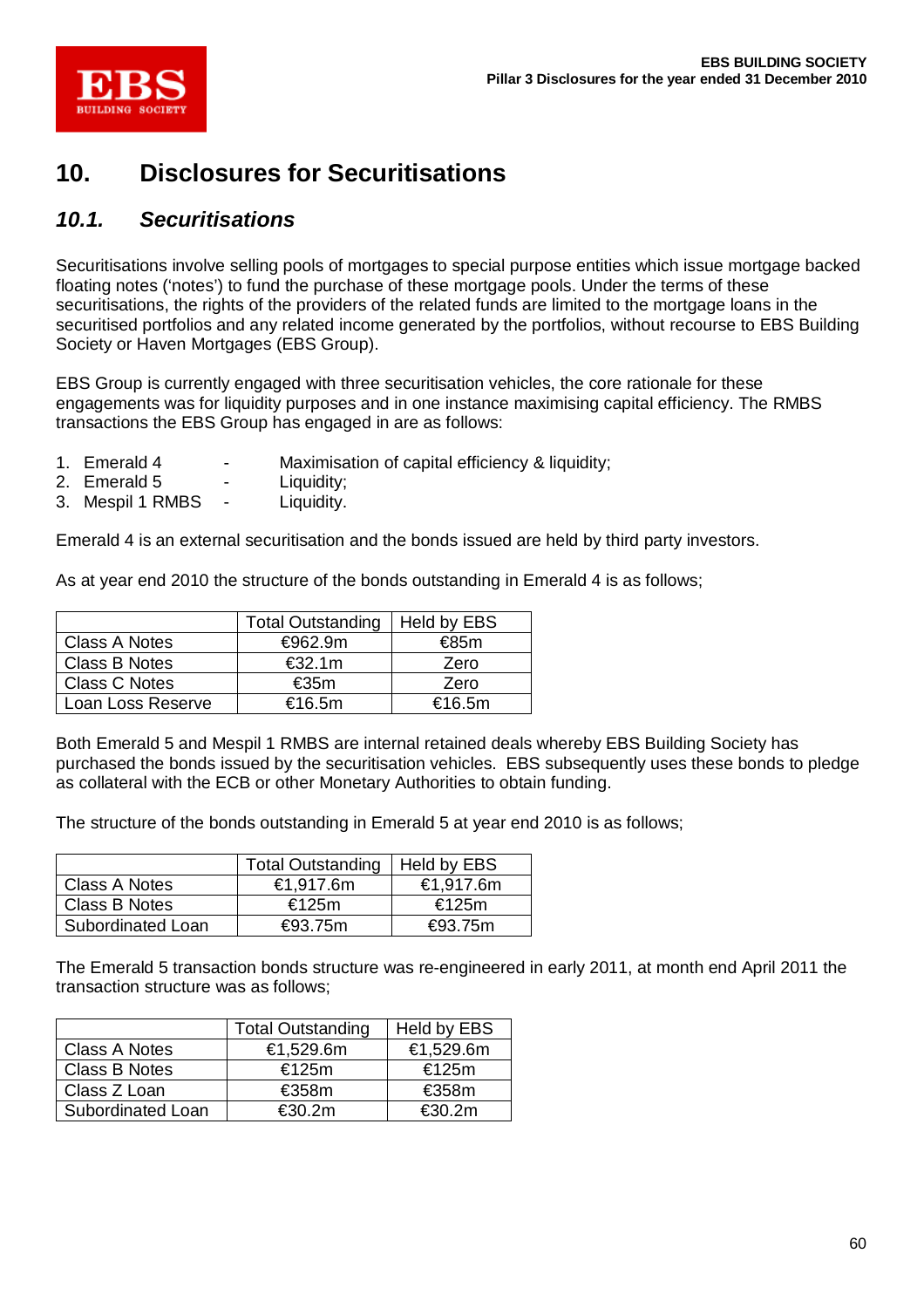

As at year end 2010 the structure of the bonds outstanding in Mespil 1 RMBS is as follows;

|                   | <b>Total Outstanding</b> | Held by EBS |
|-------------------|--------------------------|-------------|
| Class A1 Notes    | €150.1m                  | €150.1m     |
| Class A2 Notes    | €300m                    | €300m       |
| Class A3 Notes    | €300m                    | €300m       |
| Class Z Loan      | €250m                    | €250m       |
| Subordinated Loan | €10m                     | ∈10m        |

For Regulatory capital purposes EBS has elected to risk weight the securitisation exposures to Emerald 4 (which includes the subordinated loan, the first loss and any other exposures to the vehicle) at 1250%, in accordance with the CRD. For Emerald 5 and Mespil the mortgages continue to the risk weighted in accordance with the CRD. The following table outlines the risk weighted assets relating to Emerald 5 and Mespil 1 RMBS which amount to 3,025.2m in total.

| <b>Exposure Type</b>         | <b>Risk Weight</b> | <b>Emerald 5</b><br>(m's) | <b>Mespil</b><br>(m's) | <b>Total Retained</b><br><b>Balances (€m)</b> |
|------------------------------|--------------------|---------------------------|------------------------|-----------------------------------------------|
| <b>Residential Mortgages</b> | 35%                | 1418.3                    | 682.7                  | 2101.0                                        |
| <b>Residential Mortgages</b> | 75%                | 450.5                     | 316.9                  | 767.4                                         |
| <b>Residential Mortgages</b> | 100%               | 135.5                     | 0.0                    | 135.5                                         |
| <b>Residential Mortgages</b> | 150%               | 21.3                      | 0.0                    | 21.3                                          |
|                              |                    |                           |                        |                                               |
| Total                        |                    | 2025.6                    | 999.6                  | 3025.2                                        |

The ECAI's used for rating securitisations are Moody's and Fitch. The exposure type is Residential Mortgages only.

*Please note EBS Group restricts itself to purchasing or selling RMBS notes or bonds which are secured on mortgages originated by group entities and sold directly to the securitisation vehicle. It does not hold any exposure to notes or bonds secured on mortgages originated by non Group entities.* 

In relation to securitisation transactions EBS group is not obliged to support any losses in respect of the mortgages subject to non-recourse funding other than the 'securitisation risks' arising from:

- 1. any obligation on the part of EBS Group to re-purchasing mortgages previously sold to a securitisation vehicle due to a breach of any representations or warranties;
- 2. providing credit support or liquidity support which is integral to the a securitisation transaction structure;
	- a. provision of sub-ordinated loan(s) to fund Loan Loss Reserve;
	- b. purchase of RMBS notes at various levels in the structure of the transaction;
	- c. provision of Liquidity Facility(s);
- d. subordination of servicer fee's and payment of deferred consideration in the revenue waterfall. 3. providing operational support services to the securitisation company;
	- a. Mortgage servicing (including Credit Management);
	- b. Cash Bond Administration;
	- c. Corporate Services;

*There is also potential market risk arising from the re-sale of residential mortgage backed securities (RMBS) previously purchased from a market counterparty. This is addressed via treasury risk mitigants regarding the management of market risk on investment portfolio.*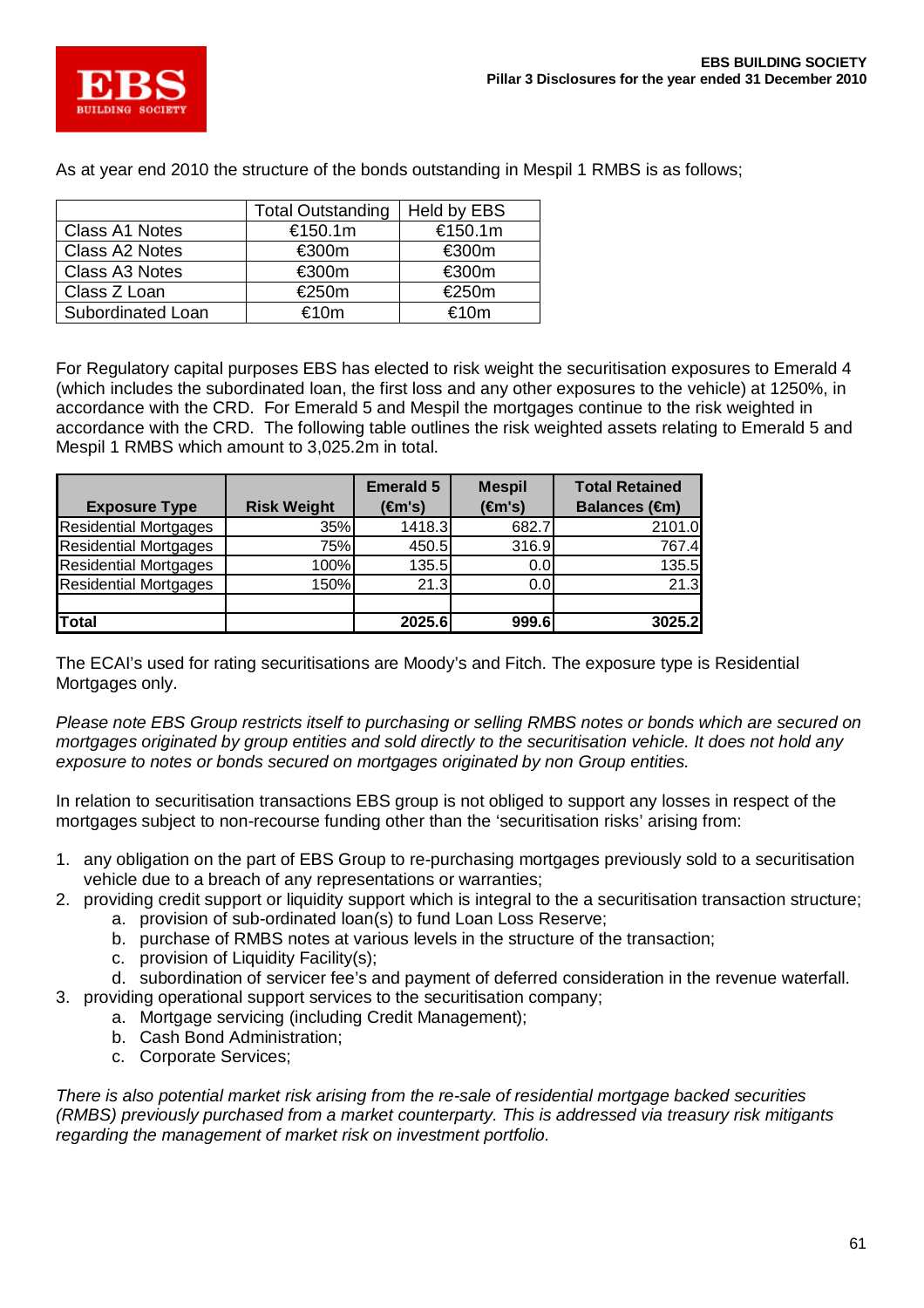

EBS Treasury & Capital Markets personnel are always integral to the initial transaction structuring process leading up to the sale of mortgages by the group to a securitisation company and issue of notes and bonds by that entity to investors. Group securitisation risk is mitigated through the appointment of a highly reputable and experienced structuring advisor bank(s) and legal counsel to jointly manage the transaction process, draft the related contractual documentation and provide legal opinion(s). Group risk appetite is to use established market securitisation structuring techniques and avoid 'exotic' structures. As required reputable external counterparties are used, when available, in regards the provision of:

- 1. Interest rate risk hedging;
- 2. provision of liquidity Facilities;
- 3. mortgage collection accounts and GIC/reserve bank accounts;
- 4. standby operational service roles.

Management of the aforementioned Group securitisation risks principally occurs via the following:

| Mortgage Re-purchase        | Original mortgage pool selection process, pool audit and legal review of<br>mortgage documentation to insure representations & warranties could be<br>made as part of mortgage sale agreement.<br>Monthly asset pool monitoring and surveillance processes to insure<br>$\bullet$<br>compliance with terms of original loan sale agreements.                                                                                                                 |
|-----------------------------|--------------------------------------------------------------------------------------------------------------------------------------------------------------------------------------------------------------------------------------------------------------------------------------------------------------------------------------------------------------------------------------------------------------------------------------------------------------|
| <b>Credit Support</b>       | Subordinated loan is risk weighted at 1250% for capital adequacy purposes<br>Holdings of rated bonds or notes are risk weighted at appropriate levels for<br>$\bullet$<br>capital adequacy purses.<br>Regular monitoring of the performance of the transaction as a whole and the<br>underlying mortgage pool performance to determine if prospective loan<br>losses in excess of the subordinated loan amount could result in other losses<br>to EBS Group. |
| <b>Liquidity Support</b>    | Regular monitoring of the cash generating capacity of the transaction as a<br>$\bullet$<br>whole, underlying mortgage pool performance and rating triggers specified<br>in the transactions to determine if liquidity supports will be required.                                                                                                                                                                                                             |
| <b>Operational Services</b> | Specialist securitisation service processes are documented, service delivery<br>$\bullet$<br>is monitored and reported internally (ALCO and OMC) and to the Board of the<br>respective securitisation vehicles.                                                                                                                                                                                                                                              |
|                             | Only experienced personnel who participated in the execution of<br>$\bullet$<br>securitisation transactions are used in performing specialist services such as<br>Cash Bond Administration.                                                                                                                                                                                                                                                                  |
|                             | Where the providers of outsourced services do not meet minimum rating<br>$\bullet$<br>requirements as specified in the transaction documents or by ECAI's suitable<br>risk mitigants are employed including the appointment of replacement or<br>standby service providers.                                                                                                                                                                                  |

The accounting policy of the securitised assets is disclosed in the Annual Report and Accounts.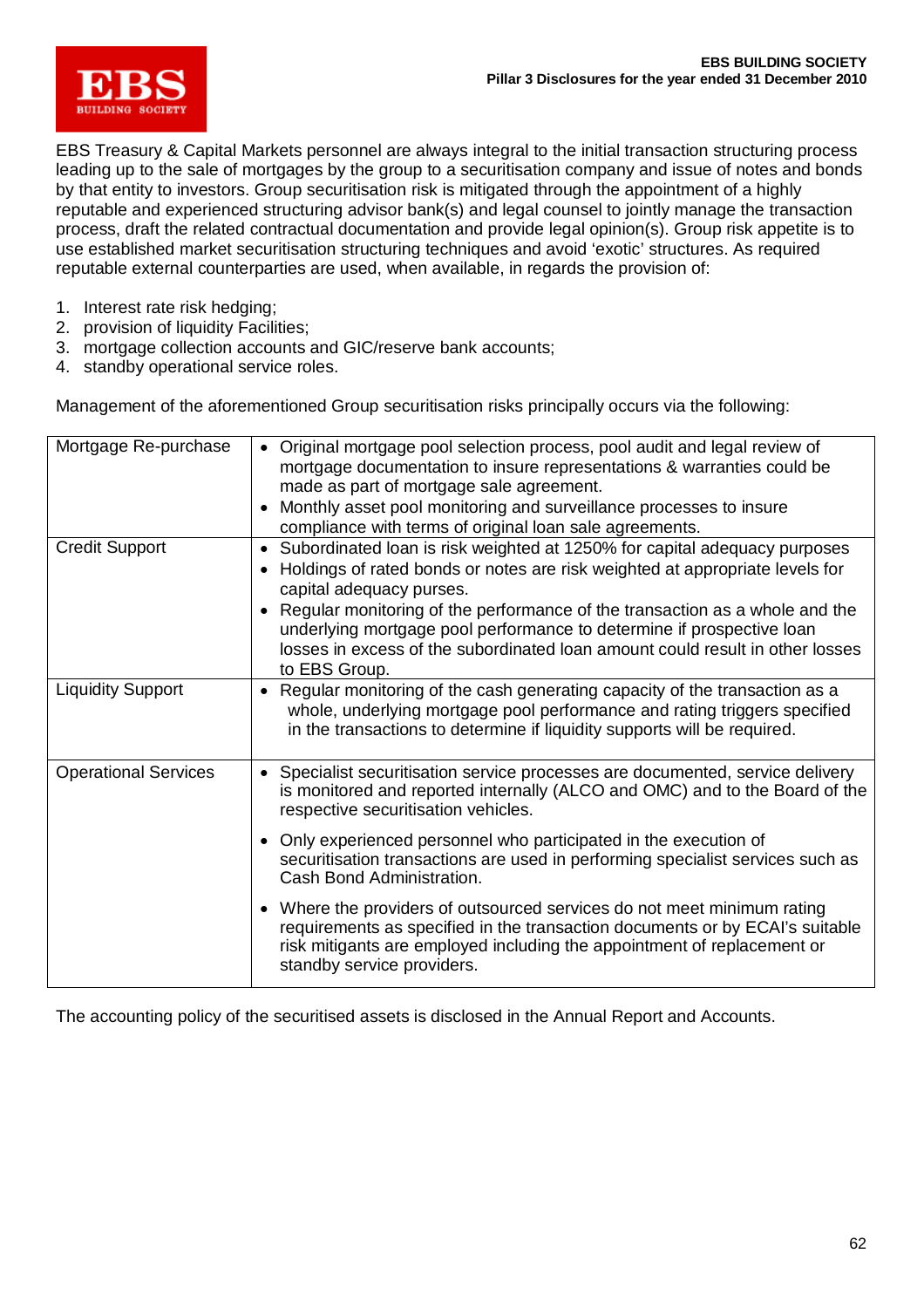

### *10.2. Accounting Disclosure of Securitisations*

At 31 December 2010 the Group and Society had advances secured on residential property subject to nonrecourse funding. These loans, which have not been de-recognised, are shown within loans and advances to customers and the non-recourse funding is shown within debt securities in issue within the Group. In the Society the non recourse funding, in the form of loan notes, is shown in customer accounts.

Under the terms of the securitisation, the rights of the providers of the related funds are limited to the loans in the securitised portfolios and any related income generated by the portfolios, without recourse to EBS.

Under the terms of the securitisation, the rights of the providers of the related funds are limited to the loans in the securitised portfolios and any related income generated by the portfolios, without recourse to EBS.

#### **Emerald Mortgages No.4 plc**

The total carrying amount of the original residential property transferred by the Society to Emerald Mortgages No.4 plc ("Emerald 4") as part of the securitisation amounts to €1,500m (2009: €1,500m). The amount of transferred secured loans that the Group continues to recognise at 31 December 2010 is €968.3m (2009: €1,032.1m). The carrying amount of the bonds issued by Emerald 4 to third party investors amounts to €945.0m (2009: €953.0m) and is also disclosed in note 27 of the Annual Report & Accounts. EBS held €85m of the Class A notes which were purchased in August 2009 as part of a public tender operation. The carrying amount of the loan note in the Society issued to Emerald 4 amounts to €972.7m (2009: €1,025.6m) and is also disclosed in note 26 of the Annual Report & Accounts

. The Society participates in the securitisation through the provision of administration services and unsecured loan financing of €16.5m (2009: €16.5m), which is subordinated to the interest of the bond holders.

#### **Table: Amount of Exposures Securitised as at 31st Dec 2010**

| <b>Exposure Type</b>         | <b>ISecuritisation</b><br><b>Type</b> | <b>Balance of</b><br><b>Securitisied</b><br><b>Mortgages</b> | <b>IPast Due</b>    | <b>IDefault</b> | <b>Ilmpaired</b><br><b>IExposures</b> | <b>ILosses</b><br><b>IRecognised</b> |
|------------------------------|---------------------------------------|--------------------------------------------------------------|---------------------|-----------------|---------------------------------------|--------------------------------------|
| <b>Residential Mortgages</b> | Traditional                           | <del>€</del> 968.9m                                          | <del>€</del> 101.5m | <b>E44.3m</b>   | l€2.2m                                | Zero                                 |

#### **Emerald Mortgages No.5 unlimited**

The total carrying amount of the original residential property transferred by the Society to Emerald Mortgages No.5 unlimited ("Emerald 5") as part of the securitisation amounts to €2,500m (2009: €2,500m). The amount of transferred secured loans that the Group continues to recognise at 31 December 2010 is €2,021.8m (2009: €2,152.3m). Bonds were issued by Emerald 5 to EBS Building Society but these are not shown on the Group or Society statement of financial position as these bonds are eliminated on consolidation under IAS 39 ("Financial Instruments: Recognition and Measurement") in the Society and under SIC 12 ("Consolidation – Special Purpose Entities") in the Group.

The Society participates in the securitisation through the provision of administration services and unsecured loan financing of €93.8m (2009: €93.8m), which is subordinated to the interest of the bond holders.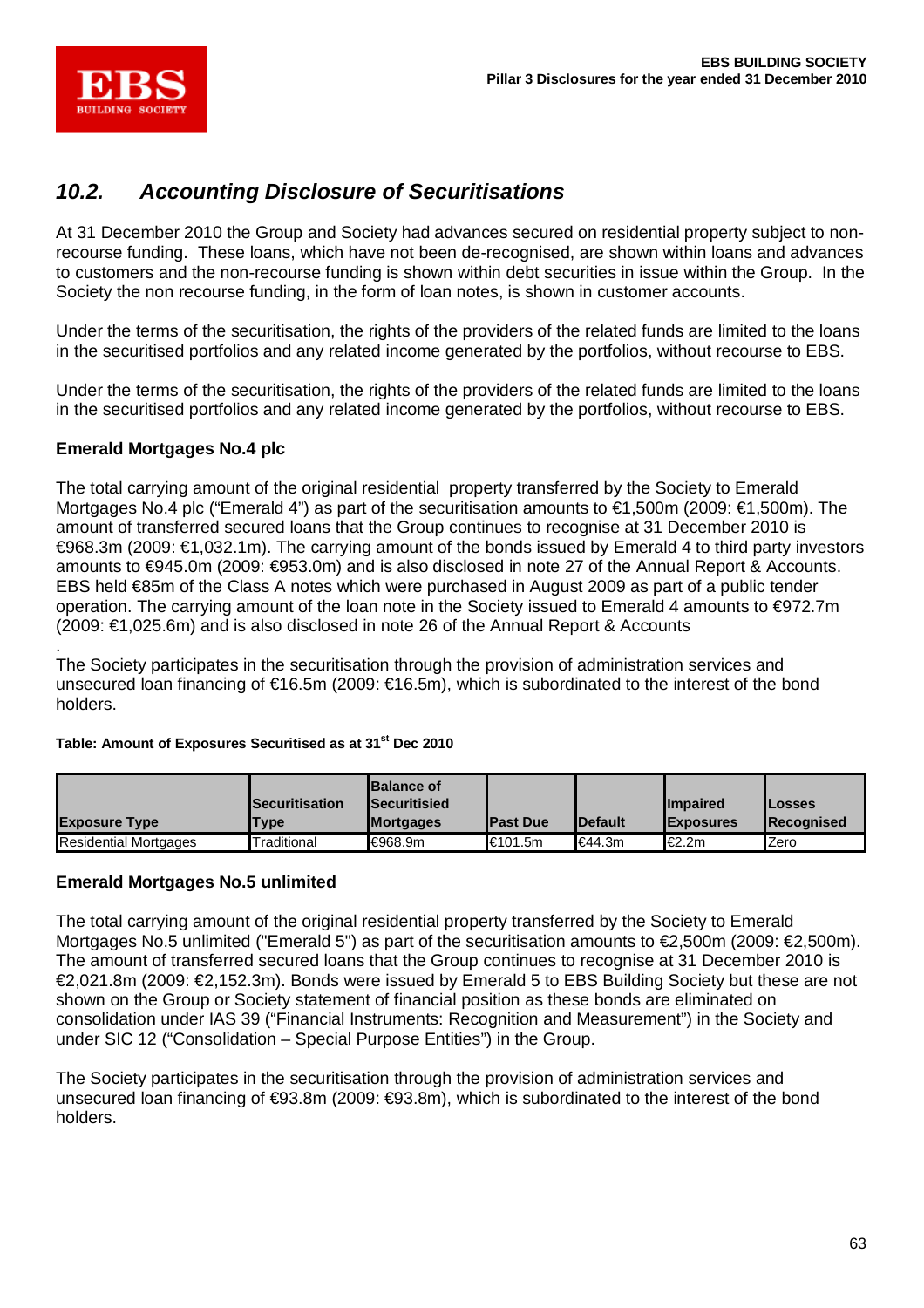

### **Mespil 1 RMBS Limited**

On 27 October 2010, Mespil 1 RMBS Limited ("Mespil") was established. EBS Building Society and Haven Mortgages Limited transferred €290.0m and €710.1m of advances secured on residential property to this vehicle. EBS issued a subordinated loan of €11.3m in December 2010 to Mespil. The amount of transferred secured loans that the Group continues to recognise at 31 December 2010 is €999.6m in relation to the transfers from EBS Building Society and Haven Mortgages Limited (2009: Nil). Bonds were issued by Mespil to EBS Building Society but these are not shown on the Group or Society statement of financial position as these bonds are eliminated on consolidation under IAS 39 ("Financial Instruments: Recognition and Measurement") in the Society and under SIC 12 ("Consolidation – Special Purpose Entities") in the Group.

The Society participates in the securitisation through the provision of administration services and unsecured loan financing of €11.3m (2009: Nil), which is subordinated to the interest of the bond holders.